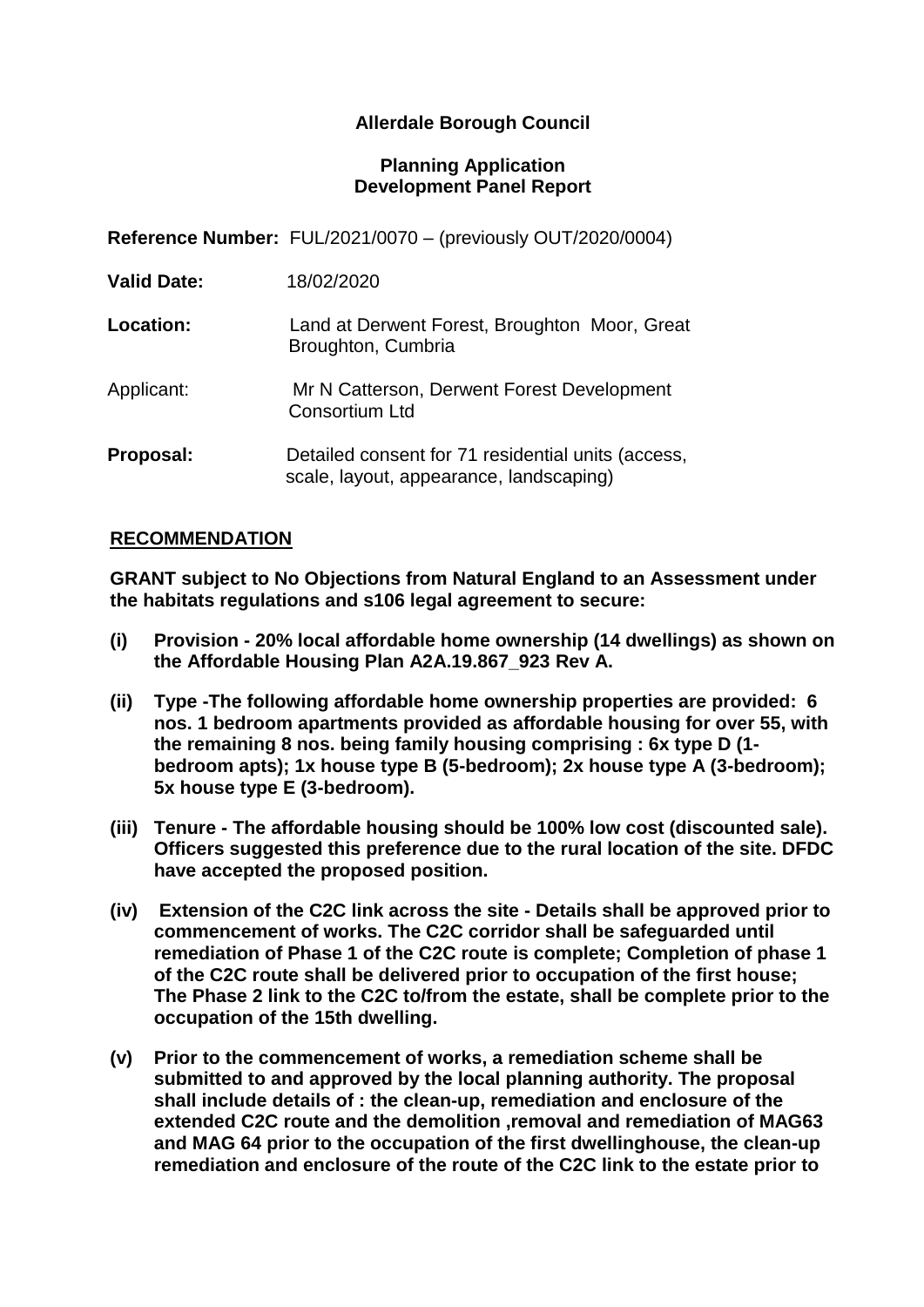**the occupation of the fifteenth dwelling and the programme for the demolition , removal and remediation of land of all the former MoD buildings/structures south of the extended C2C corridor route prior to the occupation of the fiftieth dwelling or 30th month from the decision(whichever is the sooner of the two) This shall include the satisfactory removal of any asbestos materials , plus any supplementary pre demolition ecology surveys of the sheds to be demolished.**

- **(vi) Prior to the occupation of (TBC dwelling) the submission of a commuted Education sum contribution of: £250,000 towards improving education facilities at Broughton Academy; £TBC transport contribution towards costs for pupils at Netherhall Academy, Maryport; and £6,888 towards administration for the school transport provision.**
- **(vii) Public open space - Prior to development commencing, POS management details shall be submitted and agreed, in order to deliver and secure a management plan for 5.6ha of both formal and informal space including the provision of a children's play area.**
- **(viii) Should the section 106 not be completed within 3 months, the proposal be delegated to the Head of Service, for refusal on the basis that those measures necessary to make the development acceptable in policy terms have not been secured through the necessary legal agreement.**

| <b>Issue</b>                    | <b>Conclusion</b>                                                                                                                                                                                                                                                                                                                                    |
|---------------------------------|------------------------------------------------------------------------------------------------------------------------------------------------------------------------------------------------------------------------------------------------------------------------------------------------------------------------------------------------------|
| <b>Principle of Development</b> | The scheme as amended is acceptable in<br>accordance with the objectives of Policy<br>S18 of ALLP1. The proposal will deliver<br>beneficial local connectivity and restoration<br>measures, proportionate to the scale of the<br>development proposed.                                                                                               |
| Layout and scale                | As amended, the major development<br>proposed seeks to reflect the house style<br>concepts of the original development and<br>be sympathetic with its open countryside<br>setting.                                                                                                                                                                   |
| <b>Highways</b>                 | The layout and access details as amended<br>meet the requirements of the County<br>highway authority. In order to improve<br>connectivity, the scheme incorporates the<br>extension of the existing C2C route which<br>lies to the west of the site, across the site<br>to the Broughton Moor/ Gt Broughton<br>highway as well as the estate itself. |

### **1. Summary**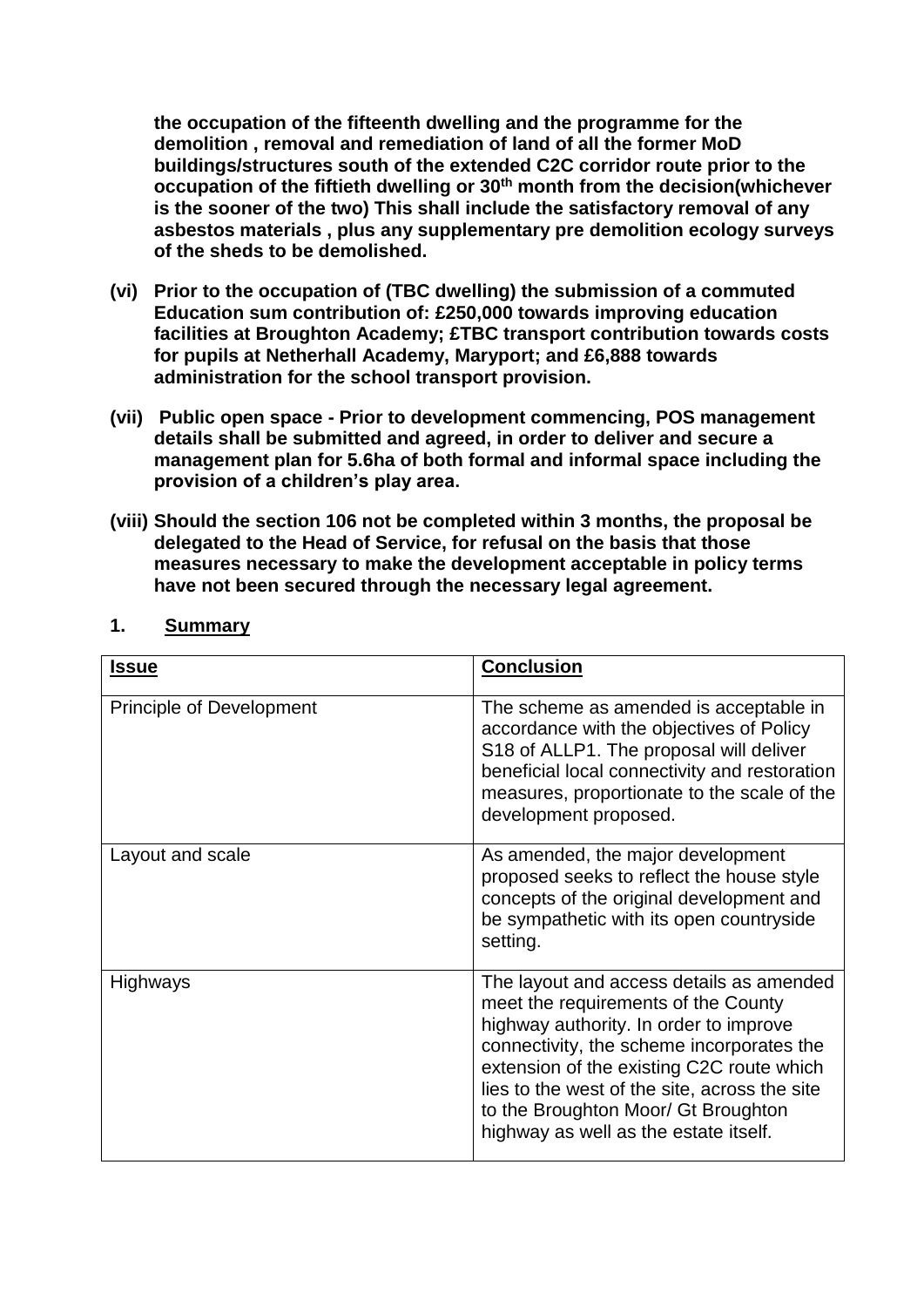| Education          | The securing of the enhanced education<br>infrastructure/ transport services has been<br>assessed with the County Education<br>department.<br>The scheme was amended to deliver all<br>primary/ junior education contributions to<br>the academy at Gt Broughton (£250,000)<br>as unlike Broughton Moor there is already<br>the bulk of an existing pedestrian footway<br>link to this settlement, which would be<br>completed as part of the development.                                                                                                                                                                                            |
|--------------------|-------------------------------------------------------------------------------------------------------------------------------------------------------------------------------------------------------------------------------------------------------------------------------------------------------------------------------------------------------------------------------------------------------------------------------------------------------------------------------------------------------------------------------------------------------------------------------------------------------------------------------------------------------|
|                    | In terms of secondary school education<br>contributions, the County agreed to amend<br>their recommendation to deliver the<br>secondary education element to Maryport<br>rather than Cockermouth School as it is<br>nearer and has spare capacity, however<br>would be subject to the provision of a<br>(£TBC) contribution for transport.                                                                                                                                                                                                                                                                                                            |
| Contamination      | The bespoke Policy S18 of ALPP1 relating<br>to this specific Derwent Forest site seeks a<br>form of enabling development (e.g.<br>residential) to facilitate the clean-up of the<br>site. Policy S30 also endorses the<br>remediation of existing contaminated<br>land/buildings. There has been detailed<br>examination of the historical legacy of the<br>site and its operations, to establish the<br>extent of this constraint. The proposal<br>includes the removal and restoration of the<br>southern section of the former munition<br>site, with the relocation of the existing<br>perimeter fence alongside the revised<br>route of the C2C. |
| Affordable housing | The proposed scheme as amended will<br>deliver 20% local affordable home<br>ownership housing quota (14 dwellings)<br>required under the provisions of Policy<br>SA3 of ALLP2 to be secured under the<br>S <sub>106</sub> .                                                                                                                                                                                                                                                                                                                                                                                                                           |
| Drainage           | The foul and surface water drainage<br>details are acceptable in compliance with<br>policy S29 of ALPP1                                                                                                                                                                                                                                                                                                                                                                                                                                                                                                                                               |
| Ecology            | Policy S35 refers to ecology/ biodiversity.<br>The application is supported by detailed                                                                                                                                                                                                                                                                                                                                                                                                                                                                                                                                                               |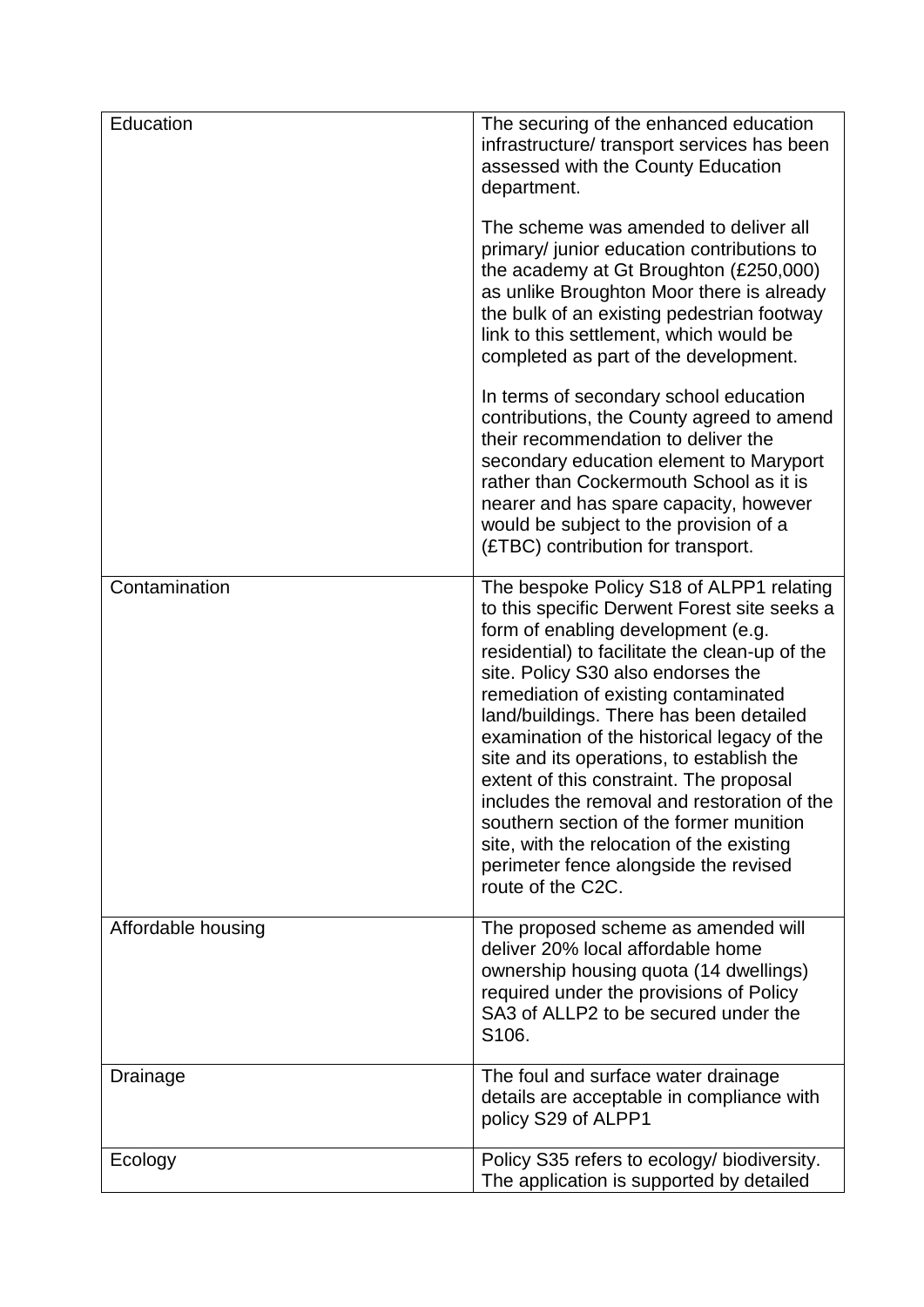| ecological surveys. Subject to mitigation<br>being secured these details are<br>safeguarded. |
|----------------------------------------------------------------------------------------------|
|                                                                                              |

### **2. Proposal**

- 2.1. The applicant seeks detailed consent for an estate of 71 dwellinghouses located on an existing agricultural field within the former RNAD site sited between the settlements of Broughton Moor and Great Broughton.
- 2.2. The application under its EIA status is supported by additional supporting documents: Archaeology, contamination, drainage, landscape, ecology, housing, tree surveys, traffic and transport and a statement of community involvement. (The applicant has since set up a community engagement group to inform of the progress of the proposal).
- 2.3. The Plans for consideration are:-
	- Location Plan: A2A.867\_901 rev D
	- \*C2C Location Plan: A2.19.867\_002 rev A
	- Site Layout: A2A.19.867\_902 rev K
	- \*Site Layout Roof Plan: A2A.19.867\_921 rev B  $*$
	- Layout Plan: A2A.19.867\_903 rev E
	- Construction Traffic Routing (22/11/21)
	- C2C Cycle Route & Public Access, June 2021
	- \*House Type A Plans: A2A.19.867\_300 rev B\*
	- \*House Type A Elevations: A2A.19.867\_301 rev B\*
	- \*House Type A Material Study: A2A.19.867\_1000 rev A
	- \*House Type B Plans: A2A.19.867\_302 rev B
	- \*\*House Type B Elevations: A2A.19.867\_303 rev B\*
	- \*House Type B Material Study: A2A.19.867\_1001 rev A
	- \*House Type C Plans: A2A.19.867\_304 rev A\*
	- \*House Type C Elevations: A2A.19.867\_305 rev A\*
	- \*House Type C Material Study: A2A.19.867\_1002 rev A
	- \*House Type D Plans: A2A.19.867\_306 rev A\*
	- \*House Type D Elevations: A2A.19.867\_306 rev A\*
	- \*House Type D Material Study: A2A.19.867\_1003 rev A
	- \*House Type E Plans: A2A.19.867 308 rev  $A^*$
	- \*House Type E Elevations: A2A.19.867\_309 rev A\*
	- \*House Type E Material Study: A2A.19.867\_1004 rev A
	- \*Interface Distances: A2A\_19.867\_922 rev A
	- Derwent Forest Strategic Masterplan Framework (November 2020), prepared by A2A
	- Statement of Community Involvement (Feb 2021), prepared by Tetra Tech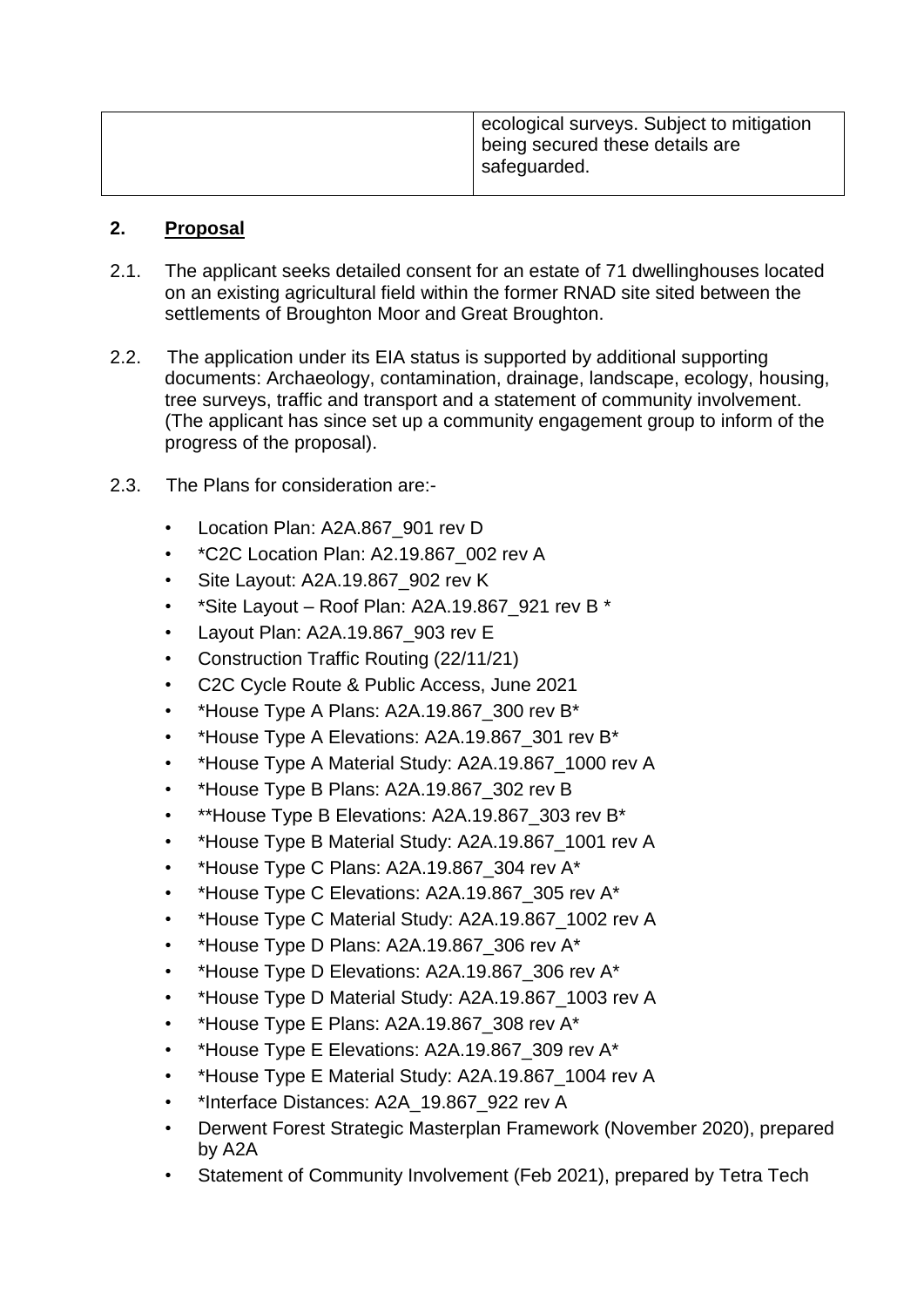- Road Safety Audit (26th March 2021), prepared by Tetra Tech
- Archaeological Works Written Scheme of Investigation, prepared by NAA
- Design and Access Statement, prepared by A2A
- Environmental Statement (Feb 2020), prepared by WYG
- Ecological Baseline Report Extended Phase 1 Habitat Survey (Nov 2019), prepared by ITP Energised
- Preliminary Roost Assessment and Barn Owl Survey (Dec 2019), prepared by ITP Energised
- Great Crested Newt Presence/Absence Survey Report (Feb 2020), prepared by ITP Energised
- Badger Survey report (Dec 2019), prepared by ITP Energised
- Water Vole Survey Report (Nov, 2019), prepared by ITP Energised
- Geo-Environmental Desk Top Study & Preliminary Coal Mining Risk Assessment (January 2020), prepared by WYG
- Geo-Environmental Memorandum (June 2020), prepared by WYG
- Floor Risk and Drainage Assessment (January 2020), prepared by WYG
- Indicative Drainage Arrangement: A115081-SK003 P1
- Financial Viability Assessment, prepared by Aspinall Verde\*
- C2C Cycle Route and Public Access document (June 2021), prepared by A2A
- Derwent Forest Application Comments (June 2021), prepared by A2A Affordable Housing A2A 19.867 923 Rev A Interface Distances Rev B A2A.19.922 Rev B
- 2.4. In addition to these plans the applicant also provided an overarching masterplan document for the whole of the depot site. This was to demonstrate the long term visions for the wider site encompassing a variety of differing landuses, within the context of Policy S18 and demonstrate how the concept of the current proposed phase interelates with other long term future ambitions.
- 2.5. The proposal was the subject of a public consultation event at Broughton Moor in January 2020.

# **3. Site**

- 3.1. The application site compromises of a large agricultural field set within the perimeter fence of the former Broughton Moor Royal Navy Armaments Depot RNAD site. This overall site is approx. 425ha comprising of 132 structures and a railway link serving a network of smaller interconnecting lines within the site. The site represents the largest brownfield development opportunity in the North West of England. Previously owned by the ministry of defence, it was last used in 1992. The sites and its array of scattered buildings and structures is fenced off and (with the exception of the initial phase under construction is not accessible to the public).
- 3.2. The site represents approx. a 10 ha area of open agricultural land, currently used for grazing, and is sited on the eastern edge of the Depot site, adjacent to the connecting C2007 highway from Great Broughton to Broughton Moor. It is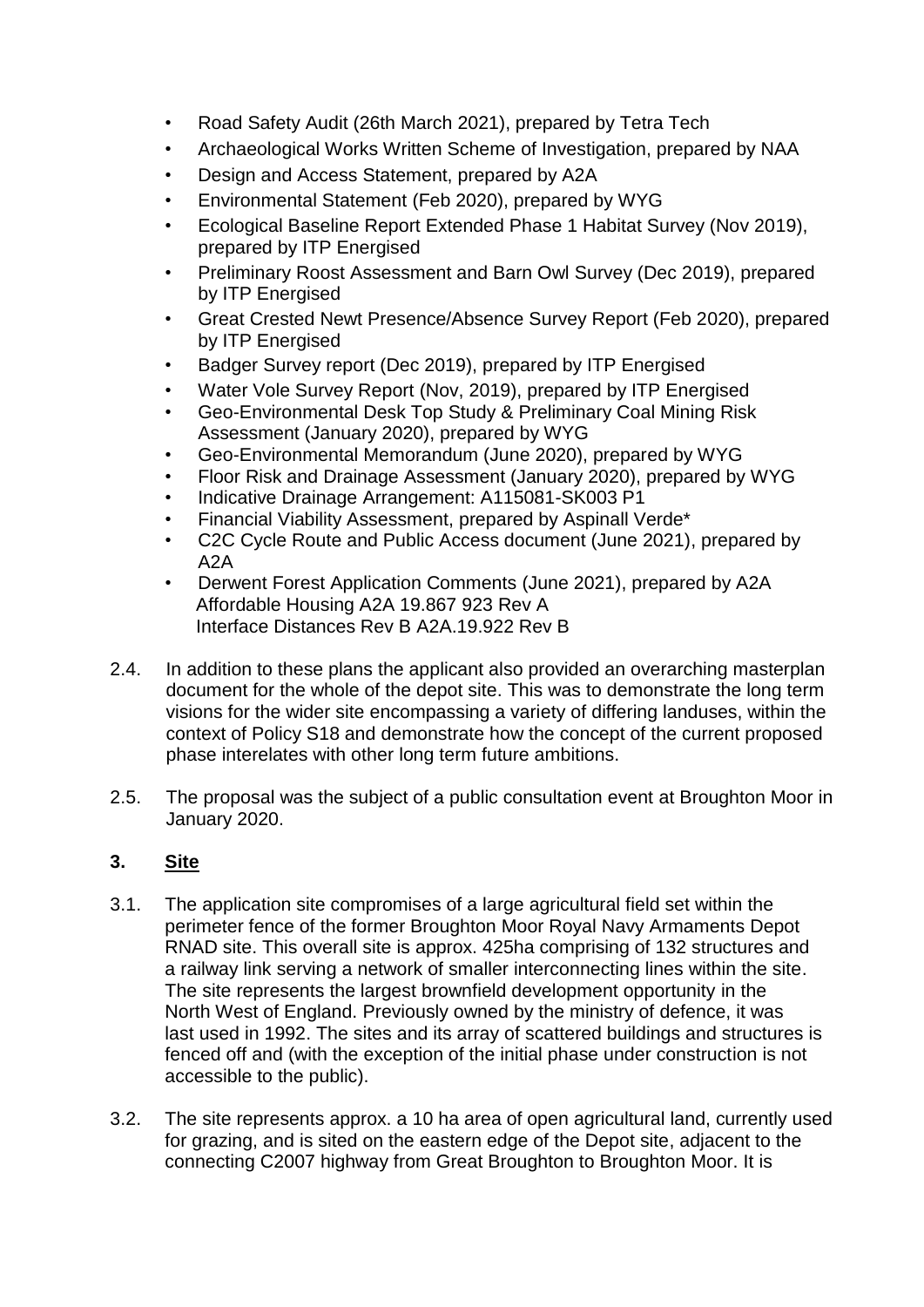located approx.0.67 km north west of Broughton (Great and Little) and 1.3km south east of the Broughton Moor settlement boundary.

- 3.3. The nearest individual residential property is Stockmoor Hall, which is sited approx. 260m to the north of the site.
- 3.4. The site is predominantly on a shallow northwards facing slope with a dividing ridgeline between the proposed site and the neighbouring smaller self-build development sited to the south of the site.
- 3.5. Its largely open and exposed in character and inter-dispersed by hedgerows with a beck traversing along the northern perimeter of the site. There is a narrow belt of trees situated in the narrow strip of land forming the highway verge. The immediate surrounding land within the site is also of a similar landscape character with the bulk of the sites many buildings and structures (including a large spoil mound) concentrated within the woodland areas to the west or the open agricultural fields within the boundaries of RNAD site to the south.
- 3.6. The site is historically linked by a rail link to the main railway network and this feature including embankments cuttings and bridges remain in situ within a central east-west alignment across the site. Most of this disused line route outside the RNAD is adapted for recreational use as part of the national C2C cycle corridor. Given this site is not accessible the C2C route is presently diverted east of Camerton village southwards towards the Camerton - Gt Broughton highway.

### **4. Relevant Planning History**

- 4.1. The site itself has not been the subject of any previous applications.
- 4.2. Historically the RNAD site was used for small scale coal mining and a brickworks which was upgraded with Buckhill colliery in the 19<sup>th</sup> century and closed in 1932. A smallpox hospital was also sited in the north western area of the wider site. Its primary use commenced in 1938 when it was purchased by the Royal navy for use as a naval arms depot, which in 1944 expanded its use from storage to maintenance, repair, inspection and disposal of munitions. This use ceased in 1963 when leased to West Germany for the storage of mines, followed by the United States in 1977, for arms storage, being utilised by NATO from 1981-1991. A full explosive ordinance disposal search of the site was undertaken for its decommissioning, removing all explosive materials from the site. The site has remained vacant since its closure in 1992.
- 4.3. A smaller initial housing estate of 25 dwellinghouses acting as a catalyst for the future programme of works on the wider site under Policy S18 was granted outline consent under 2/2014/0858 and the subsequent reserved matters 2/2017/0319. It has a separate independent vehicular access onto the Great Broughton-Broughton Moor (Moor Rd) highway. The approved self-build scheme under 2/2004/0858, is extant and adopted a design code to endeavour to retain an element of uniformity in its appearance. The site has since been the subject of numerous variation/ full applications for alternative house types. This site is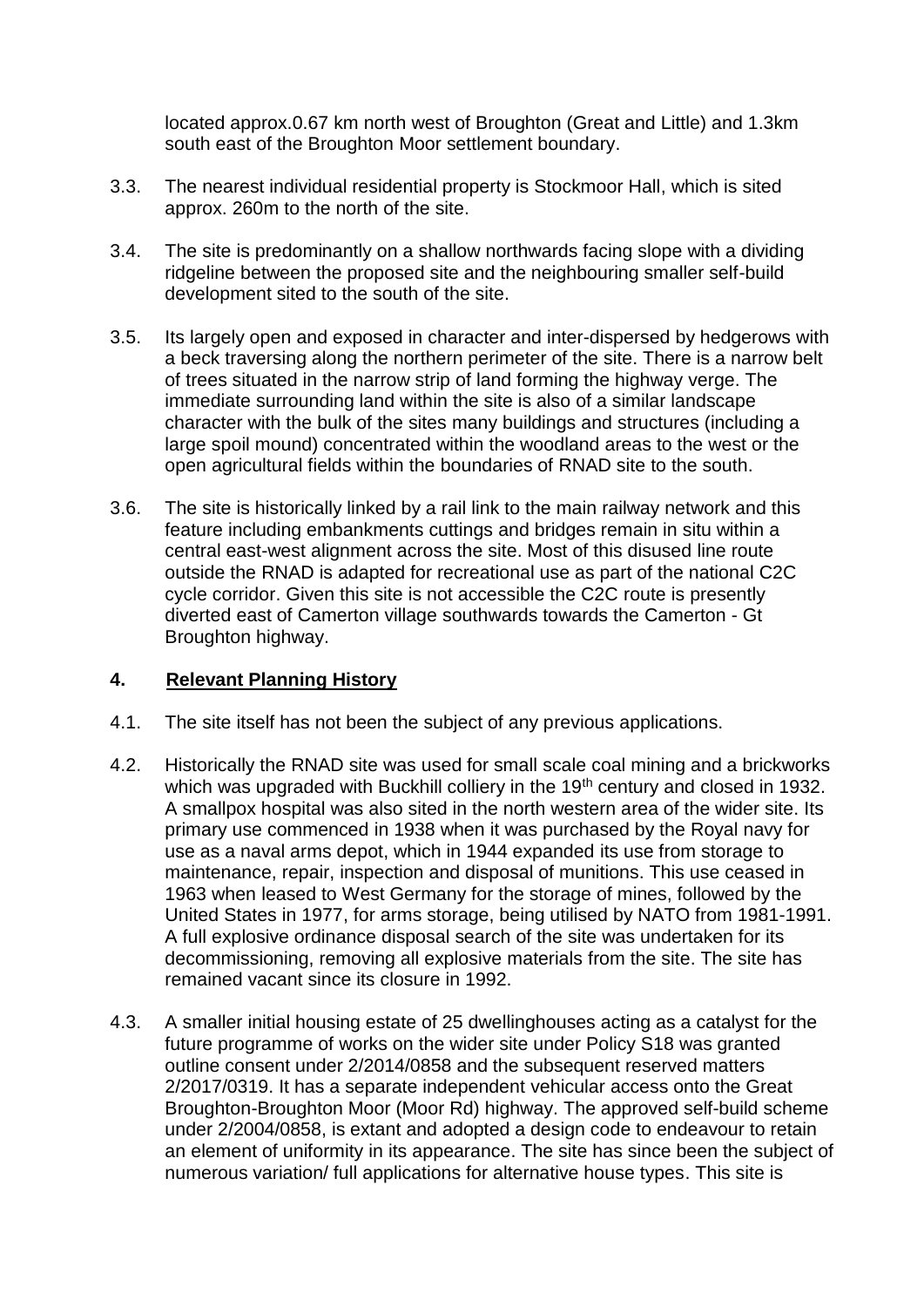therefore presently a construction site to a large number of separate individual housing projects.

4.4. The council has a separate pending detailed planning application FUL/2020/0047 for a visitor centre on the opposite western outskirts of the depot site, which is served by a separate access corridor. There may be future potential to interconnect the two individual developments through the proposed extension to the C2C which traverses in proximity to the proposed museum site.

### **5. Representations**

# 5.1. **Broughton Parish Council**

3/12/20 - Question the applicant's submitted traffic movement evidence.

8/4/20 - Object on the grounds of: Access from the A66 is already dangerous and overburdened with a hazard to pedestrians and road users. Contest the traffic grounds will primarily use the Seaton route is unfounded and unrealistic with most movements via Broughton which has a narrow bridge, narrow roads and it passes a school, no proven need for houses, cumulative development to the existing 25 units with future additional phases

Proposal seen in isolation rather than as a scheme for the whole site, ecofriendly village concept lost, seek a wider mix of housing, poor access to the site (blackspot),existing parking congestion , traffic hazards in the village, existing outline consent for 160 mobile homes at Soddy gap with cumulative impacts, wider impacts on infrastructure (schools, doctors , public transport etc., no housing need with unsold new builds in the area, impact on local schools intake, excessive volume of traffic through the village.

26/03/21 - Object on grounds: Hazardous access onto Moor Rd with fast traffic bends and dips. Traffic also likely to traverse through Broughton, passing the school (seek modifications to make it safer), further measures required to make safe pedestrian access to Gt. Broughton as it is in poor condition, overgrown and in parts unusable and should be illuminated, seek condition to reflect a mix of housing stock to provide accessibility and meet housing needs - no social allocation, need for facilities on site for public transport, with the need of a transport and construction management plan, no identified play area, seek a renewable energy and sustainability statement prior to any decision, to ensure a green ethos/climate action plan, additional wildlife surveys required to monitor flora/fauna post development, impact on local infrastructure school/ health provision and lack of community cohesion at this isolated site with no connections.

9/7/21 - The Masterplan recently been launched by the DFDC appears to be almost identical to the one that was prepared in 1992/1993, and includes the C2C bike route. (The Parish Council referring to the original master plan highlight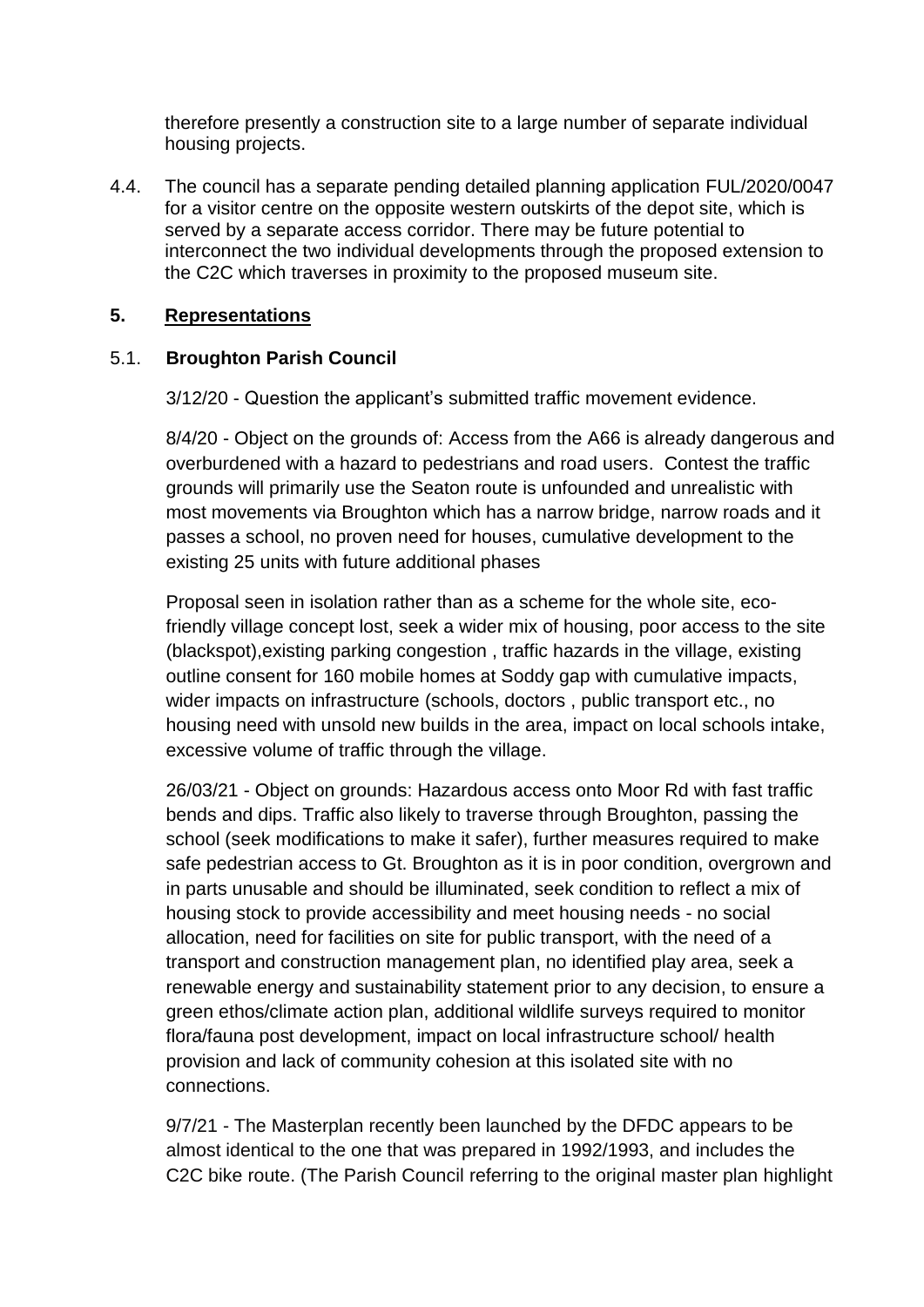the sense of community frustration and mistrust around the sites proposals, which have been the same for 30 years but with different words and it appears little has changed in the past 3 decades in terms of community concerns.)

- The access to the site remains incredibly poor, and will be significantly detrimental to local communities.
- The mix of houses is not right given the recent build and those in the villages of Great & Little Broughton and Broughton moor. The Local Community challenge the promise of 'one beds' will be reneged upon via a later application to vary planning conditions, which appears to be a pattern of larger scale developers. i.e the proposed 1 bedroom units is just a 'nod' to social housing that will never materialise.
- Significant local concerns remain about the eco-housing proposals. The Parish Council and local community understood that the first round of developments on the site (now in progress) were to be eco-houses but this appears to have been all but forgotten, and the local community feels the same is likely to happen again. The Parish Councillors & the local community are concerned whether this aspiration to be removed by an application to vary planning conditions once approval is in place (these comments are based upon this precept).
- If the aspiration is for the homes on the site to be eco-homes how this will be reflected in the price point of the houses, with eco-homes being more expensive, and how does this fit with local affordable housing? i.e. is the eco-housing solely an 'aspiration' that will help achieve a planning consent, but ultimately will later be removed due to cost issues.
- Seek footpaths/access to the site appear to be part of the earlier development phases of the site, including a significant proportion of these bought forward into 'Phase 1' (via planning conditions) to provide local community benefits.
- The existing plans appear to have a start date that allows for completion within 18 months? Question this timescale/viability of this target given the volume of asbestos and other contaminated/dangerous materials on portions of the site, with lengthy processes for its disposal.
- Seek any planning approval or linked agreements enshrines that 'build' traffic will move INSIDE the site up towards Flimby to ensure this occurs. This avoids delivery and build vehicles taking the 'easy' option of the existing highways, having detrimental effects on the existing community, with the risk of significant road traffic accidents, on highways that are not designed nor have the capacity to cope with this volume of building traffic.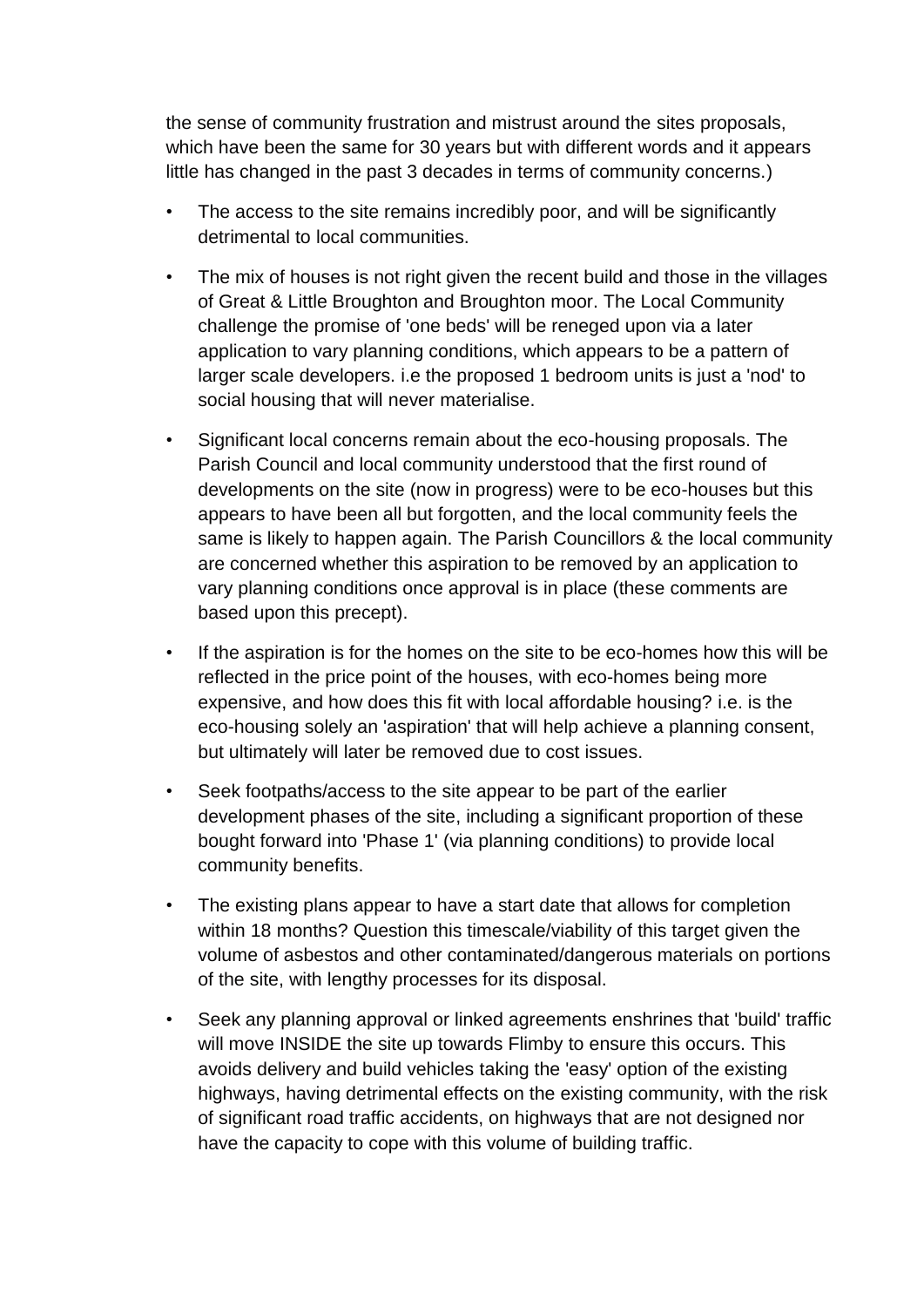- The development will take many years and that it is likely to be subject to 'creeping' development, with concerns from the community that these public benefits should be given sufficient strength to be delivered in these 'phase 1' applications. e.g. the footpaths to the school. The community consider these should be enshrined under planning conditions at this stage.
- Traffic Concerns This is one of the fundamental underpinning serious concerns of the Parish of Broughton, relating to vehicle movements (excluding build traffic). With the 'Phase 1' developments being approved, there will be 23 self-build units worth of cars (realistically at least 2 per household) so 46, and then 71 further houses (again realistically 2 cars per household) so 142 vehicles, trying to use the existing highways infrastructure through Great Broughton & Little Broughton. This highway infrastructure doesn't cope with its existing vehicular load, and the Parish Council have been making representations to Cumbria County Council for well over a decade regarding concerns about these roads (volume of traffic, speed of traffic, size of traffic, lack of pedestrian infrastructure etc). At a conservative estimate your two current developments add 188 additional vehicles to the already groaning infrastructure, if that is one movement in and out a day that is an additional 376 vehicle movements per day. This may not 'trigger' the CCC Highways Authority to make comment on the additional traffic movements, but CCC Highways have confirmed that they are subject to national guidance on vehicle movements, which are generally not appropriate for smaller rural/semi-rural parishes as to trigger the thresholds you are looking at massive additional vehicle movements. However this does NOT mean that 376 additional vehicle movements per day is not a massive thing for the local community. They consider CCC Highways are restricted in what they can which make the community and Parish Council feedback on this issue even more important.

The Parish Council and local community feel it is very important to be as open and honest as possible to try and ensure that the development of the Derwent Forest site, becomes something that locally people are proud of and feel they can interact with, and that it doesn't just become another burden round the local community's neck.

However their most recent response 19/01/22 states:

 In response to a response from the clerk Derwent Forest Development Corporation have confirmed that the changes are:

- Footpath routes through the site have been clarified;
- Side windows have been deleted to avoid overlooking;
- Minor changes to landscape layout;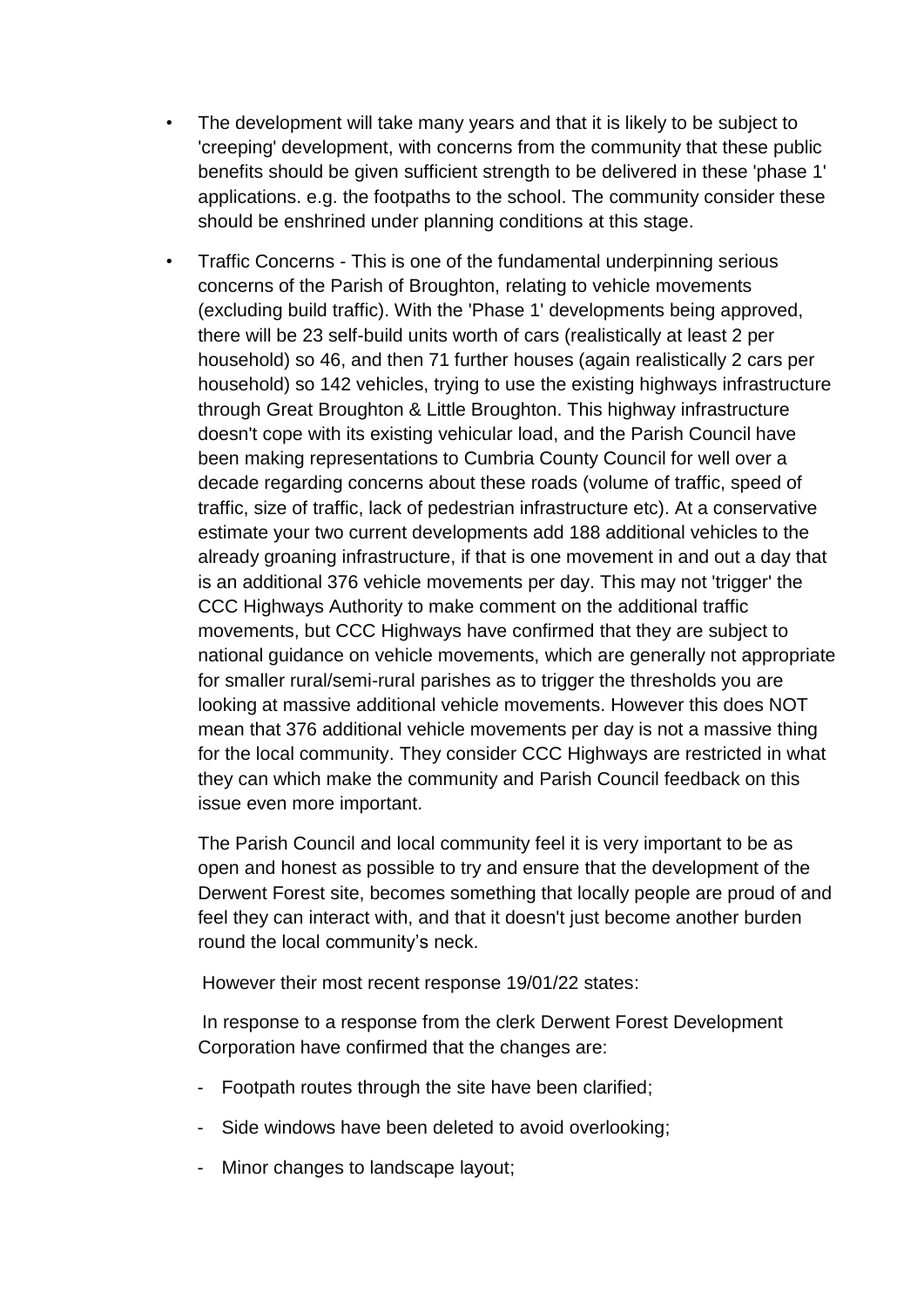- 20% affordable housing re-confirmed;
- Site remediation phasing re-confirmed;
- C2C cycleway route and land reservation re-confirmed;
- Scope of education contributions confirmed via S.106.
- The proposed draft heads of terms now states £250,000 towards improving education facilities at Broughton Academy Contribution towards transport measures to Netherhall Academy (figures to be calculated by CCC) and £6,688 towards set up and administration fee for the school transport provision.
- The parish resolved that being part of the Community Engagement Group appears to have been beneficial with some of the community suggestions being enshrined into the amendments, and the local community thank the developers for this. Broughton Parish Council would like it noted that they are putting significant trust in both the developer and Allerdale Borough Council as the planning authority to ensure that all of the above, the planning detail, and the Construction Management Plan is fully complied with.

### **Broughton Moor Parish**

23/03/21 - This council is concerned that:

- The plans as currently presented do not deliver on the original design for green, sustainable, self-sufficient, carbon neutral homes but, rather, use standard building materials, mains waste-water systems and mains electricity etc. This council would wish to see more evidence of the original vision for the site reflected in the plans.
- This major development within the parish of Broughton Moor sees no benefit to the existing village community and this council would ask the panel to ascertain from the developer whether they intend to do anything to directly assist the village, in return for the considerable disruption to village life both during and after construction.

Later consultation response expressed their former concerns on the impact of traffic. Consider the layout details do not comply with current design standards

20/08/21 - The Parish Council objects to this application on a number of grounds, including:

- The view that the existing infrastructure cannot support an application of this size, especially with regard to roads, sewage and waste water disposal, school places and general amenities in the area.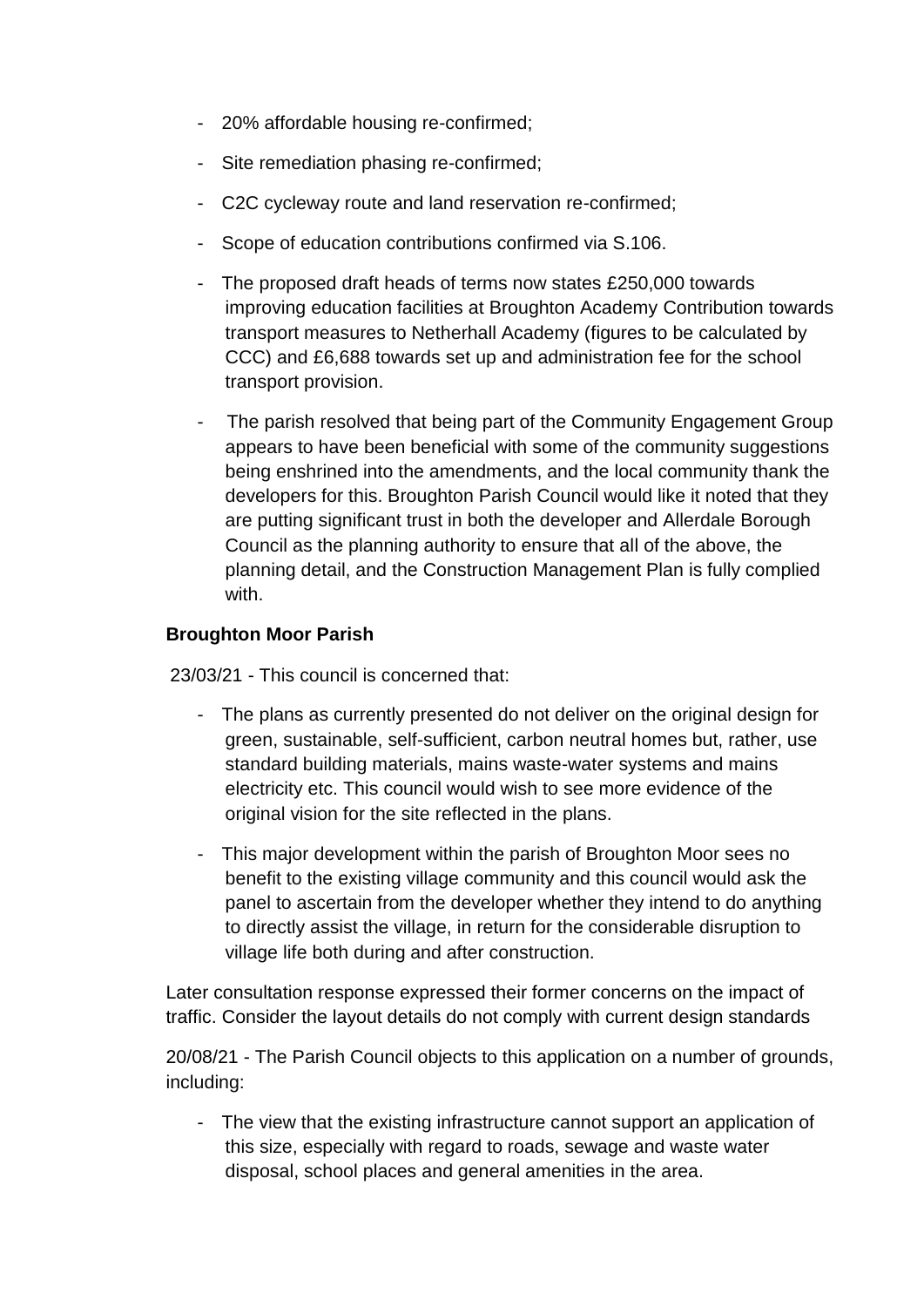- The previous plots on the Derwent Forest site have not adhered to the original vision for the development to be self-sufficient in terms of energy production, waste management and the use of renewable building materials, changing from the original vision to now being just another housing development for profit. This was not felt to be a suitable development for the area and its nearby communities.
- Concern for wildlife, especially bats, owls and rare orchids,
- Concern for the removal of old asbestos on site with assurances that asbestos particles would not become airborne.
- The Derwent Forest site had not brought any benefit to the village of Broughton Moor and it was hoped that the developers would have a conversation with the Parish Council in this regard.

# **Seaton Parish**

19/03/21 - Object concerns as previously reported with concerns on traffic on Seaton main roads.

20/7/21 - Object concerns at the development of dwellings on a site which still has asbestos present and at the impact of additional traffic travelling through Seaton from residents at the site.

4/01/22 - No objections

# **CCC Highway Authority/ LLFA**

5.2. Proposed access is acceptable. Seek an upgraded shared footway cycleway, plus the need of bus stops on both sides of the carriageway. Need road safety audit. Seek a range of highway planning conditions. Re-consultation of full application and seek the repeat of the outline conditions.

# **CCC Lead Local flood Authority**

- 5.3. No objection in principle (which may need reviewing in any full application). Drainage condition recommended. Re-consultation on full application – details acceptable subject to conditions
- 5.4. Noted the submission of photographs and letter from an adjacent resident to the site showing the overland surface water exceedance routes and areas of flooding. The flood risk maps and Indicative Drainage Layout indicate that the houses are outside the 1:1000 flood risk area within the photographs. Reference also to the photographs surface water run-off from the sloping ground to the south of the site, which can be mitigated by incorporating SUDS drainage and surface water management measures in the full detailed design stage.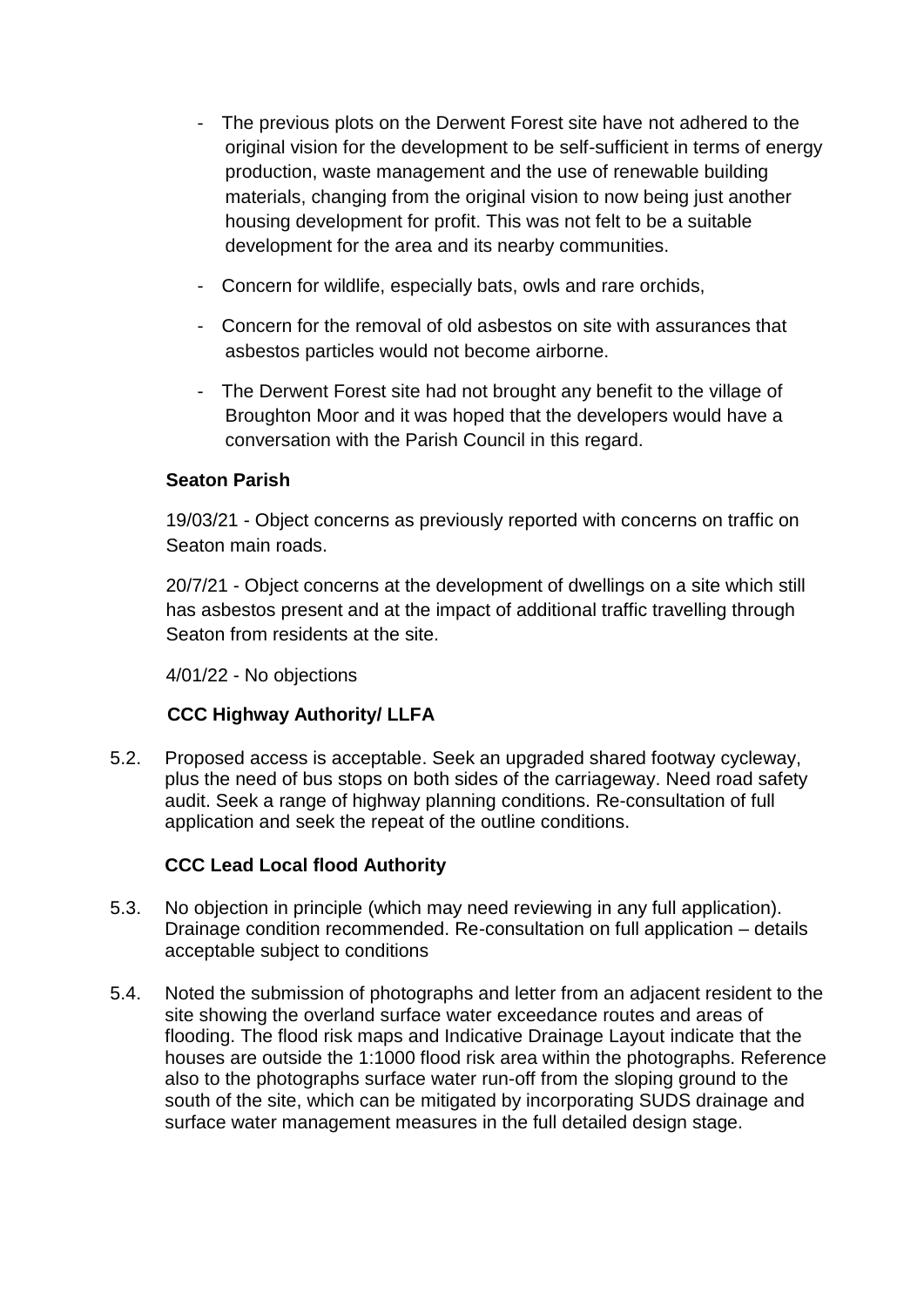# **Rights of Way Officer**

5.5. No recorded rights of way in the vicinity of the site.

# **MoD**

5.6. No safeguarding options

### **Electricity North West**

5.7. The proposal may have an impact of their infrastructure. The development should not encroach on these assets of their easements. Any diversion would be at the expense of the applicant

# **Environmental Protection**

5.8. No comment

# **Natural England**

- 5.9. There is a hydrological link, via Flamiggs Gill North, between the proposed development site and the River Derwent (designated as the River Derwent & Tributaries SSSI and the River Derwent & Bassenthwaite Lake SAC) which lies 2km to the south west. Despite this distance the following potential impacts need to be considered due to this hydrological connection:
	- The potential for sediment or other polluting run‐off to enter the river ‐ both during the construction period and the permanent phase. This includes earthworks/excavation and storage/use of machinery, materials and fuels and any de‐culverting of Flamiggs Gill North.
	- Any discharge leading to a deterioration in water quality of the river. This includes foul drainage and surface water.
	- Potential for impacts from disturbance of contaminated land.
	- Potential for introduction/ spread of invasive non‐native species (biosecurity issues).

To address construction impacts a finalised CEMP must be conditioned and submitted with the Reserved Matters application.

A finalised drainage statement will also be required to ensure the proposed SuDS are still viable as the project progresses and can achieve greenfield run‐off rates.

The individual species surveys submitted as Natural England were not assessed but need reviewing under (standing advice). The protected species pre‐commencement surveys and mitigation outlined in section 5.8 of the submitted Ecology Chapter should be conditioned. Once permission is granted suitable European Protected Species licenses will be required for bats and great crested newts.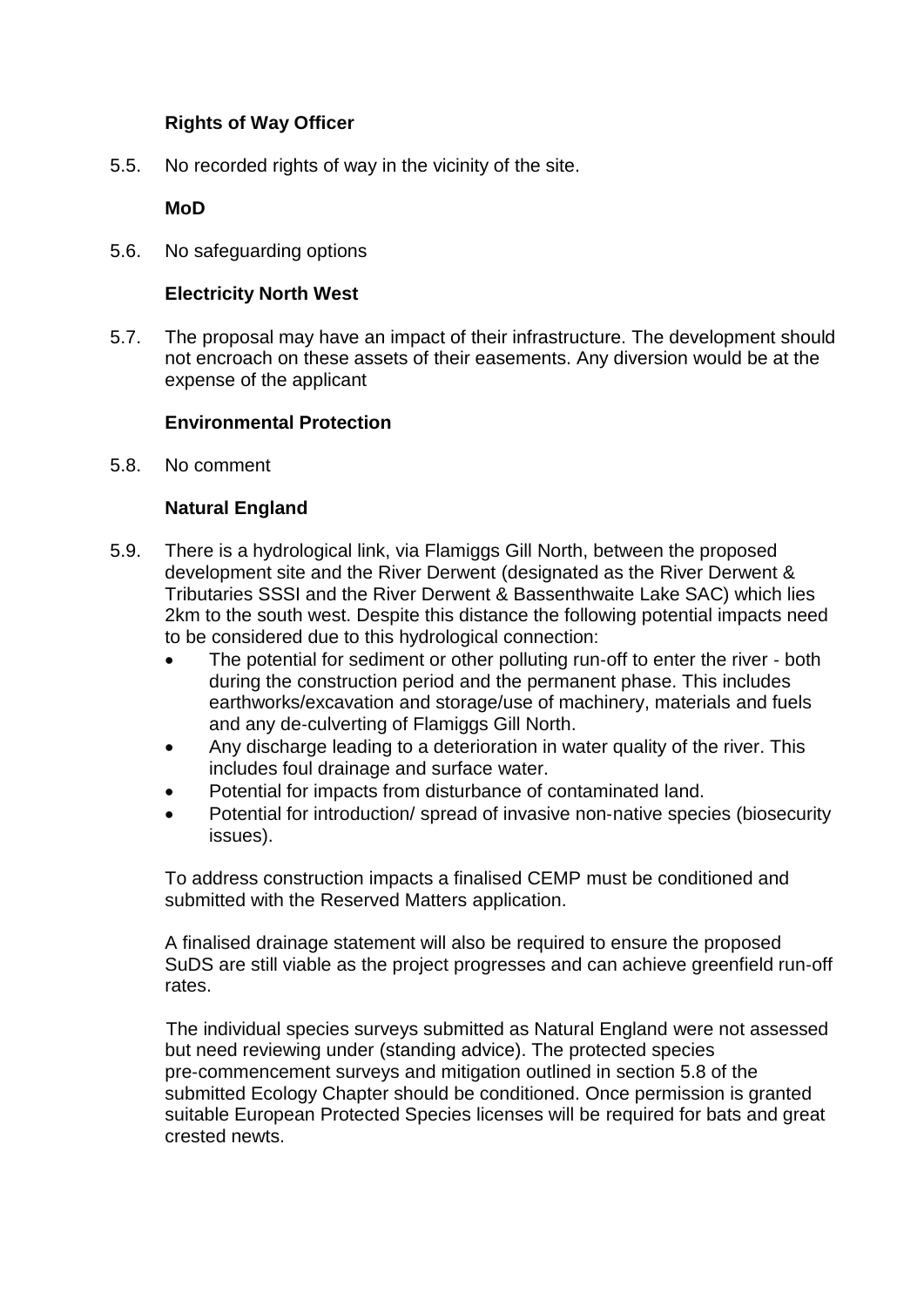The proposal should demonstrate biodiversity net gain, in line with national policy, including the enhancements in those detailed in 5.5 of the submitted Ecology Chapter.

Additional need for a Habitats Regulations Assessment with regards to the Special Area of Conservation. Notification of Natural England is required if your authority is minded to grant planning permission contrary to the advice above.

### **Highway England**

5.10. No objections

#### **Fire Officer**

5.11. No objections

#### **West Cumbria bus users**

5.12. Concern on the piecemeal nature of the development. The existing bus service (Cockermouth-Maryport) is very basic in the number of journeys and is expensive. Seek dialogue with the bus operators to deliver a better served via a commuted sum contribution.

#### **Cumbria Constabulary**

- 5.13. Outlines the Ministry of Housing, communities and local government (MHCLG) in pursing secure by design initiatives (reflected in the NPPF and NPPF) highlighting the importance of safe and secure external environment. Their role is offer advice on features that may be come crime or antisocial behaviour generators (reflected in policy DM14 of ALPP1).
- 5.14. Recommend alterations to various paths in the site to avert accessibility to criminals and defensible spaces, some identified visitor parking areas which lack natural surveillance, some site specific additional defensive landscaping e.g. hawthorn, widening of gardens to improve security and lighting of some of the car park areas.

### **CCC Education**

- 5.15. Undertaken a pupil yield assessment and identified the nearest schools and their capacities
- 5.16. Initial estimate of 16 primary school places from the development to be split evenly between the two schools at Gt Broughton and Broughton Moor with transport costs for the latter as there is presently not a safe walking route. The initial estimate also had a yield of 12 secondary spaces from the development to be accommodated at Cockermouth academy requiring both education and transport contributions, plus an additional transport set up and admin fee. The initial total education contribution request was £432,398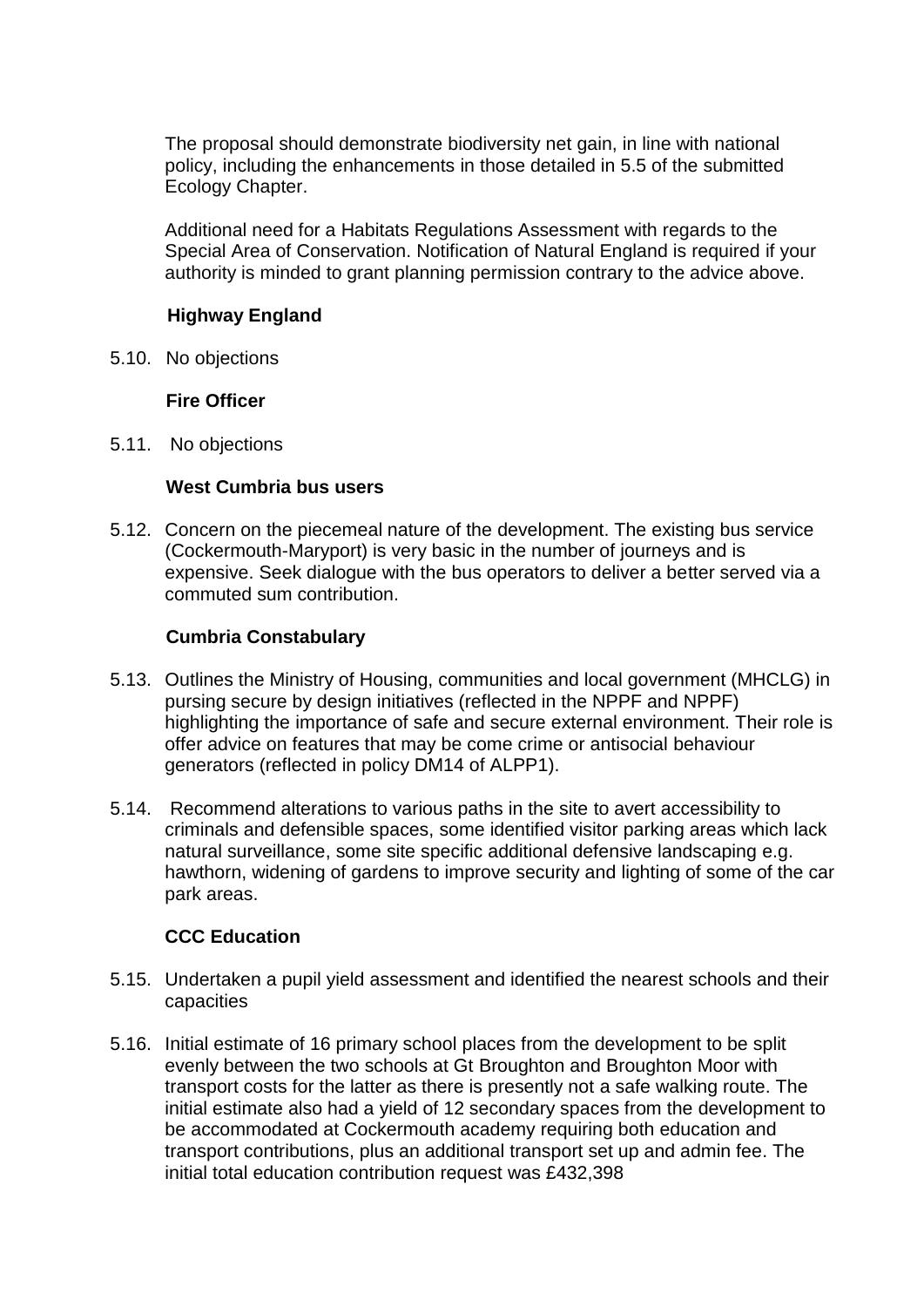5.17. In this instance based on the further information that has been provided and discussions that have taken place the County Council has no objection to the revised alternative education contributions that are proposed in the Educations Contribution Note and Section 106 Draft Heads of Term. The County Council recommends that the contributions are provided in full prior to the occupation of any unit.

### **County Archaeologist**

5.18. Refers to the applicant's geophysical survey of the site which identifies some anomalies plus the demolition of an existing building on the site which is of local significance. Seek a recording of this feature by means of a planning condition.

### **United Utilities**

5.19. Confirm the applicants proposed drainage evidence are acceptable in principle which should be endorsed by planning condition, plus an additional condition for its future management. Reconsultation on the full application – No objections subject to conditions including separate drainage systems.

### **Housing services**

5.20. Outlines the local housing survey needs.

### **Environment Agency**

5.21. Seek an amended desk study to account for the gas works on site or the c18 mine drain links. Identified leachable contaminants – need of ground investigation, risk assessment and possible source removal.

# **Coal Authority**

- 5.22. Fundamental concern as the site falls within the defined Development High Risk Area with the need to consider coal mining features and hazards, a specific reference is made on a mine entry and highlights the potential for shallow mine workings. Whilst they consider they would be inappropriate for imposing a condition relating to shallow mine workings, there remains the potential for unrecorded features to be present. The Coal authority therefore initially objected seeking the location of the missing feature (and thus any associated no build zone). Re-consultation response on the revised full application seeks additional evidence but notes the applicants desk top study identified the mine entry and that intrusive investigations should be undertaken which will inform its remediation and treatment.
- 5.23. 14/12/21- updated letter. It concurs with the applicants Geo- Environmental Desk top study (Jan 2020) that a recorded mine entry shaft potentially poses a risk and intrusive site investigations should be undertaken (reserved by condition) prior to the development to establish the exact situation regarding it.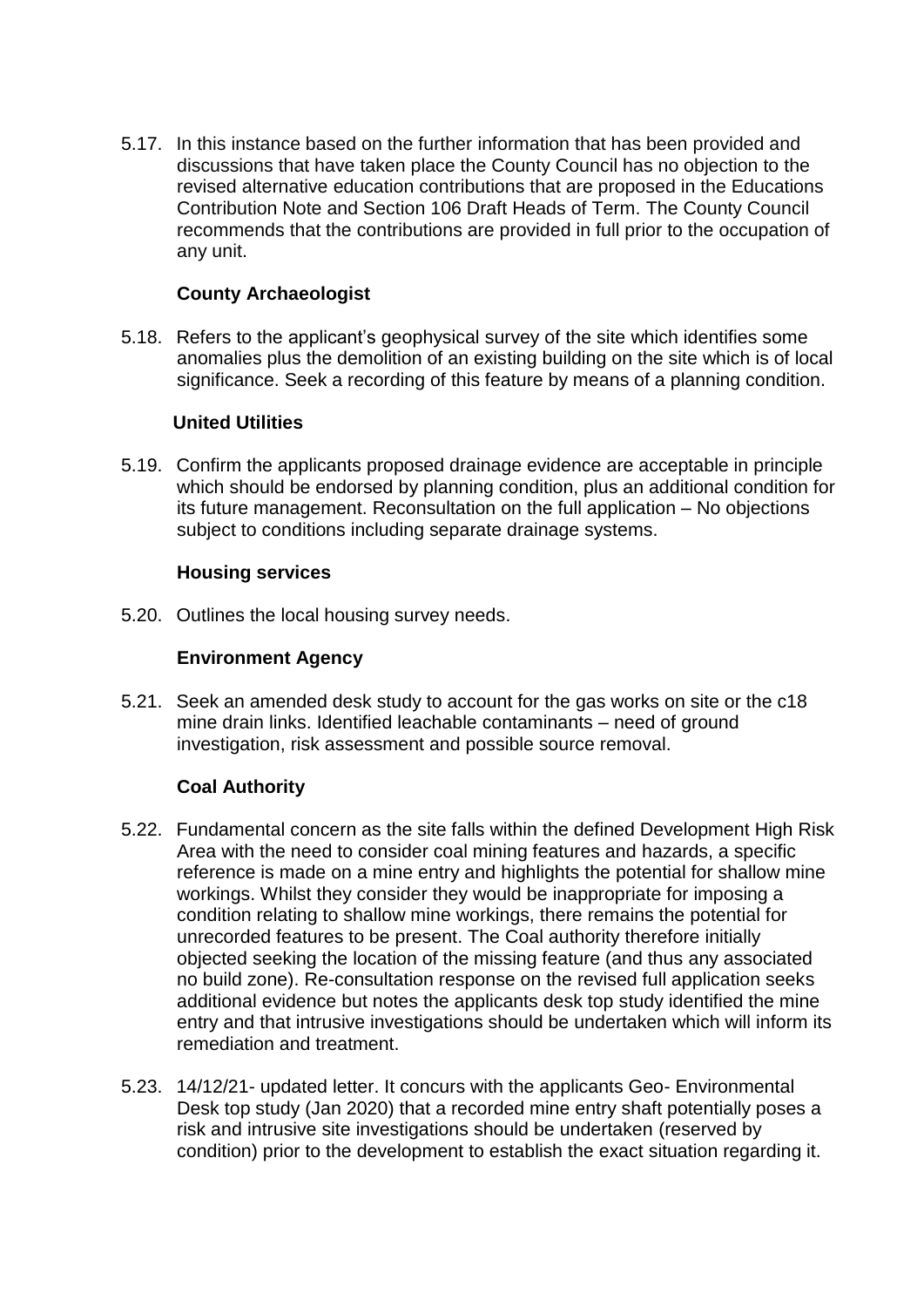On the basis that the intention is to stabilise the shaft they withdraw their objection, subject to these conditions.

- 5.24. The application was advertised on site and in the press. 8 letters of objection from 5 objectors were received on the grounds of:
	- o Roads through Broughton are too narrow and would not cope with extra traffic damage and unsafe amounts of traffic and needs to be assessed cumulatively with existing traffic.
	- o Broughton Main Street lacks footpaths, is regularly unsafe and its buildings have been damaged several times by vehicles with vehicles exceeding its 20mph speed limit cars;
	- o Need of a roundabout on the A66;
	- $\circ$  The principle of the development is inappropriate as the site represents the only easily accessible greenfield areas on the whole site i.e. not brownfield;
	- o Proximity to other buildings;
	- o Pollution of the watercourse and its wildlife during construction;
	- o Overlooking of the nearest property (Stockmoor Hall);
	- o Disturbance via increased light and noise pollution;
	- o Oppressive and overbearing impact on the nearest dwelling;
	- $\circ$  The scale, design and proximity of the scheme is out of character with the local area.(including its backdrop location to the Lakeland fells);
	- o Harmful impact on road safety narrow bridge;
	- $\circ$  Construction traffic (the scheme does not include a new bridge);
	- o Ongoing works would not be temporary;
	- o The traffic management is mathematically wrong, especially as it solely relates to 71 units;
	- $\circ$  The whole development must be viewed in its entirety, demanding a dedicated major route. e.g. A66 as suggested in the Masterplan. This needs to be built prior to any development starting enabling construction traffic to avoid villages and renewable power would enable energy provision as they were occupied. Effects of traffic are stated as being adverse, but the period short term which is unacceptable as the masterplan will take years to complete.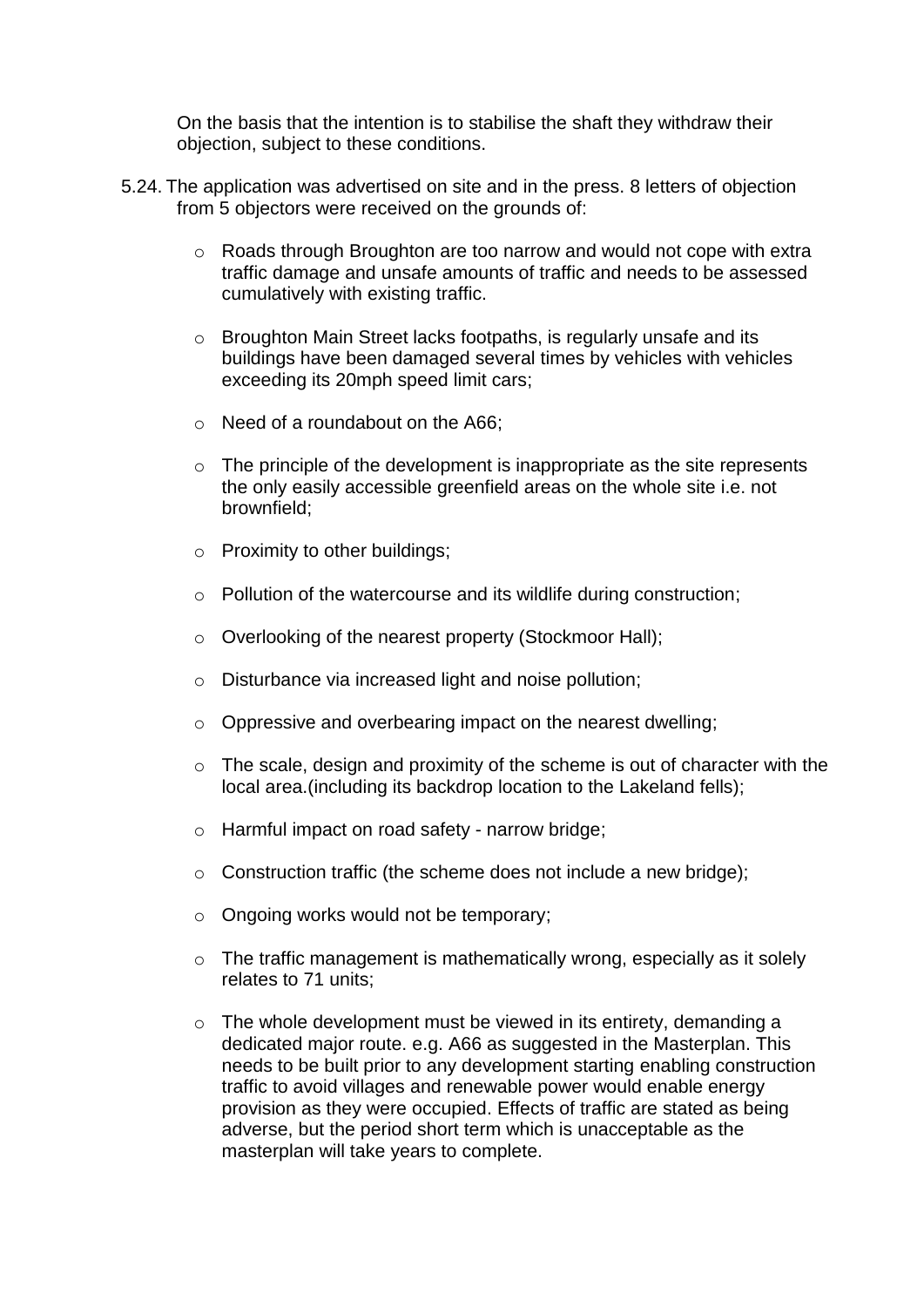- o There should be no construction traffic through Gt Broughton, Little Broughton or Broughton Moor traffic (the access to the Story's estate could be closed off as work is completed resulting in access solely via footpath and bridleways;
- o No details on renewable energy;
- o Additional employment/ leisure uses at the site will increase traffic;
- o The masterplan refers to dedicated factory for producing residential units but no details in the application;
- $\circ$  Amphibian frog crossing don Broughton Moor Gt Broughton highway during breeding season;
- o Creeping housing development (the masterplan) despite its size has brownfield and ecological benefits;
- o Dispute the funding from the initial phase to fund the masterplan infrastructure;
- $\circ$  The submitted details show access onto Moor Road rather than the masterplans link to the A66 which would not protect the villages from traffic;
- o Details on the houses do not provide for renewable energy solutions to secure zero carbon footprint with solely references to considerations which can be avoided and should be a requirement;
- o The site has little public transport links;
- o Increase traffic 100-140 vehicles each day;
- o Poor access to the site with poor visibility and no public footpath;
- o No need for a development of this size aspirational rather than affordable homes;
- o Building on a greenfield site to the detriment of its ecology. Lack of details on eco-homes;
- o The existing highway (Church Road) adjacent to their property is currently dangerous with near misses on a daily basis and alterations are essential. An increase in traffic will only increase the risk of accidents;
- o A further letter from an objector repeated his objection to the Moor Road access and considers the A66 access 'option' carries insufficient weight;
- o Repeat objection relating to renewable energy technology; which should be incorporated into the scheme and the masterplan references land to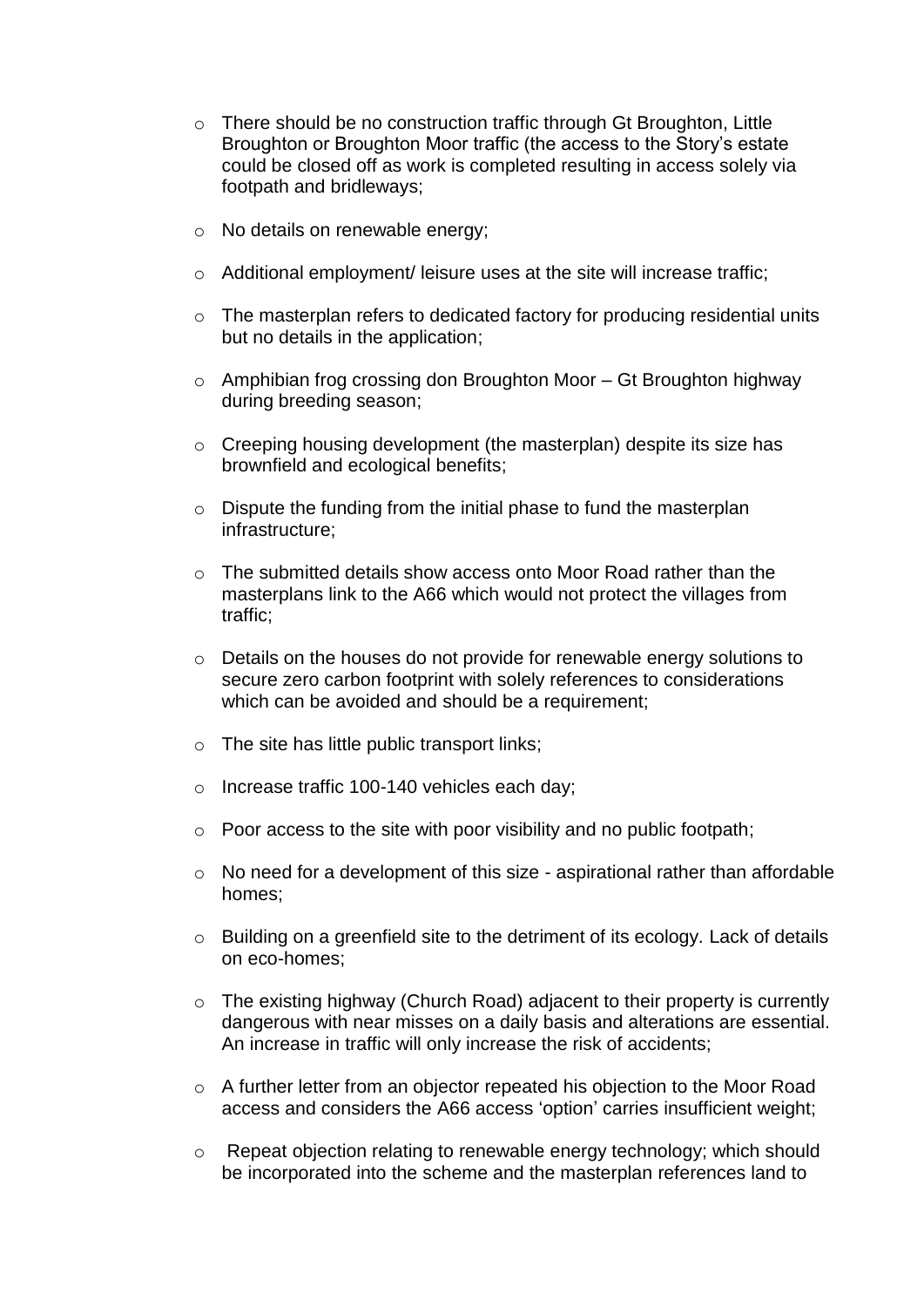the west being earmarked for energy production, which should be included as a condition of any permission;

- o Observation of the 20% social housing which should be maintained and preferably expanded with properties having local occupancy problems to avoid the local housing problems in the national park expanded;
- o Photographic evidence of flooding in the application sites field following heavy rain (possibly including old mine working) with the Coal boards comments that the land was unsuitable due to the nature of historic mining;
- o The proposal does not reflect the original brief of eco-friendly housing, the use of the brownfield part of the site and its clean up;
- o The works have no guarantee on delivering the necessary infrastructure for the overall sites access;
- o The development should stay on the same side as the neighbouring new build estate given the size of the wider site, in line with form of Gt Broughton, and presently the proposal does not form part of either village located in a greenfield/open moorland setting;
- o Site has been cherry picked for housing (very little is brownfield) and does not fulfil the promises made for the site;
- $\circ$  The development is out of character of the area and will be visually prominent in its surroundings, contrary to the concept of a "new village";
- o Severe impact on wildlife; recent loss of swans and woodcock, reduction in barn owl population, disturbance to bats and Roe deer, swans;
- o Middle of nowhere location;
- o If the access is not forthcoming it should be returned to Allerdale with a supporting steering group to implement a more friendly and community backed scheme with walks /cycle paths etc. which avoid traffic (including parking/visitor centre/café etc.

One letter whilst not opposing the development sought confirmation on the means of access for the development.

One additional letter sought clarification on local consultation for the proposal

A letter was received from Cllr Carni McCarron Holmes stating no objections to the application.

A letter was also received from Cllr Sandwith with local residents referring to the need to ensure all asbestos buildings should be demolished and taken off site prior to any dwellings being given permission, the masterplans 1200-1800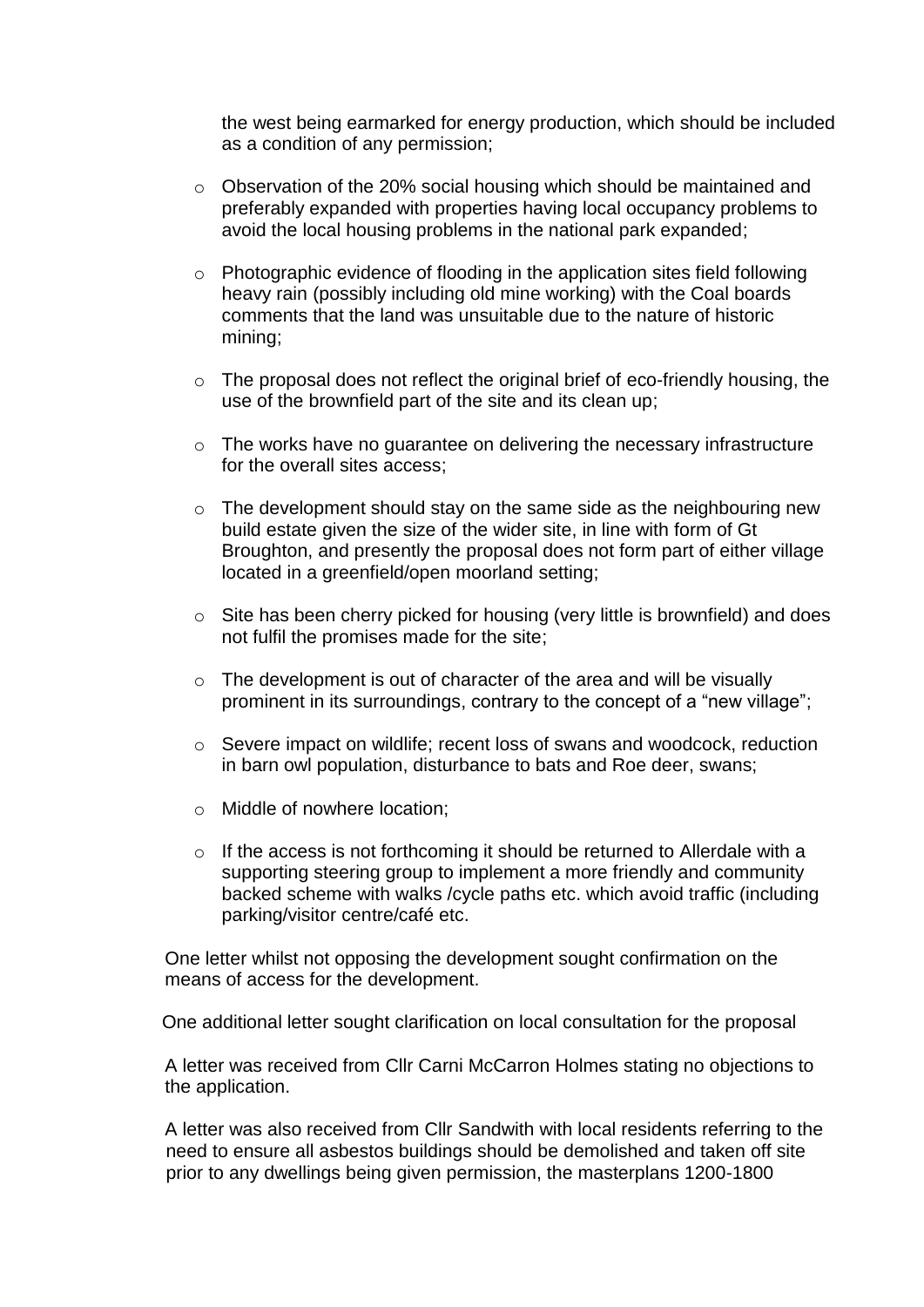dwellings should be applied for rather than the 71 dwellings, the local infrastructure is inadequate in Broughton Moor, Gt Broughton, Seaton and Camerton to accommodate this level of traffic.

### **6. Environmental Impact Assessment (EIA)**

- 6.1. Acknowledged this proposal represents part of a greater scaled project for the redevelopment of the wider site and therefore constituted EIA development under the Town and Country planning (Environmental Impact Assessment) regulations 2017.
- 6.2. A supporting Environmental Statement (ES) was submitted covering the topics of Archaeology , Air quality and odour, Noise and Vibration, Hydrology , Water and flood risk, Socio-economic, Lighting, Waste, Human health, Accidents and Climate change.

# **7. Duties**

7.1. The proposal does not impact of the setting of any listed building or conservation area. Given the potential for significant downstream impacts on a designated Natura 2000 designation (River Derwent SAC) a habitats assessment is required.

### **8. Development Plan Policies**

### 8.1. **Allerdale Local Plan (Part 1) ALPP1**

 Policy S1 Presumption in favour of sustainable development Policy S2 Sustainable development principles Policy S3 Spatial strategy and growth Policy S4 Design principles Policy S5 Development principles Policy S7 A mixed and balanced housing market Policy S8 Affordable housing Policy S18 Derwent Forest Policy S22 Transport principles Policy S27 Heritage assets Policy S29 Flood risk and surface water drainage Policy S30 Reuse of land Policy S32 Safeguarding amenity Policy S33 Landscape Policy S35 Protecting and enhancing biodiversity and geodiversity Policy DM12 Sustainable construction Policy DM14 Standards of good design Policy DM17 Trees, hedgerows and woodland.

# 8.2. **Allerdale Local Plan (Part 2) ALPP2**

| Policy SA2 Settlement limits |
|------------------------------|
| Policy SA5 Housing standards |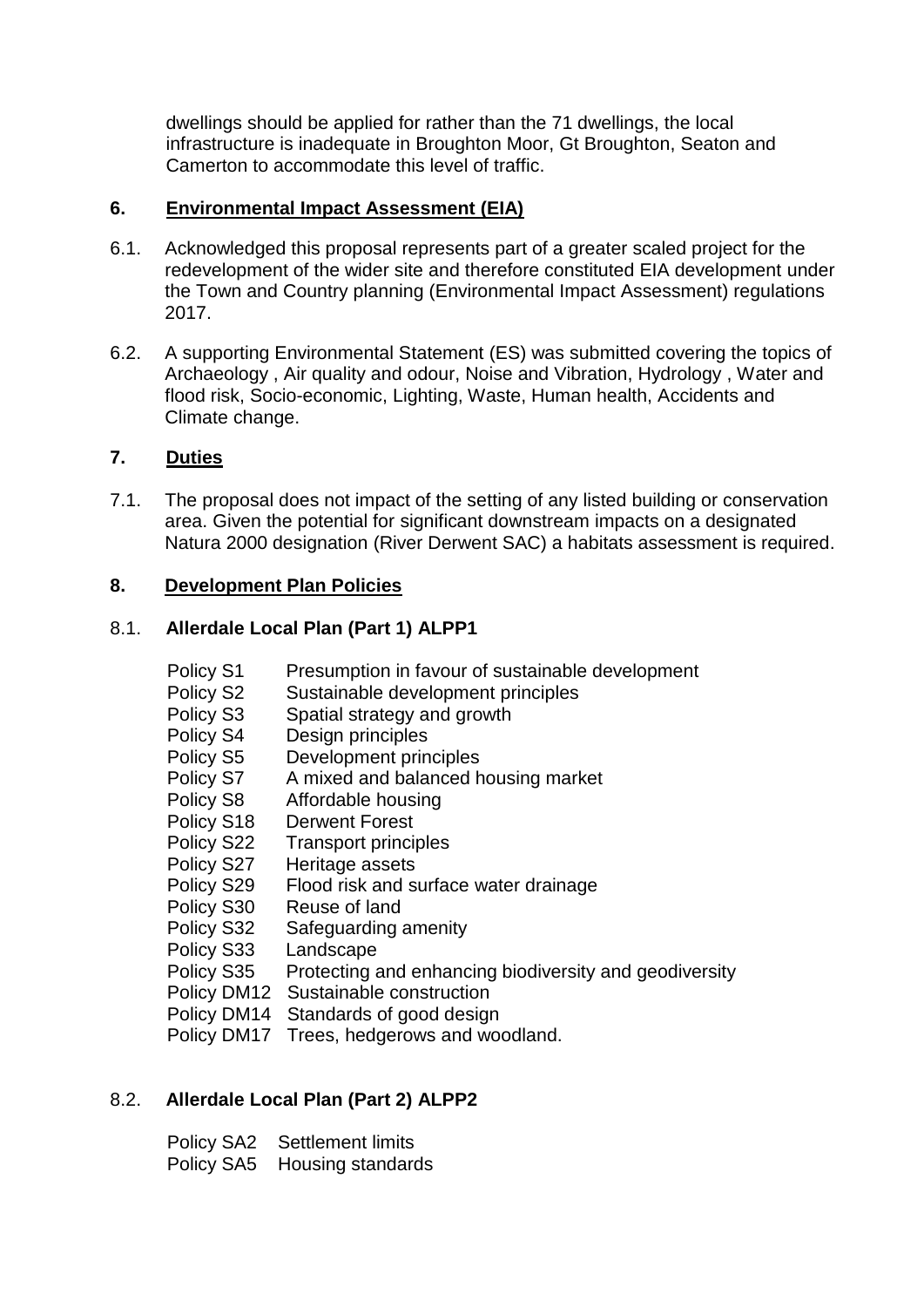Policy SA33 Broadband

### **9. Other material considerations**

National Planning Policy Framework (NPPF) (2021)

National Planning Practice Guidance (NPPG)

Allerdale Borough Council Plan 2020-2030

# **10. Policy weighting**

10.1. Section 38(6) of the Planning and Compulsory Purchase Act 2004 requires that, if regard is to be had to the development plan for the purpose of any determination to be made under the Planning Acts, the determination must be made in accordance with the plan unless material considerations indicate otherwise. This means that the Allerdale Local Plan (Part 1) 2014 and the Allerdale Borough Local Plan (Part 2) 2020 policies have primacy.

# **11. Assessment:**

# **Principle**

- 11.1. The proposed residential development represents the second phase in redeveloping the former RNAD (Derwent Forest) site, which has stood predominantly redundant for many years and will assist in restoring part of a brownfield site back to use.
- 11.2. The initial first outline phase of proposal under 2/2014/0858 for 25 self-build residential units was approved (including a design code) with the prospect that it would enable and facilitate the funding for the wider development of the site. The approved highway infrastructure of this estate is complete and a large number of the plots are under construction with one being complete and occupied.
- 11.3. The role of Derwent Forest in West Cumbria is recognised in a number of key strategies including the Energy Coast Masterplan, Sub Regional Spatial Strategy, Cumbria Tourism Destination plan and Cumbria Economic Plan.
- 11.4. Given the scale, nature and strategic potential of the Derwent Forest site, the ALPP1 includes a standalone exemption policy to guide development over the plan period, recognising the types of acceptable uses and the exceptional nature of the site. i.e. the inclusion of this site is on the basis of it acting as an enabling development to facilitate the restoration of the site to the wider benefit of the local community.
- 11.5. Policy S18 Derwent Forest recognises the need to secure a mix of uses for the project to be viable and to enable the restoration of the site to a suitable level of use. The policy includes residential development "sufficient to achieve the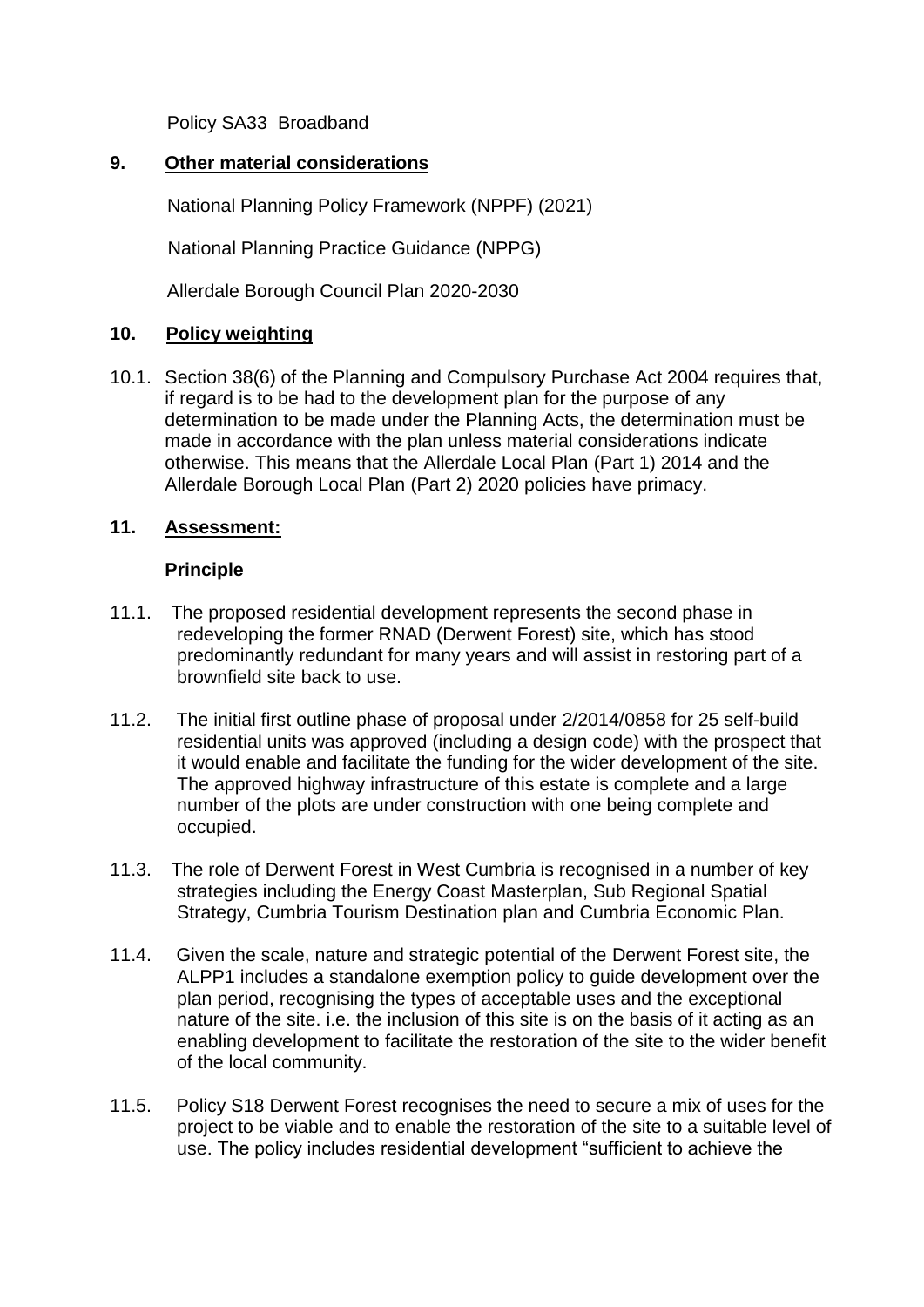viability of the project and secure the overall restoration of the site". However the policy does specify objectives seeking that any proposal will:

*"a) Provide a comprehensive masterplan for the site, including phasing, to be submitted as part of any planning application to ensure delivery of a coherent solution for the site and avoid a piecemeal approach;*

*b) Demonstrate the social, economic and environmental benefits it will bring to the local economy and community;*

*c) Provide a whole site solution and incorporate significant elements of public access, including the continuation and enhancement of the C2C cycle route through the site;*

*d) Give consideration to sustainable modes of transport that will form an important part of any transport assessment/plan required to support proposals;*

*e) Ensure the siting, design and scale of all elements of the proposed scheme are appropriate, and will safeguard and enhance important landscape features, valuable historic assets, existing wildlife species and habitats and demonstrate*  how the wider landscape context has been taken into account. The proposal will *seek to minimise and where appropriate mitigate adverse impacts;*

*f) Ensure that off-site infrastructure is adequate to accommodate any proposals and that the site is remediated to an acceptable level for the proposed end use."*

- 11.6. Officers acknowledge that the restoration of the site is one of a long term vision over many years given the sheer size of the overall site.
- 11.7. The merits of the housing aspect of the development are more precise in the context of the supporting para 210 of the ALPP1 which states:

*"In order to enable the development, part of the site has potential to be suitable for new housing. To facilitate the investigation of the scope and potential of the site, and to support the development of a masterplan and appropriate site assessments, a limited amount of residential development will be supported as a stand-alone development. Any proposal will have to demonstrate how it will contribute to site investigation and appraisal."*

- 11.8. Paras 212/ 213 ALPP1 acknowledges that given the substantive constraints on the site, the viability of the development may be marginal and therefore a proposal may not necessarily be able to meet policy requirements relating to housing mix and affordable housing. It also recognises the role in co-ordinating any development to a network of habitat and green infrastructure.
- 11.9. In assessing the merits of the proposal, members need to assess whether they consider it fulfils the policy criteria of paras 210-213. The scheme however as initially submitted, lacked any supporting masterplan thus did not initially demonstrate compliance with the local plan policy requirements, which was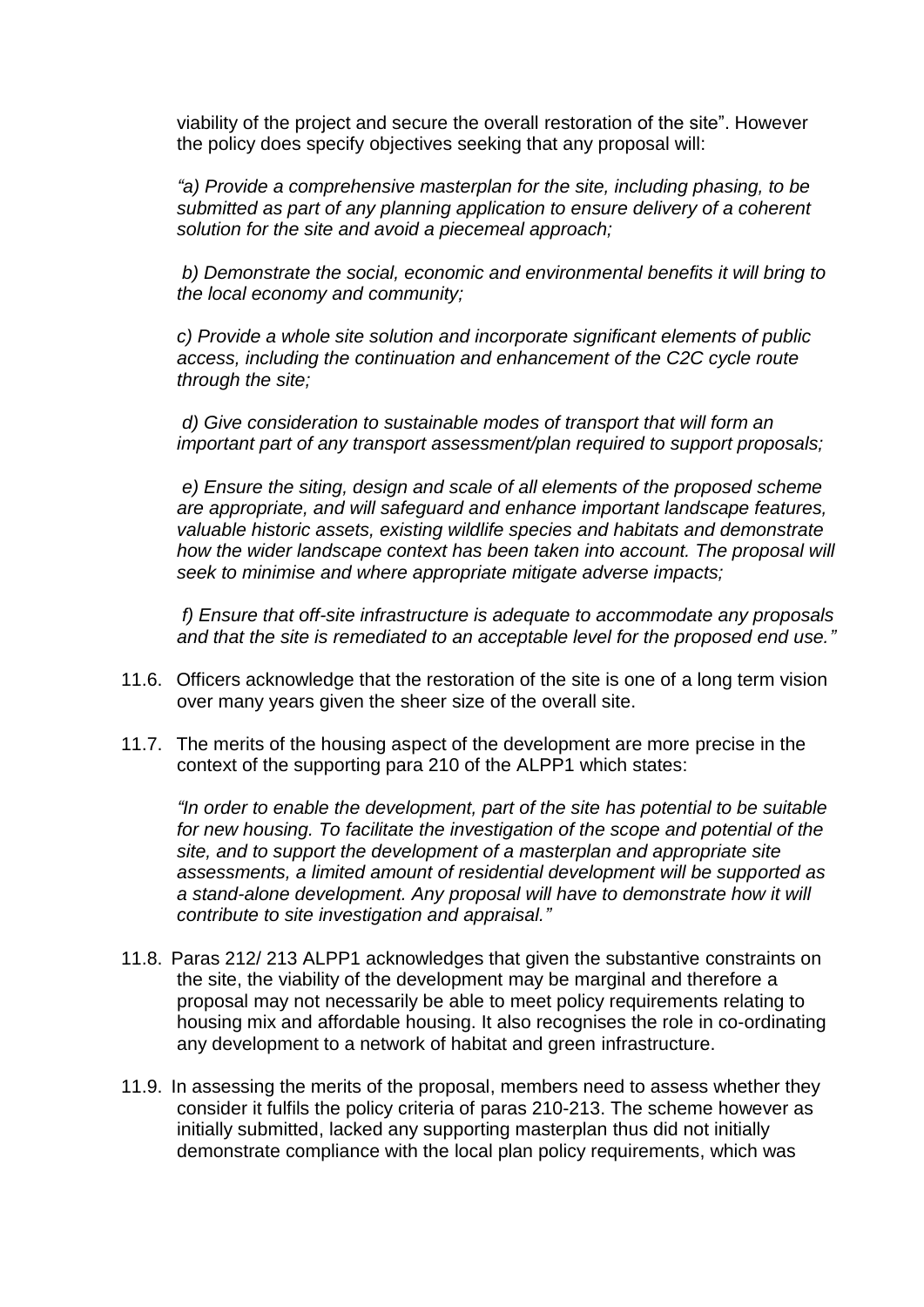reflected in Officer concern over piecemeal development not reflecting the wider site development aspirations.

- 11.10. In response, the applicant submitted a masterplan document which outlines a wider broader vision for the development of the whole site which includes an indicative layout of 3 new settlements, other development including commercial leisure development and routes of connectivity (estimating approx. 2000 dwellings) and 4.27 ha employment area subdivided by woodland areas.
- 11.11. Whilst this masterplan fulfils the requirement of the planning policy and does represent a material consideration to the current proposal, future development proposals in line with the master plan would be judged on their individual merits.
- 11.12. Officers acknowledge that future phases and major development may require significant additional levels of investment in infrastructure to facilitate the magnitude of development expected under the provisions of the policy and the wider master plans for the site.
- 11.13. Officers emphasise the planning matters and infra structure requirements of the current scheme should however be proportionate to the requirements of this individual phase and meets the enabling requirements of the policy and is compatible with the master plan expectations for the Derwent Forest site.
- 11.14. Under the criteria of any EIA, evidence is required to assess the merits of the proposal site whilst alternatives sites or 'do nothing' options are also considered. The Environmental Statement (ES) advises preliminary discussions were undertaken with stakeholders (including 3 parishes), plus a public consultation event as well as discussions with planning officers. In considering alternative sites, the applicant attaches significant weight to policy S18 and its associated objectives which undermines any alternative "do nothing" option. In terms of the site itself, the residential estate design and layout has been influenced by existing features, topography, landscaping appearance and access.
- 11.15. Whilst officers would not normally support this scale of residential development in a relatively isolated open countryside location, Policy S18 identifies that there are specific and justified exemption reasons for supporting the proposal, (should members conclude that the proposal and enabling details meet the requirements and ambitions set out in policy S18).
- 11.16. The physical merits of the proposal may be summarised as follows:

### **Housing, Layout and Design**

- 11.17. The application was enhanced during the application from an outline to a detailed encompassing all reserved matters: Access, layout, scale, appearance and landscaping.
- 11.18. The layout comprises mixed dwelling types: 6x1 bed, 38 x 3 bed, 4 x 4 bed and 23 x 5 bedroomed properties. The house types include terraced, semi-detached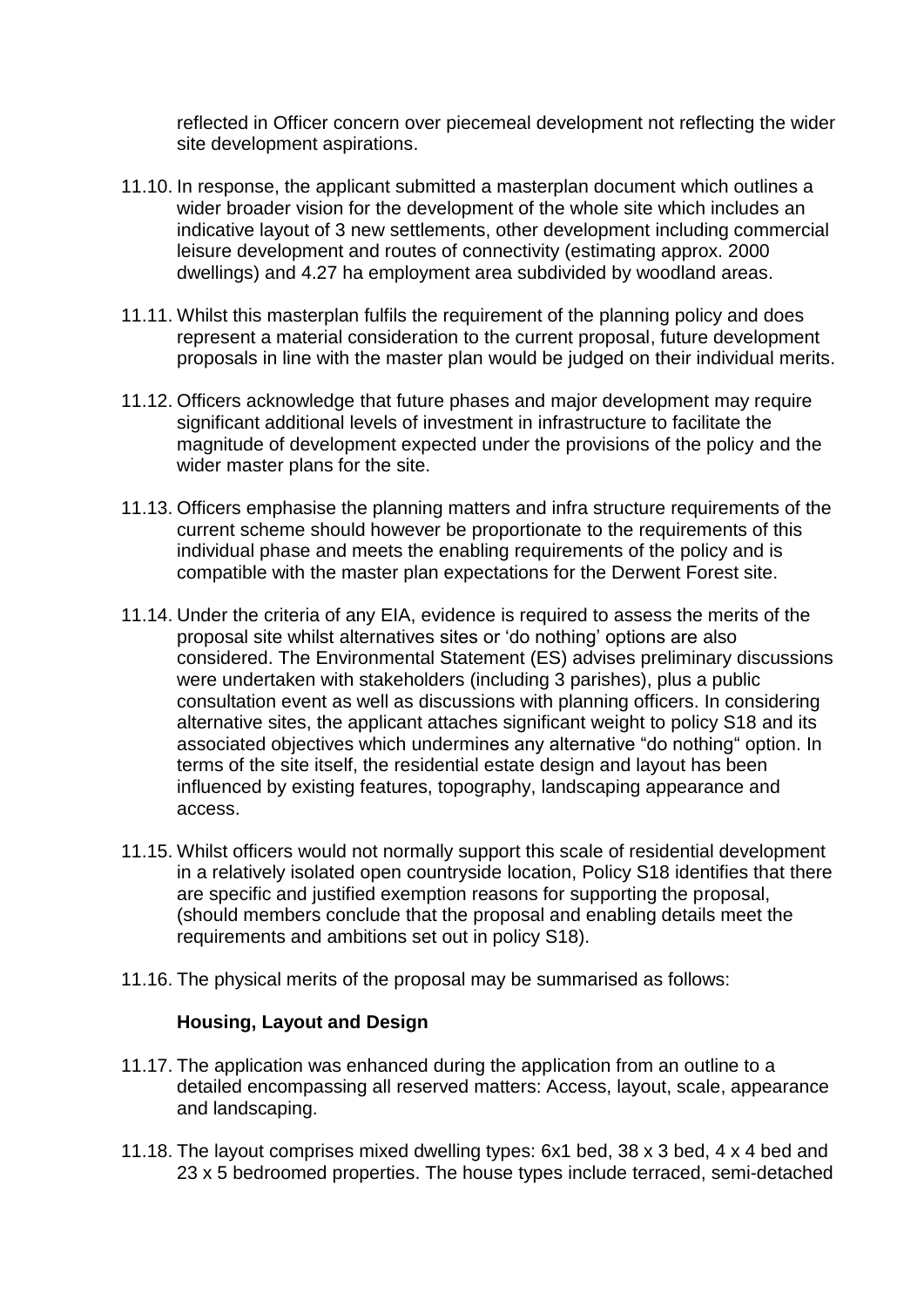and detached houses. The houses are all two and three storey buildings and are finished with natural stone/ silver larch timber cladding walls and standing seam roofs, and adopt a similar design concept to that of the original approved matters consent on phase one.

- 11.19. The housing density is considered acceptable reflecting it rural setting.
- 11.20. Half obscure glazing has been applied to first floor windows which overlook neighbouring curtilages to safeguard amenity in compliance with Policy S32 (these are secured by conditions). The applicant has also submitted amended plans to re-orientate some houses within their individual plots address the layout (not the subject of consultation as there are no immediate neighbours) The other respective interrelated plans eg affordable layout etc will be amended to collate with these revisions.
- 11.21. With regard to Policy SA5 Housing Standards ALPP2, for developments of 10 units or more, 20% of the dwellings must be designed and constructed to meet the requirements set out in optional Building Requirement M4(2) (i.e.in this scheme of 71 dwellings a minimum of 14 units) (or any national equivalent standard should these regulations be subsequently reviewed). All residential developments over 30 units must ensure that 5% of the total units (i.e. 3 units) (across both market and affordable dwellings) should be designed and constructed to meet optional Building Requirement M4(3) ensuring that the dwellings are wheelchair adaptable.
- 11.22. In both cases, the Council will take a flexible approach to these policy requirements where the applicant can clearly demonstrate that: a) It is not practically achievable due to the physical characteristics of the site; or

b) It would significantly harm the financial viability of the scheme; or c) Site specific factors mean that step-free access to the dwelling cannot be achieved. Verification was sought on the compliance of the house types proposed.

- 11.23. The applicant has confirmed House type B (38 units) is compliant with Building regulations M4 (2) (lifetime homes) thus complying with the 20% threshold required under Policy SA5 of part 2 of ALPP2. Whilst 2 units in the House type D block are Building Regulation M(3) compliant and the applicant has requested these be reserved under condition.
- 11.24. The site is served via a solitary access of the C classified road between Gt Broughton and Broughton Moor which does not benefit any speed restriction.
- 11.25. The site has been purposely physically divorced from phase 1 due its dividing shallow ridge topography, which will be kept as an area of public open space. However there will be connectivity through public footpaths and this phase represents part of one of three main areas of clusters of housing development within the masterplan concept with subsequent future connections as part of the submission.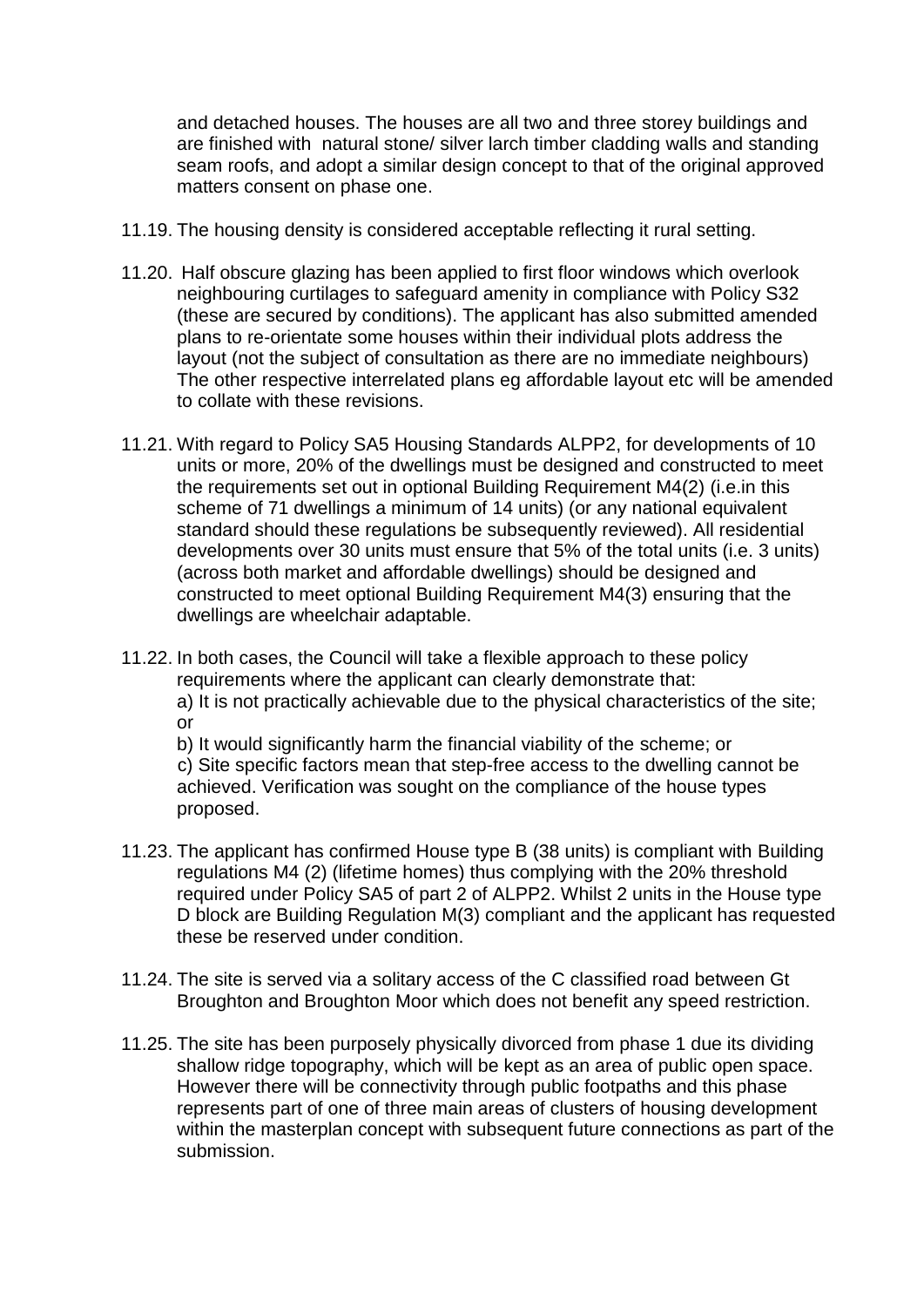11.26. The Cumbria Constabulary had initial raised concerns on the layout referring to secure by design issues. As a consequence the layout was amended seeking to address these concerns. No follow up response has been received following re-consultation.

### **Affordable Housing**

- 11.27. Policy SA3 of ALPP2 seeks provision of affordable housing with a 20% proportion of the proposed housing, with a 50/50 split in its tenure between low cost and social rent. Given the timescale of the application the recently introduced guidance re first class homes is not applicable to this proposal.
- 11.28. The initial scheme with a viability statement had a smaller percentage of affordable homes than that required under Policy SA3, but this was subsequently amended to meet the required 20% affordable homes and comprises 14 homes for low cost home ownership. It comprises 6 apartments for over 55's with the remaining units being 3 and 4 bedroomed properties. In terms of tenure, in discussions with the councils housing officer the advice was that the scheme should be 100% low cost (affordable home ownership) on the basis of the rural location of the site. They also expressed a preference two bed apartments
- 11.29. On balance given the overall wider benefits of the scheme the housing department accepted the affordable low cost ownership homes proposal (including the alternative submitted 1 bed units) given the potential viability considerations associated with social rent.

# **Highways**

- 11.30. Policy S22 refers to transport principles. The proposal addresses traffic implications of the proposal, with a supporting section of the ES referring to traffic and transport. This document evaluated the existing highway network, collision history (past 3 years), walking and cycling routes including the C2C National Cycling Route (71) which traverses along the southern boundary of the depot site and public transport (nearest stops in Gt Broughton No.68) bus between Cockermouth and Maryport, which operates 5 services per weekday and 3 on Saturday.
- 11.31. It suggests the site incorporates walkways/ cycling with a footpath connection required on Moor Road.
- 11.32. It considers the effects from construction are minor adverse but the works are short term i.e. only temporary. These can be mitigated by the adoption of a CEMP. In reference to operational use, it accounted for the completion of the approved estate to demonstrate greatest impact. The junctions are not required to be assessed following discussions with the County highway authority. Traffic surveys were undertaken and account taken for the cumulative development with the neighbouring estate under construction. The development was considered to generate 34 trips in the AM peak hour and 30 in the PM peak hour, with 60% to the north and 40% to the south. This resulted in a 12.7%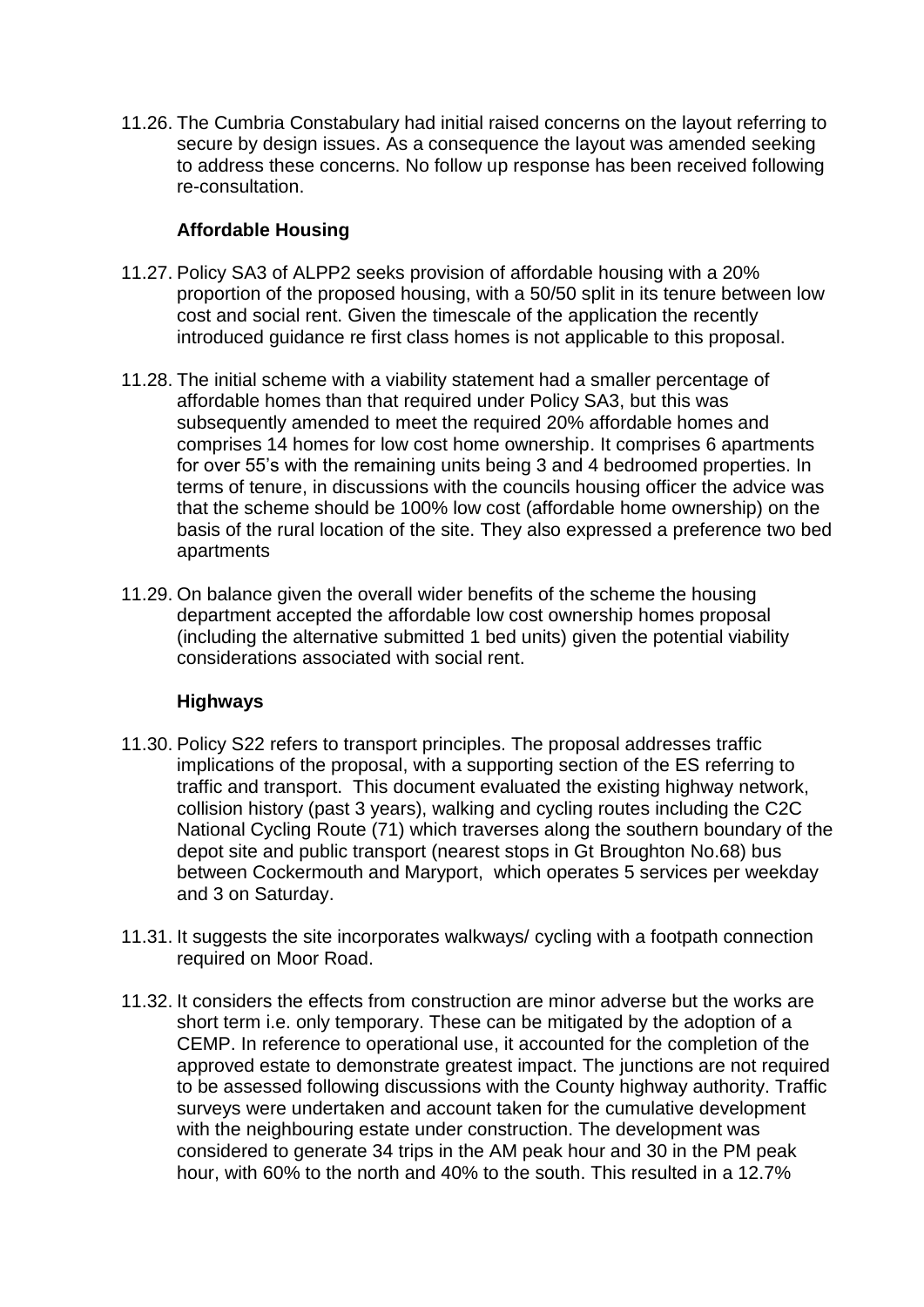increase in traffic flow in the Am peak hour and average 11.4% in the PM peak hour. The magnitude of change was therefore considered low in terms of: severance, driver delay, pedestrian delay, pedestrian amenity, fear and intimidation and accidents and safety. Moor Road is considered a low sensitivity receptor and the effects of these criteria would be minor adverse. The proposed additional footway would be moderate beneficial.

- 11.33. The report concludes the construction traffic effects would be adverse but relatively short term and temporary. With a CEMP there will be no significant residual effects during construction. Operationally the proposal will generate traffic but the impact is low with no mitigation required with additional benefits from the footpath.
- 11.34. The layout single access and its associated visibility splays are acceptable to the highway authority. Albeit officers questioned the rationale of the traffic assessments, suggestion that traffic will primarily go via the northern Seaton highway network. The highway authority, irrespective of the footpath provisions within Gt Broughton village, consider the scale of development is acceptable, but will require reassessment as part of any future development proposals. The applicant in response to representations on construction traffic amended the scheme to adopt a bespoke construction transport corridor link from the Seaton-Broughton Moor highway. This will assist in reducing heavy traffic movements within the nearest villages during the construction period of the estate.
- 11.35. However fundamentally criteria's c) and d) of Policy S18 emphasises the need of sustainability with the need of good connectivity and communication links not only for the development itself but as part of the wider area enabling benefits of the site for the local communities.
- 11.36. As part of this, the merits of masterplans scheme to extend the existing C2C corridor which presently traverses along the RNAD disused railway line was examined (The line presently diverts from this corridor to link to the Camerton-Gt Broughton riverside highway route). It was considered its extension to the development site with an additional C2C spur to link to the public highway south of the perimeter of Phase 1 of the development would deliver a sustainable transport mode of connectivity to Workington plus enhance the recreational use of this established national route for local residents.
- 11.37. Officers therefore consider the inclusion of this additional beneficial enabling piece of transport connectivity infrastructure under the s106 meets the policy requirements of the Policy S18.

### **Contamination**

11.38. Policy S30 specifies the beneficial merits of reusing previously developed land, subject to ensuring sufficient evidence is demonstrated to ensure there are no potential contamination risks. This subject represented the other primary objective on the site due to the historic legacy of the past. The site has a complex layout of buildings and infrastructure deriving from its long historic past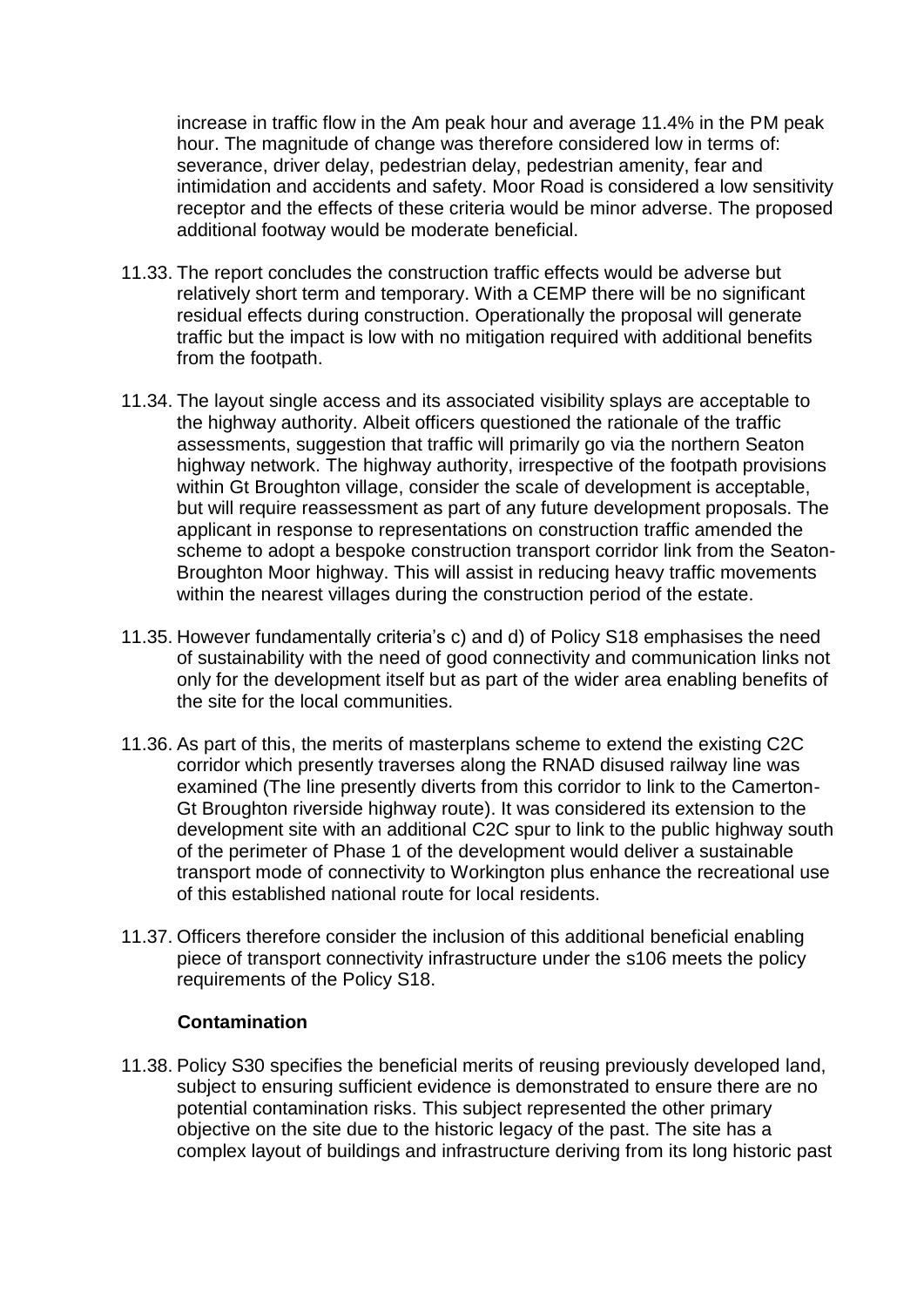which include a range of military buildings and mine entries relating to the operations and activities at the site.

- 11.39. The application is supported by detailed Geo Environmental ground condition report, heritage documentation on the history/ archaeological value of the site and a coal mining report.
- 11.40. Furthermore the applications ES concluded that the receptors of current and adjacent users, secondary Aquifer, adjacent watercourse and existing buildings were medium in their sensitivity with low sensitivity attributed to a secondary aquifer and flora and fauna. Mitigation during construction can be secured via a CEMP.
- 11.41. Moderate significant adverse effects would be experienced during construction by adjacent properties, construction workers and infiltration/ migration of contamination to aquifer/ watercourses with major significant adverse effects from land stability impacts. These can be mitigated against through working practices, safety equipment/capping of the shaft and stabilisation.
- 11.42. In reference to the operational use, major significant adverse effects could arise from ground /gas vapour, land stability issues, but these can be mitigated by gas monitoring prior to development, stabilisation of the mineshaft. (conditioned).
- 11.43. The Coal Authority report identified one known mineshaft "Rushton " on the site itself, therefore the coal mining legacy of the site is high, with the risk of collapse of the mine workings or the mineshaft or the migration of gases. To mitigate this there will be more research on in abandonment plans and intrusive mine investigation which may involve stabilisation-grouting of workings/ stabilisation of the shaft. Mitigation measures may also be required to protect buildings from any mine gas. (conditioned)
- 11.44. It is important to note there are no objections from the respective stakeholders to the scheme including: MoD, Coal Authority, Environmental health officer and the Environment Agency.
- 11.45. As part of the s106 obligations objectives to extend the C2C route it was acknowledged that there was a section of the disused lines corridor near a loading platform where the extent of contamination is unknown. The treatment and expense of remediating this section of the route is unknown and may have potential viability issues. Therefore initially the intent to alternatively divert the route on the C2C link along the surfaced internal road within the site which runs parallel with the disused line until this can be established. If no significant levels of contamination are identified the development can route to divert the line back to the route of the railway line.
- 11.46. In addressing the objectives of Policy S18 the applicant has under the s106 volunteered to remove and clear all the redundant depot buildings, (some of which are falling into disrepair and include asbestos in their materials) south of the line of the proposed C2C route. The existing perimeter fence south of this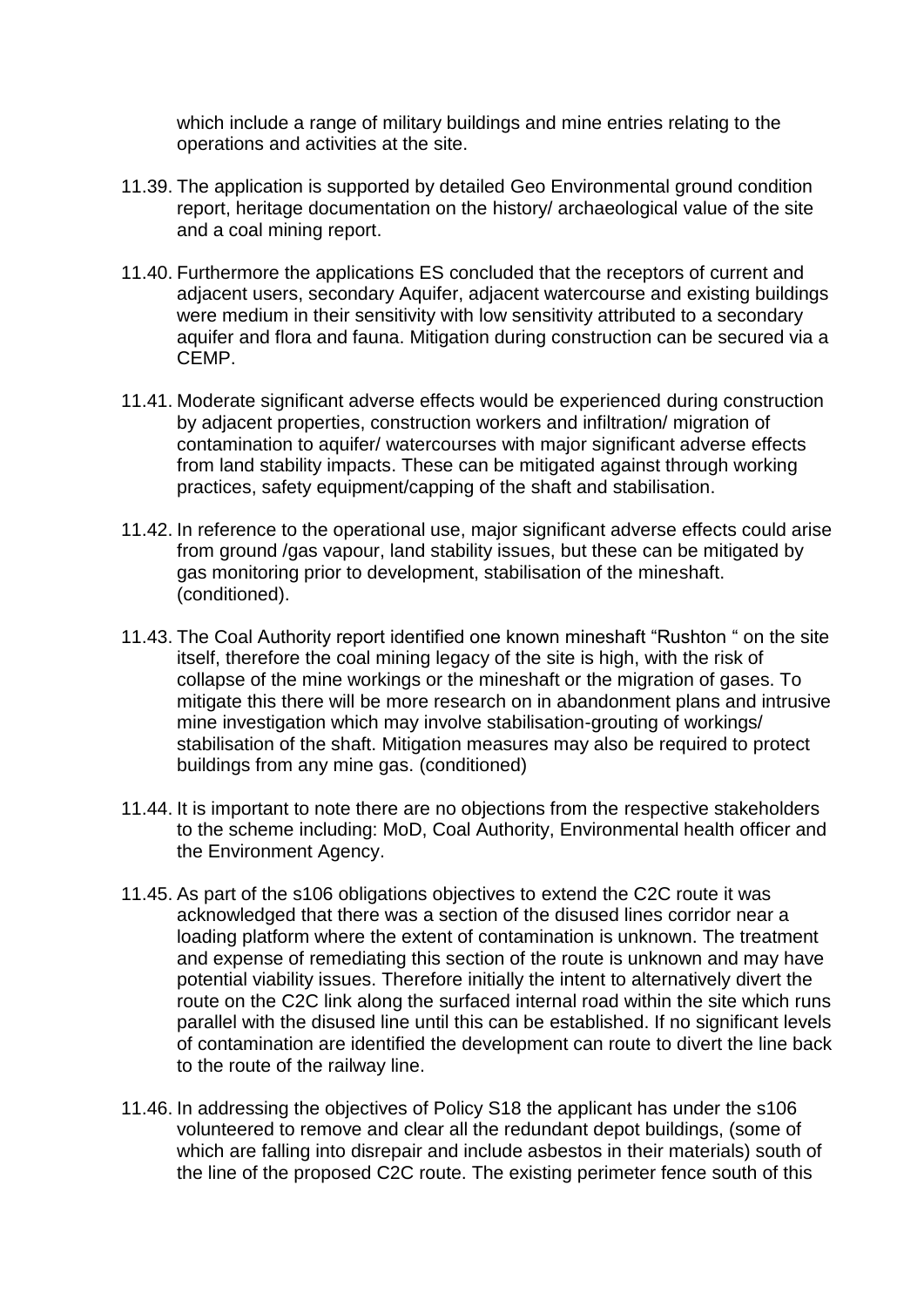alignment will be removed and reinstated along the northern side of the new cycleway route to safeguard any contaminated land on the remaining section of the site. Albeit acknowledging this possibly may represent one of the lesser contaminated sections of the site and already being used for agriculture, spatially it represents a significant proportion of the site which will be restored and open back to beneficial uses. The scale of these works are considered reasonable and proportional to the proposed development to ensure it remains viable in its details i.e. a larger scale of restoration would potentially make the scheme unviable. The issues relating to the remaining untreated sections of the site could be examined as part of any future application for further development at the wider site under Policy S18, hopefully progressing to the comprehensive restoration of the entire site.

11.47. It is therefore considered these details are welcomed as part of the wider community benefits of the development under Policy S18.

#### **Landscaping**

- 11.48. Policy S33 seeks to ensure future development is sympathetic with the landscape which in reinforced under criteria e) of Policy S18 which seeks to safeguards it features.
- 11.49. The applications ES includes a detailed Landscape and Visual Impact Assessment. It outlined the key landscape features and characteristics of the site. It identified its location within the sub type 5a Ridge and Valley category and refers to the other surrounding landscape types. The site is located 6.2km from the Lake District National Park designation with the Solway Coast 5km to the north.
- 11.50. A supporting zone of visual impact was also provided to outline the extent of views of the site from its surroundings and 8 viewpoints: Moor Road, Stockmoor Hall, South Terrace, Soddy Gap PROW, West end of Brigham, Greysouthen, Watch Hill (Allerdale Ramble) and Whin Fell.
- 11.51. In terms of landscape character the residual significance and nature of effect were slight and negative (i.e. not significant). This was also applicable to most of the chosen visual receptors with the exception of Stockmoor Hall which would experience moderate and negative impacts (i.e. significant.)
- 11.52. The impact of its operational use (which clearly would be permanent), the residual significance and nature of effects would be significant, moderate and negative on the host landscape character type (5a Ridge and valleys) but not significant for the remainder.
- 11.53. In reference to the visual receptors, significant residual significance and nature of effects (moderate and negative) would be experienced from the viewpoints of Stockmoor Hall, South Terrace and Soddy Gap PROW, with not significant effects from the remainder. Impacts were chosen at a variety of distances to ascertain the future visual impact of the development.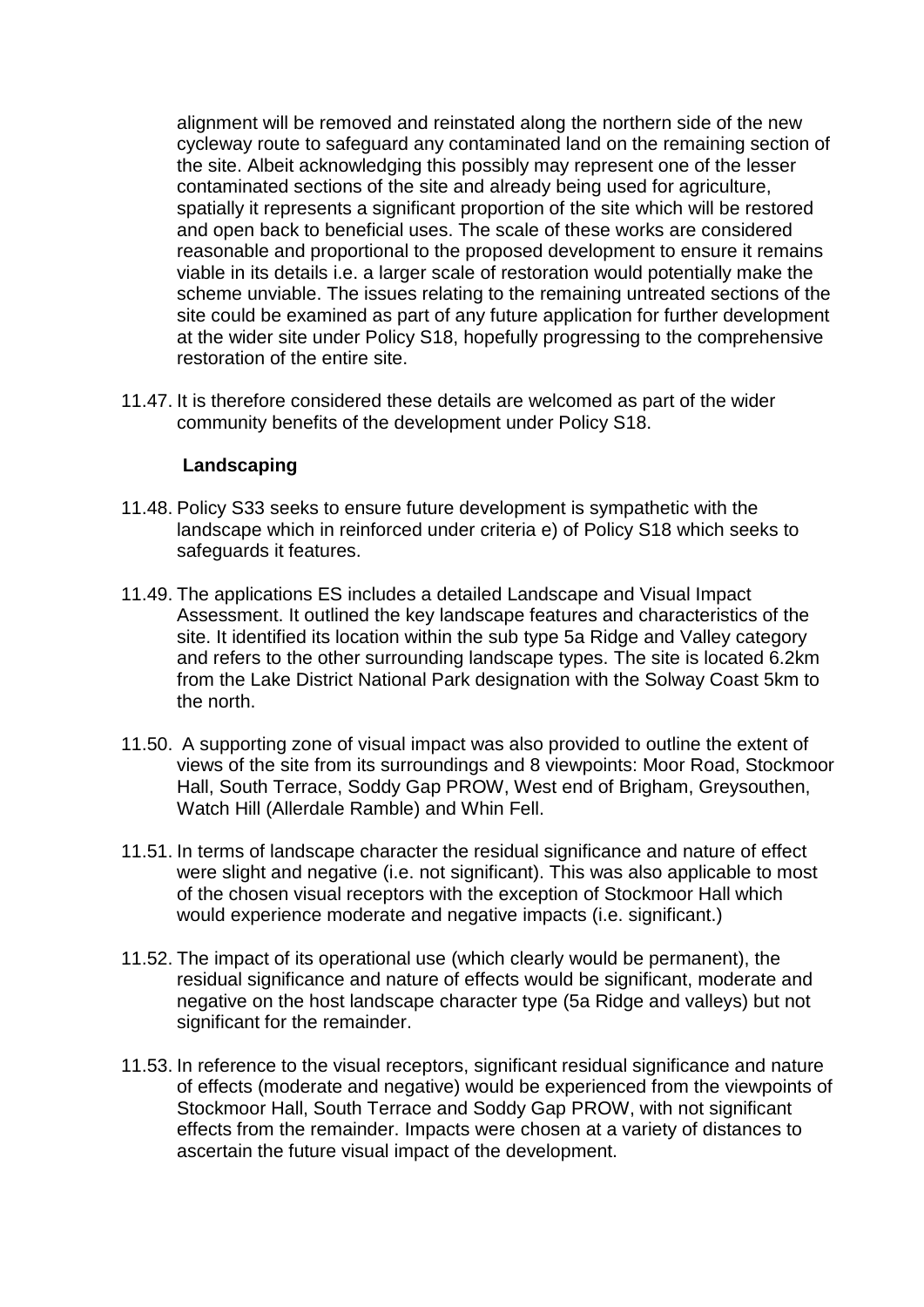- 11.54. The assessment recommends for mitigation the use of appropriate design and materials and finishes, use of landscaping (to be planted as early as practical) Officers highlight that the site's agricultural fields are largely open and visible to public view from the public corridor traversing along the eastern perimeter of the site. The site retains the trees along the corridor of the highway verge plus the landscape/ historic value of the native boundary hedgerows which enclose the site.
- 11.55. The LVIA emphasises that the main impacts will be at the local level, and that such impacts diminish with the longer viewpoints. The application site is concentrated on the northern slope of the ridge and its wider visual presence is partially diminished by the existing neighbouring residential estate on Phase 1 which is located on the more exposed southern side of the slope.
- 11.56. The mitigation measures have gained greater weight through the enhancement of the original outline application to a full application (thus the details of the dwellings themselves are now for consideration as part of the submission). Officers consider the submitted house types which adopt some design themes from the neighbouring estate are acceptable. The scheme also comprises a blend of existing and proposed landscape; incorporating areas retained as public open space. This is complementary to a large scale woodland scheme. Furthermore, the United Utilities tree fund as part of their recent pipeline infrastructure development seeks to provide a tree planting scheme to enhance the landscape value of the easterly section of the site and enhance the amenity value of the new cycleway transport corridors.
- 11.57. A supporting tree report was provided with the submission which identified that the trees that have a moderate to low landscape amenity value. There is a group of trees (G4) which contribute to the streetscape of Moor Road which will be retained other than those removed to secure the access visibility site lines.
- 11.58. The sites hedgerows are of moderate value but have not been maintained for many years and should where feasible be retained and enhanced as part of the development.
- 11.59. All trees are low category C quality with a single tree (T7) which should be removed for safety reasons. The development will result in the loss of the G2 group for regrading work. The landscape details are therefore considered acceptable. Details of protection measures for the retained trees RPA (e.g. heavy vehicle movements should be secured).
- 11.60. Overall under the context of the policy S18, given the sites character and features it would be difficult to achieve a means of development which could be comprehensively screened and it is accepted that consequently the appearance of the site will change. Therefore on balance, especially given the wider benefits of the development as a means of enabling development which enhance the bigger site through the removal of the redundant buildings, the merits of the landscaping scheme are acceptable.

### **Education**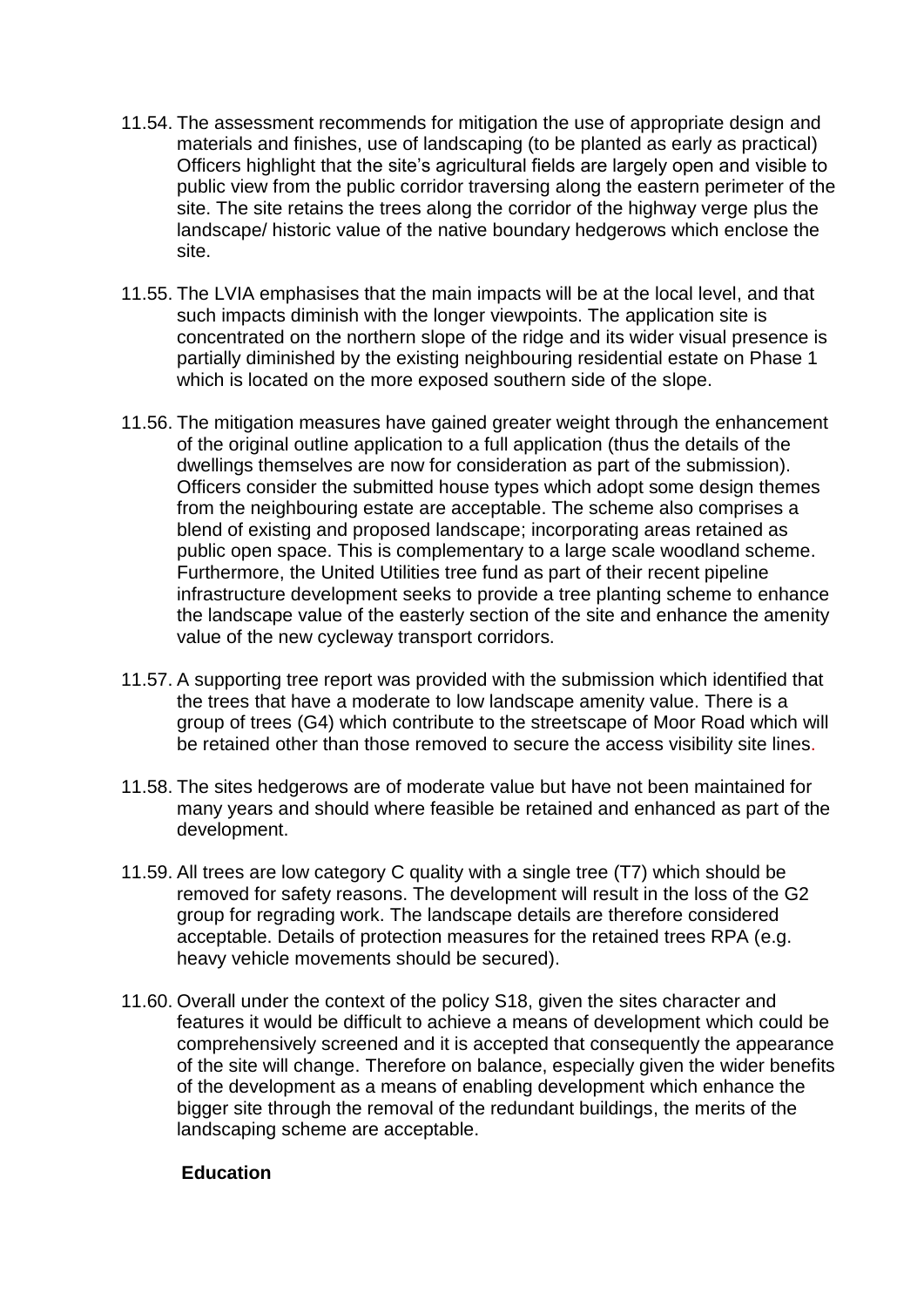- 11.61. The applicant is agreeable in principle to the principle of a commuted sum education contribution to support the local education infrastructure in accommodating the additional demand arising from the proposed development.
- 11.62. The contribution sought by CCC for the education contribution represented a significant sum, which had viability issues for the development. Additional discussions were undertaken with Broughton Academy who challenged the scale of the sum for their establishment. Officers also observed that educational contribution costs were increased at the primary education level by virtue of the additional transport costs to Broughton Moor especially as unlike Gt Broughton there is no footpath link. Officers also challenged the sum requested for Cockermouth School as capacity exists at Maryport Academy which is nearer but would still incur transport costs.
- 11.63. The applicant in response and following negotiation offered an alternative primary education contribution offer of £250k for a new classroom at Broughton Academy enabling the expansion but averting transport costs and the sum of £TBC for secondary transport costs to Maryport (matching the similar distanced sum required for Cockermouth.). The County have confirmed these details are acceptable (with an administration cost) under a s106.

#### **Nature Conservation.**

- 11.64. Policy S35 outlies the criteria for biodiversity and nature conservation.
- 11.65. The application is supported by an ecological survey to assess the nature conservation of the site. Whilst the majority of the site has limited value, it was recognised there may be value associated with the watercourse which traverses along the northern perimeter of the site, especially given the recorded protected species elsewhere on the RNAD site including Greater Crested newt colonies which may migrate along the corridor.
- 11.66. The nature conservation report evaluated the impacts concluding no significant impacts on water vole or badgers and Otter may only use it for commuting up the watercourse. No confirmed loss of Barn owl nests on the site itself as part of the development, but possibly in MAG63 (but recommend precautionary survey prior to any works). Potential bat foraging requires sympathetic treatment of hedgerows and lighting to safeguard these details (i.e the landscaping treatment could enhance habitat)
- 11.67. Supporting bat roost assessment, badger surveys. Presence of bats were identified in the single building to be demolished on the site. The bat survey outlines a range of mitigation measures. Whilst the bat survey did identify other roosting sites these were outside the confines of the current application
- 11.68. The Habitats Regulations transpose prohibitions against activities affecting European Protected Species – in this case, bats. The Directive provides for the derogation from these prohibitions for specified reasons and providing certain conditions are met. These are referred to as the three derogation tests applied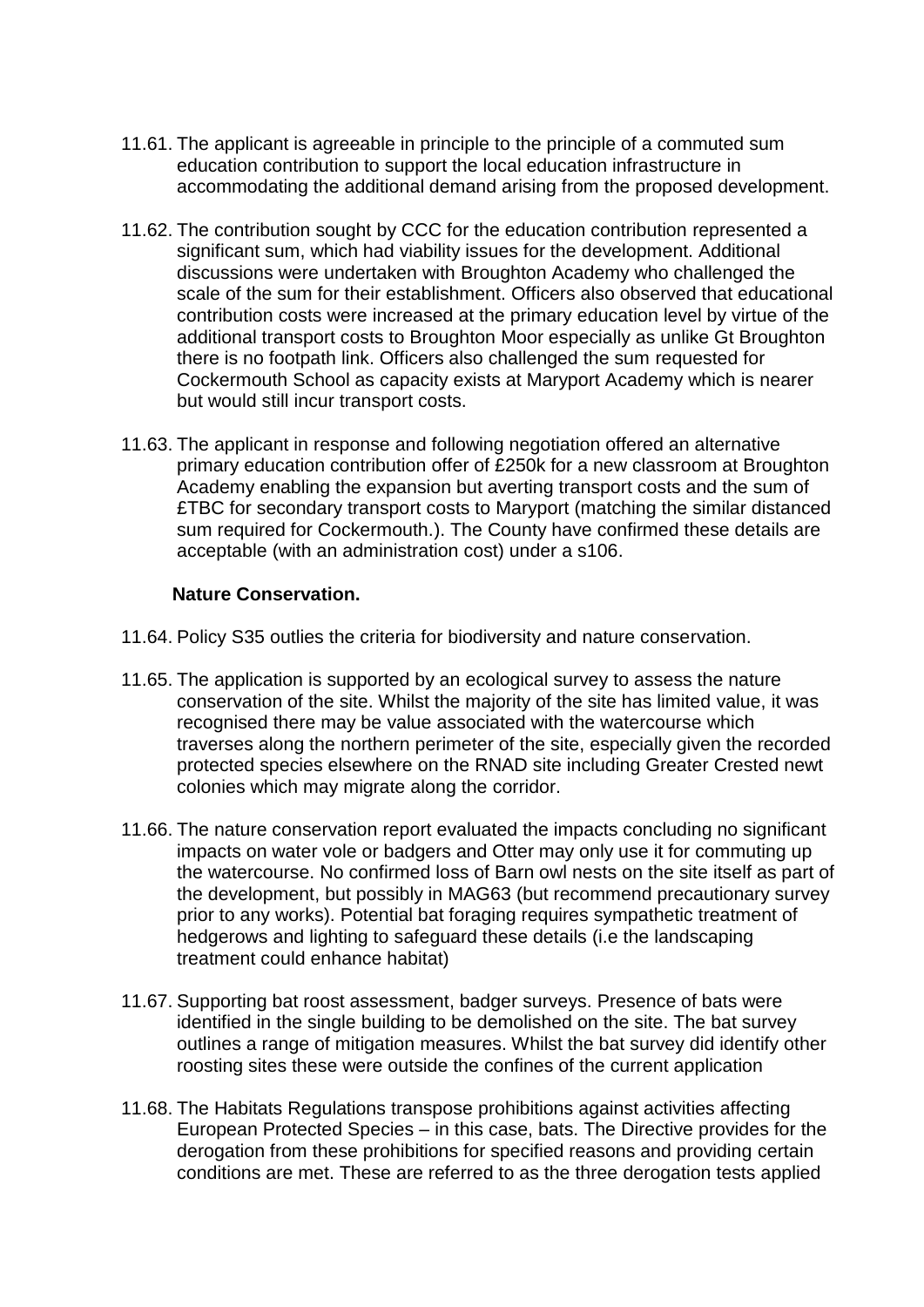by Natural England at licensing stage. Standing Advice indicates that where it is likely that one of the prohibitions of the regulations is offended, it is necessary for the LPA to consider the likelihood of a licence being granted as the planning application stage and therefore the three tests. The three tests are: There are imperative reasons of overriding public interest or for public health and safety; There is no satisfactory alternative; and a favourable conservation status of the species is maintained.

11.69. In considering the three tests:

- Public Interest The redevelopment of the application site to contribute towards the remediation of the site is considered to be in the public interest.
- Alternatives Whilst there are potentially alternative housing sites these would not achieve the objectives of restoring this brownfield site. Also if left the buildings could further deteriorate in their condition and appearance in an open countryside setting. The Policy S18 supports the principle of the development at the site.
- Conservation Status Given that the proposal will result in the potential destruction of bat roosts, there will be some impact on the conservation status. Impacts can be mitigated to a large extent through the application of appropriate conditions.
- 11.70. As such, it is considered the conservation status would be maintained. On the basis of the information available, it is considered likely that a license would be forthcoming from Natural England. The proposal is considered to be largely acceptable in relation to ecological interests, subject to mitigation measures and further surveying which can be secured via condition in line with Policy S35 of the Allerdale Local Plan (Part 1), Adopted July 2014.
- 11.71. No other habitats were identified on the site itself but there was evidence of bat/ badger/ barn owl activity in the wider area. An additional Greater Crested Newt survey did identify this species habitat at two different waterbodies (plus smooth newt, common toad and frog) and recommend a species protection plan will be required to reflect current adopted practices. Some of the larger surveys for the wider site are considered out of date and therefore any future remediation works to the redundant buildings should similarly be the subject of a precautionary survey for bat/ barn owl habitat prior to their demolition.
- 11.72. The council commissioned a peer ecological appraisal of the applicant's evidence including the Greater Crested Newt survey (GCN). The report concludes the semi improved grassland, their species is not notable and none of them are of local, regional or national importance for their grassland.
- 11.73. In reference to the GCN surveys a Suds system should be required to ensure high quality discharge into the known GCN breeding site. A specific GCN mitigation plan condition should be applied to improve habitat opportunities along the northern corridor outside the built development areas (including an Environmental Method Statement (a license for these details will be required from Natural England).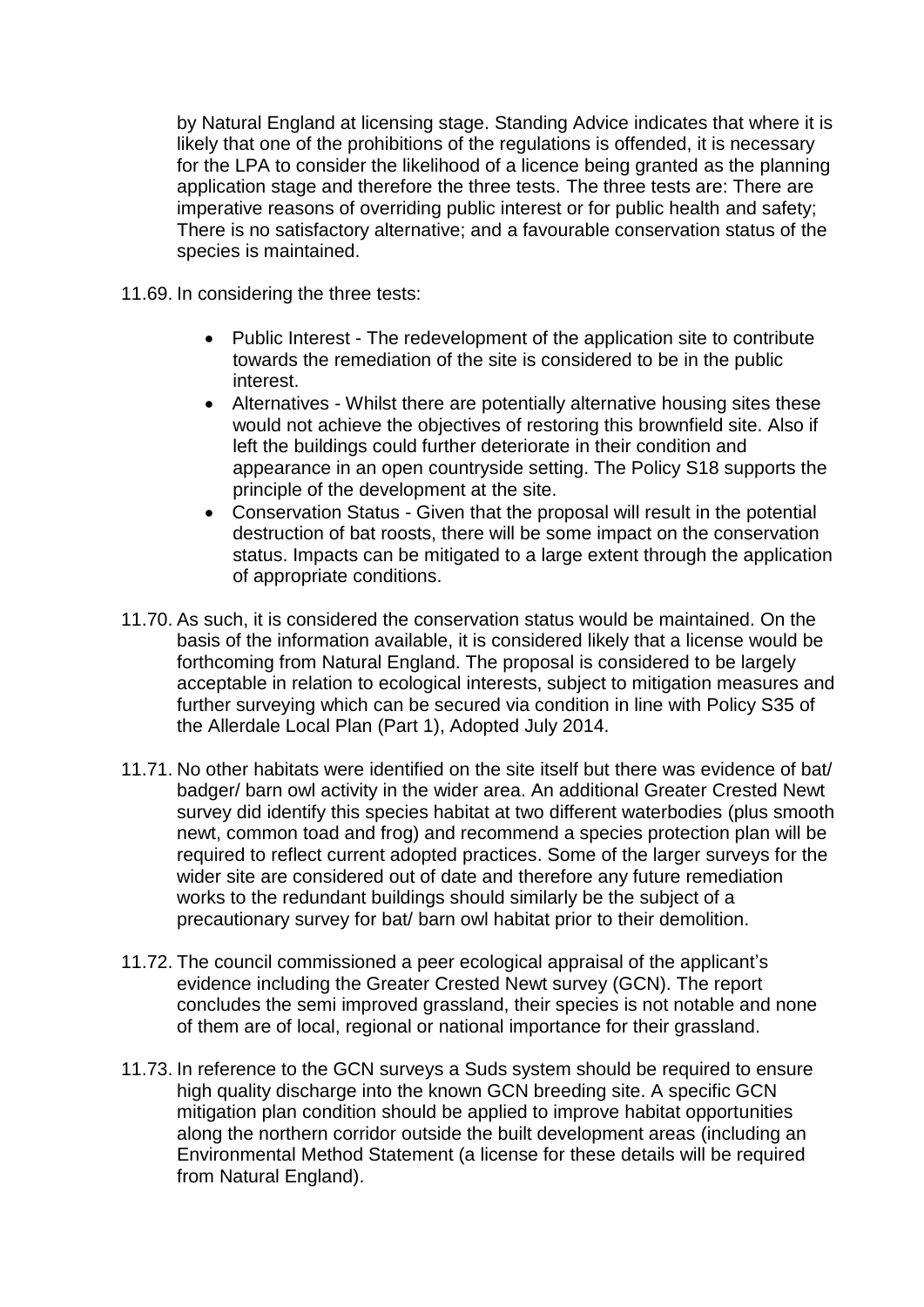11.74. The proposed works do require a further assessment under the Habitats Regulations. Subject to no objections from Natural England to this assessment it is considered the nature conservation merits of the scheme are acceptable and indeed could be enhanced through the additional planting.

#### **Flood Risk and Surface water drainage**

- 11.75. Policy S29 outlines the considerations in assessing flood risk and surface water drainage.
- 11.76. The submitted application was supported by a flood risk assessment. It outlined that the vast majority of the site was located within Flood zone 1 (no sequential test required), however there is a narrow strip of flood zone 2 along the route of the watercourse (Flamiggs Gill) along the northern boundary of the site. The development has been sited outside this area. The land is not suitable for infiltration. The surface water drainage has been attenuated and the LLFA, who are aware of the photographic/ objection evidence relating to flood water raise no objections subject to planning conditions.
- 11.77. The surface water drainage details propose to discharge into the watercourse of the site with an attenuation pond along its corridor. The LLFA raise no objections to these details subject to planning conditions.
- 11.78. The means of foul drainage will be via a pumping station, which will pump it to the recently constructed pumping station on the neighbouring estate.
- 11.79. The merits of the proposal are therefore considered acceptable with no impact on the development or the displacement of surface water to other sites in compliance with Policy S29 of ALPP1.

#### **Residential Amenity**

- 11.80. Policy S32 seeks to endure development does not result in any significant loss of amenity. The proposal represents a major development and therefore has the potential for residential disturbance during its construction. The nearest residential property is Stockmoor Hall which is sited at an elevated location approx. 260m to the NE of the site.
- 11.81. A brief noise statement was provided to the application advising the site is within a quiet location with no significant noise sources in close proximity. Under current noise guidance it is considered there is a negligible risk of future residents experiencing adverse effects for existing sources of noise, therefore a detailed assessment is not required.
- 11.82. Given this separation distance officers consider there will be no significant loss of amenity subject to the adoption of a construction management plan (including the adoption of the construction haul route which will reduce heavy traffic movements through the nearby villages).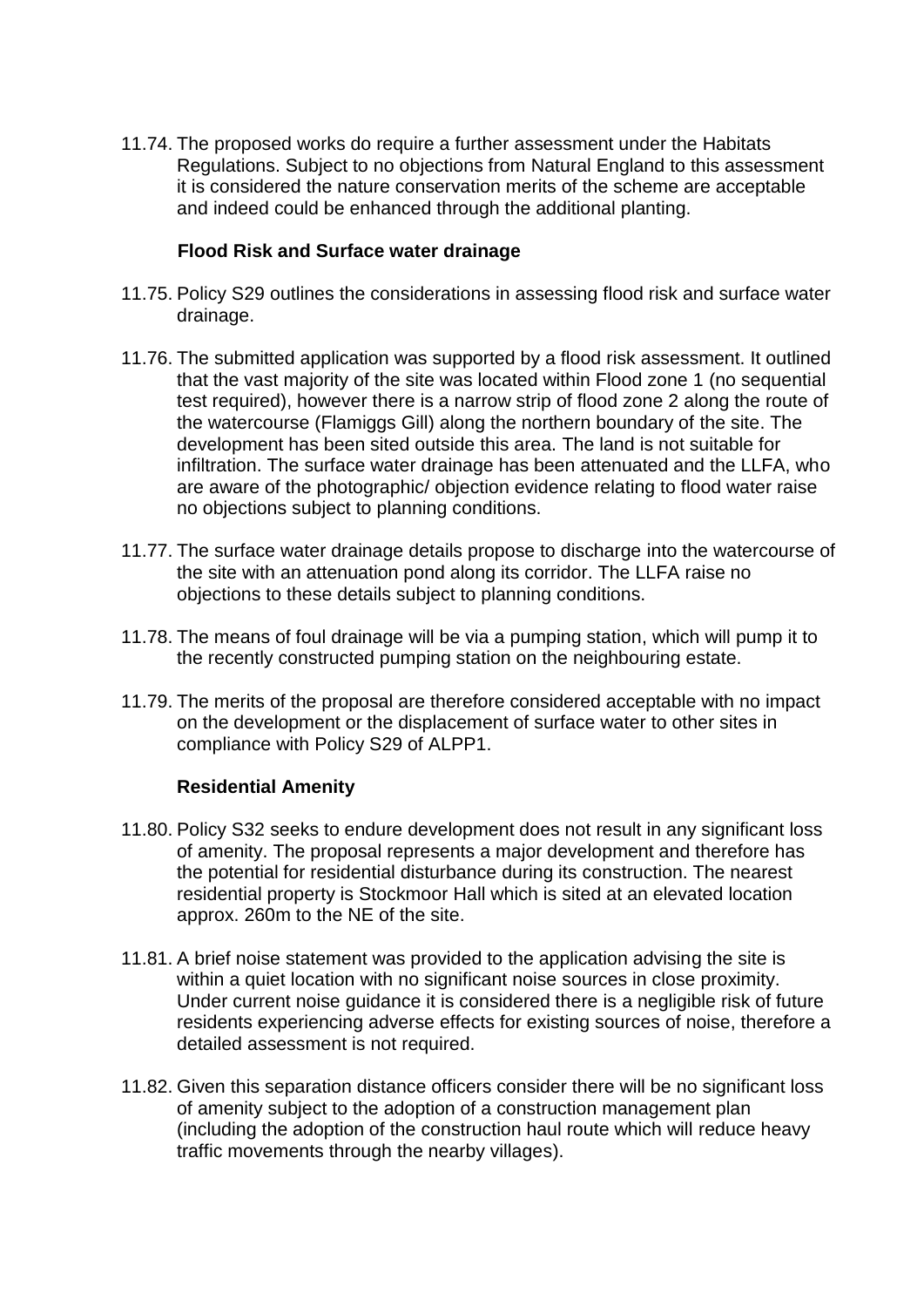### **Archaeological**

- 11.83. Policy S27 seeks to safeguard heritage assets. The application is supported by an Archaeological desk based assessment and walk over survey for the whole depot site. It highlighted the cultural heritage interest, referring to 4 categories of: The RNAD landuse (no further documentation required); Collieries (no further records required); Medieval to post medieval ridge an furrow (evidence no further work required) and Medieval field system (extensively damaged by the depot landuse) and Pre- historic and Romano-British Architecture (only one possible site).
- 11.84. Albeit not listed the remains of the redundant military sheds and their interconnecting miniature railway infrastructure constitute a standing legacy to the long term historic military use of the site which is of particular local significance (especially given the former accident at the site during the war which resulted in fatalities). An additional detailed historic building report was submitted in support of the application providing a detailed historical background to the site and its operations.
- 11.85. Whilst the removal of the shed on the site itself, plus those under the s106 is considered essential given their existing environmental hazards and derelict condition in the landscape, supporting the reopening of this section of land for agriculture, the historic value should be recorded as recommended by the County Archaeologist response. The buildings surrounding mounds will be retained to retain this element of its historic identity.

# **Cumulative Impacts**

- 11.86. The ES document also examined cumulative impacts and any in combination effects. Other identified development within locality included the neighbouring housing estate approved under 2/2014/0858 (ongoing), the site of the current pending application (FUL/2020/0047) (likely similar time of construction) and the future development aspects to be pursued on the remainder of the Derwent Forest site under Policy S18 of the ALPP1 (no anticipated overlap but may be cumulative during construction/ operational phases).The key topics were:
- 11.87. Ecology Non significant concerning construction as this is already ongoing, with low impact subject to speed limiting features but highlight the dividing open space between the two estates. In the context of the wider site, with identified bat activity at the visitor centre site. Any impact on vegetation is being offset by green network provision across the site (positive cumulative impact) which could be supplemented by wildflower habitat, nest boxes with no significant impact surveys for the whole site were undertaken for bats/barn owls. The GCN species are known within ponds across the masterplan site (County value). There is limited vegetation materials at the visitor centre and through the landscaping there will be net biodiversity i.e. positive impact on the GCN population. This aspect is similarly applicable to reptiles with the positive offset of planting, plus mitigation the effects on reptiles are considered non-significant. In addition the adoption of the same criteria is also applicable to birds.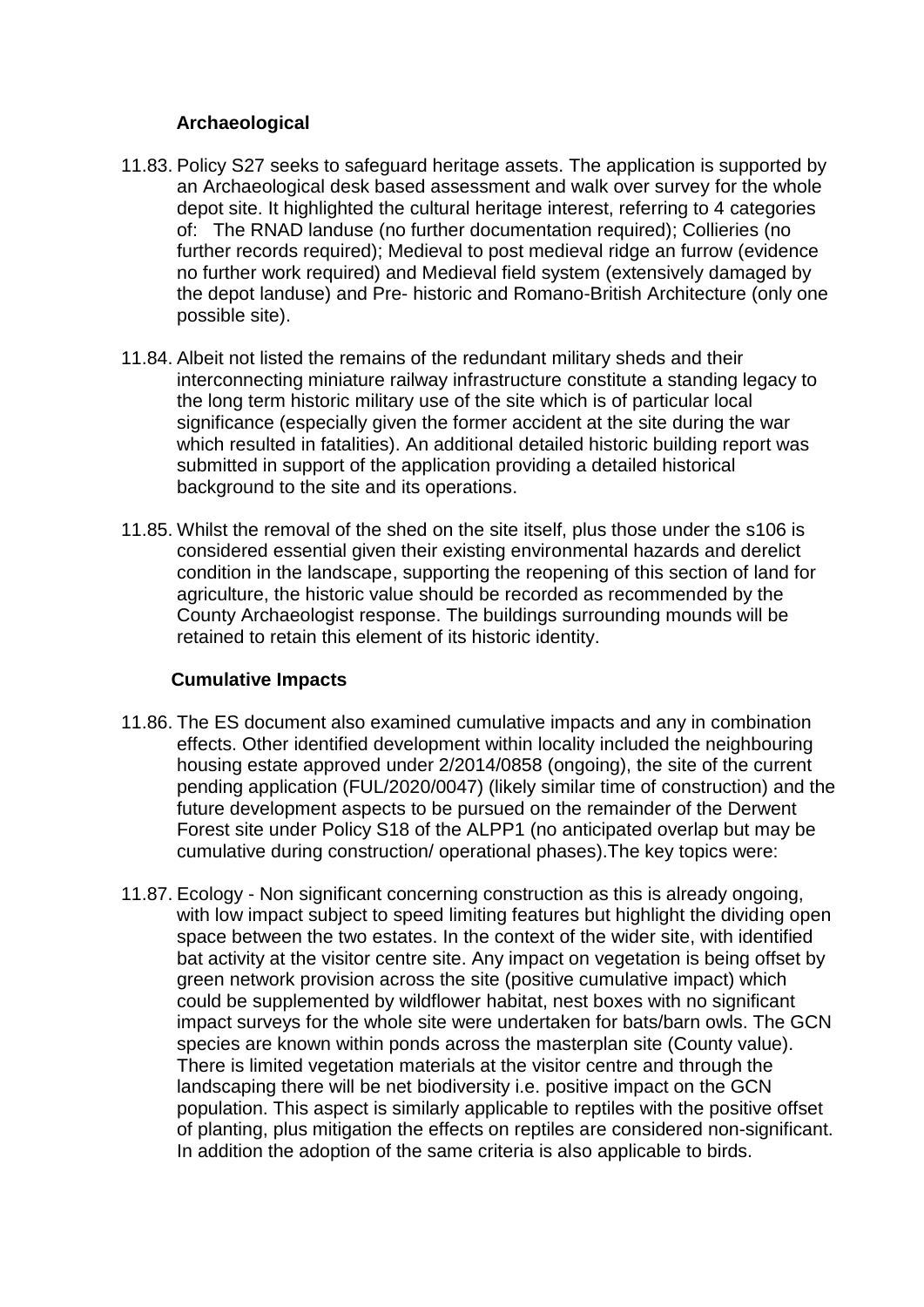- 11.88. Landscape The development in conjunction with the existing approved estate will potentially intensify the landscape and visual effects. However this will be lessened by proposed clusters of trees to the south-east boundary. Any combined impact with the visitor centre is diminished by virtue of the distance between the two sites with only the visitor centre tower being a landmark (however since reduced in height) the remainder of the site is unknown but is likely to have the potential to substantially alter the landscape and its visual appearance.
- 11.89. Ground conditions Potential contamination issues during the construction phase and operational phases. However there would be beneficial long term beneficial impacts from the remediation of the site addressing the land stability and any contamination.
- 11.90. Design No cumulative impacts identified.
- 11.91. Construction Potential for pathways of disturbance for neighbouring land uses but can be mitigated e.g. CEMP. Potential for infiltration of the site and migration of water to the aquifer below e.g. drainage trenches. Removal of contamination may be mitigated through the removal of contaminants under a CEMP.
- 11.92. Transport Cumulative impacts were evaluated with the neighbouring estate and visitor centre under the traffic evidence. The impacts of other areas of the masterplan are unknown and are therefore inaccurate at this stage. Any future proposal will need to be supported by a detailed Transport Assessment, Travel plan and comprehensive strategy for improvements to the wider highway infrastructure.
- 11.93. In combination effects were also examined with their findings in their topic chapters. (Construction, Transport, Pollution, Lighting, Landscape - minor adverse impacts; Visual effects - moderate adverse; and Socio economic minor beneficial.)
- 11.94. Operation, Socio economic, Population, Housing units, Open space slight beneficial,
- 11.95. Traffic Slight adverse.
- 11.96. Noise (site), Drainage, Flooding and Air quality negligible with minor adverse for off-site traffic.
- 11.97. Officers therefore consider there is no significant cumulative impacts associated with the existing/ pending development. Any such cumulative impacts with any additional development can be assessed on their individual merits as part of any future application for additional phases for the development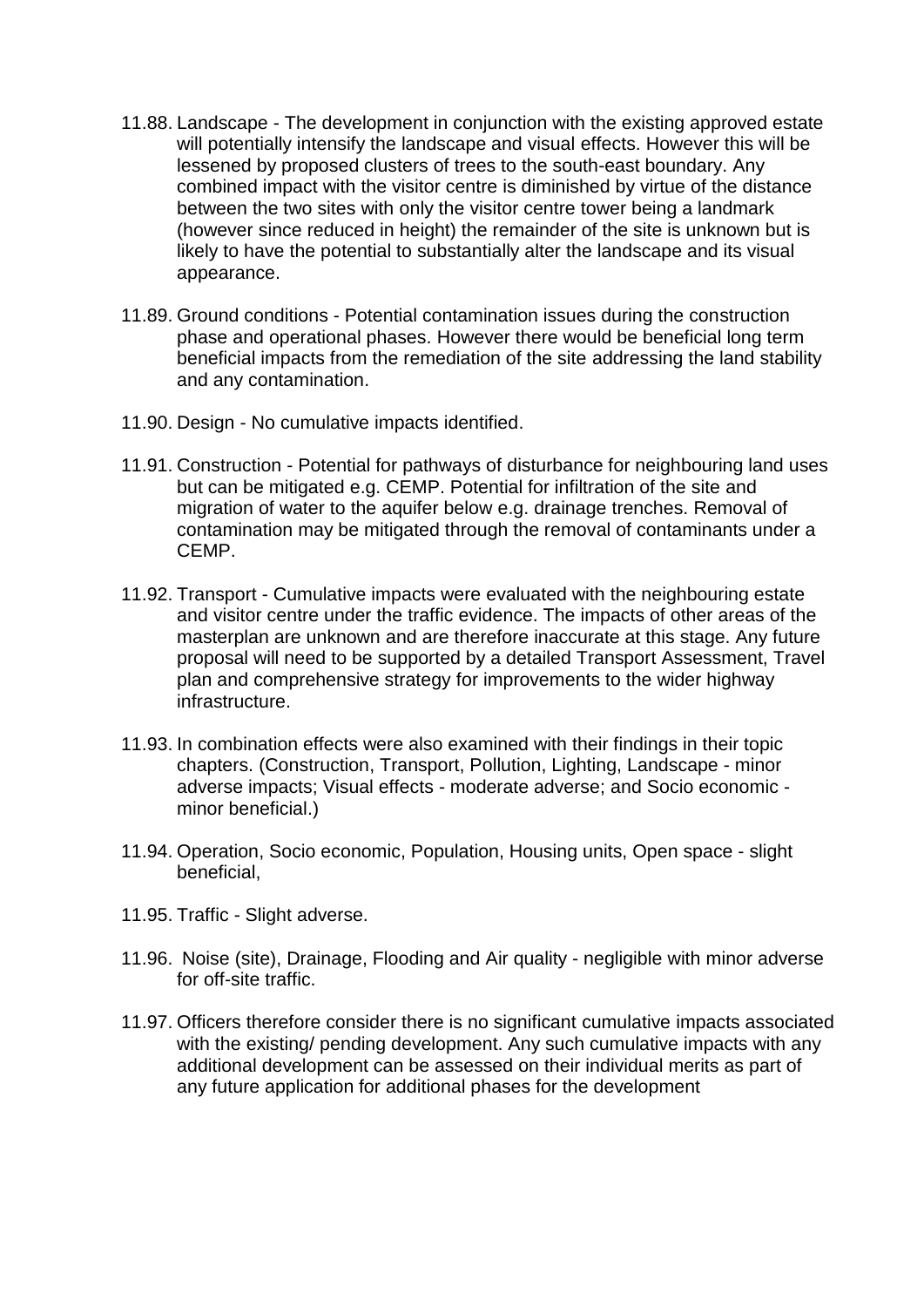### **Local Financial Considerations**

12.1. Having regard to S70 (2) of the Town and Country Planning Act. There are matters regarding the New Homes Bonus Scheme and Council Tax Revenue for the Council. This has carried no weight in the determination.

### **Conclusions**

- 13.1. Officers highlight the importance of Policy S18 which is fundamental to the principle of this proposal in its open countryside setting. The proposal represents one of the early stages of redeveloping this vast brownfield site. Whilst the applicant has delivered a high level masterplan for the overall scheme, the merits of the submission should relate to and be proportionate to this individual site. The policy does incorporate the likelihood of residential development acting as part of any future mix of landuses to enable the viable restoration of the site and provide community benefits. Officers consider that in the light of the measures of the s106 obligation benefits, the merits of the scheme is acceptable and therefore the principle of the development may be supported.
- 13.2 The detailed supporting Environmental Statement has been examined in detail with regard to the multitude of physical planning considerations. It is considered that these have been addressed or matters can be safeguarded via condition. The merits of the proposal are therefore considered acceptable in accordance with the councils adopted local plan policies.

### **RECOMMENDATION**

**GRANT subject to No Objections from Natural England to an Assessment under the habitats regulations and s106 legal agreement to secure:**

- **(i) Provision - 20% local affordable home ownership (14 dwellings) as shown on the Affordable Housing Plan A2A.19.867\_923 Rev A.**
- **(ii) Type -The following local affordable home ownership details are provided: 6 nos. 1 bedroom apartments provided as affordable housing for over 55, with the remaining 8 nos. being family housing comprising 6x type D (1 bedroom apts); 1x house type B (5-bedroom); 2x house type A (3 bedroom); 5x house type E (3-bedroom).**
- **(iii) Tenure - The affordable housing should be 100% low cost (discounted sale). Officers suggested this preference due to the rural location of the site. DFDC have accepted the proposed position.**
- **(iv) Extension of the C2C link across the site - Details shall be approved prior to commencement of works. The C2C corridor shall be safeguarded until remediation of Phase 1 of the C2C route is complete; Completion of phase 1 of the C2C route shall be delivered prior to occupation of the first house; The Phase 2 link to the C2C to/from the estate, shall be complete prior to the occupation of the 15th dwelling.**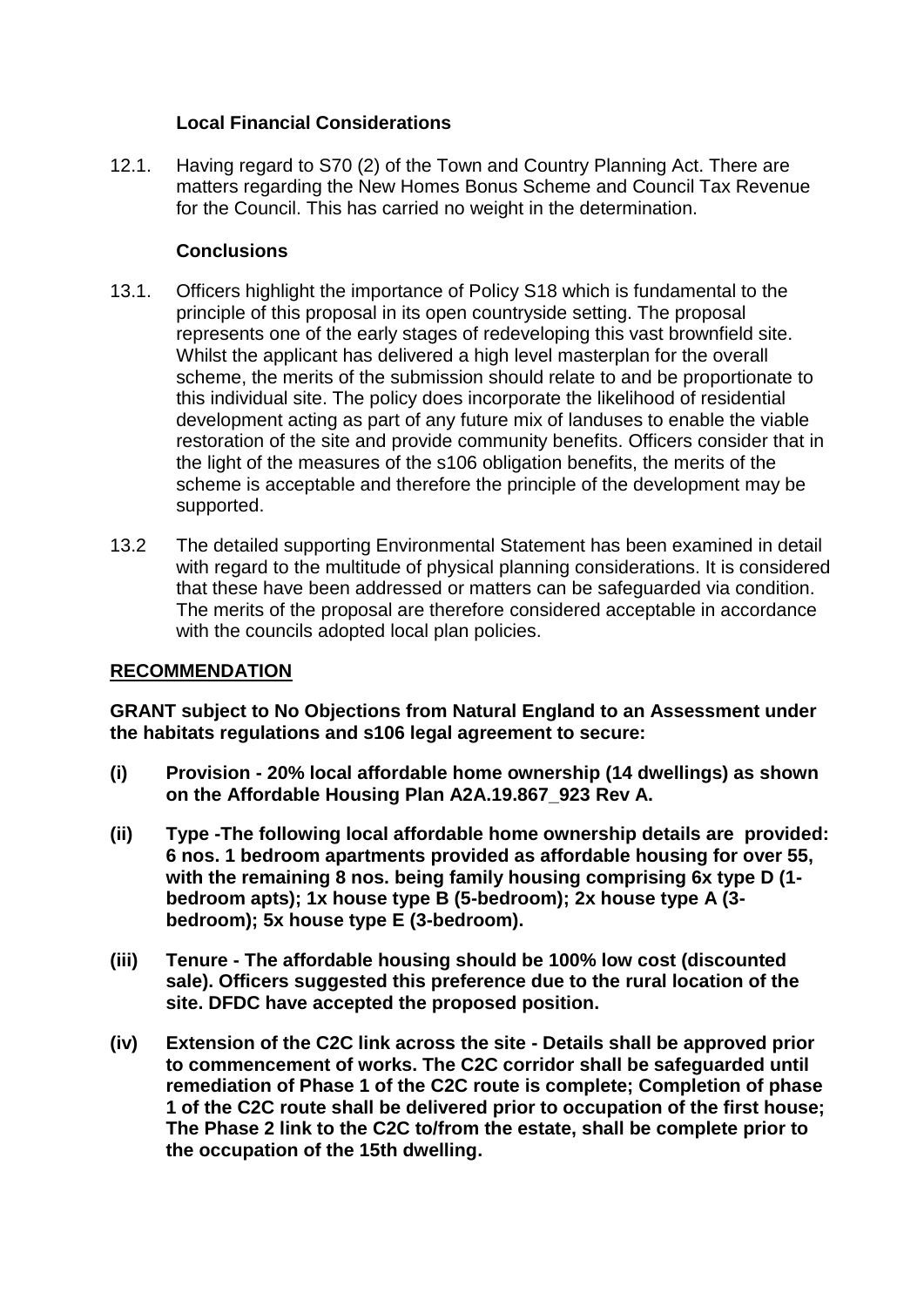- **(v) Prior to the commencement of works, a remediation scheme shall be submitted to and approved by the local planning authority. The proposal shall include details of : the clean-up, remediation and enclosure of the extended C2C route and the demolition ,removal and remediation of MAG63 and MAG 64 prior to the occupation of the first dwellinghouse, the clean-up remediation and enclosure of the route of the C2C link to the estate prior to the occupation of the fifteenth dwelling and the programme for the demolition , removal and remediation of land of all the former MoD buildings/structures south of the extended C2C corridor route prior to the occupation of the fiftieth dwelling or 30th month from the decision(whichever is the sooner of the two) This shall include the satisfactory removal of any asbestos materials , plus any supplementary pre demolition ecology surveys of the sheds to be demolished.**
- **(vi) Prior to the occupation of (TBC dwelling) the submission of a commuted Education sum contribution of: £250,000 towards improving education facilities at Broughton Academy; £TBC transport contribution towards costs for pupils at Netherhall Academy, Maryport; and £6,888 towards administration for the school transport provision.**
- **(vii) Public open space - Prior to development commencing, POS management details shall be submitted and agreed, in order to deliver and secure a management plan for 5.6ha of both formal and informal space including the provision of a children's play area.**
- **(viii) Should the section 106 not be completed within 3 months, the proposal be delegated to the Head of Service, for refusal on the basis that those measures necessary to make the development acceptable in policy terms have not been secured through the necessary legal agreement.**

### **Annex 1**

# **CONDITIONS**

### **Time Limit:**

**1. The development hereby permitted shall be begun before the expiration of three years from the date of this permission.** Reason: In order to comply with Section 91 of the Town and Country Planning Act 1990.

### **In Accordance:**

- **2. The development hereby permitted shall be carried out solely in accordance with the following plans:**
	- **Location Plan: A2A.867\_901 rev D**
	- **\*C2C Location Plan: A2.19.867\_002 rev A**
	- **Site Layout: A2A.19.867\_902 rev K**
	- **\*Site Layout – Roof Plan: A2A.19.867\_921 rev B \***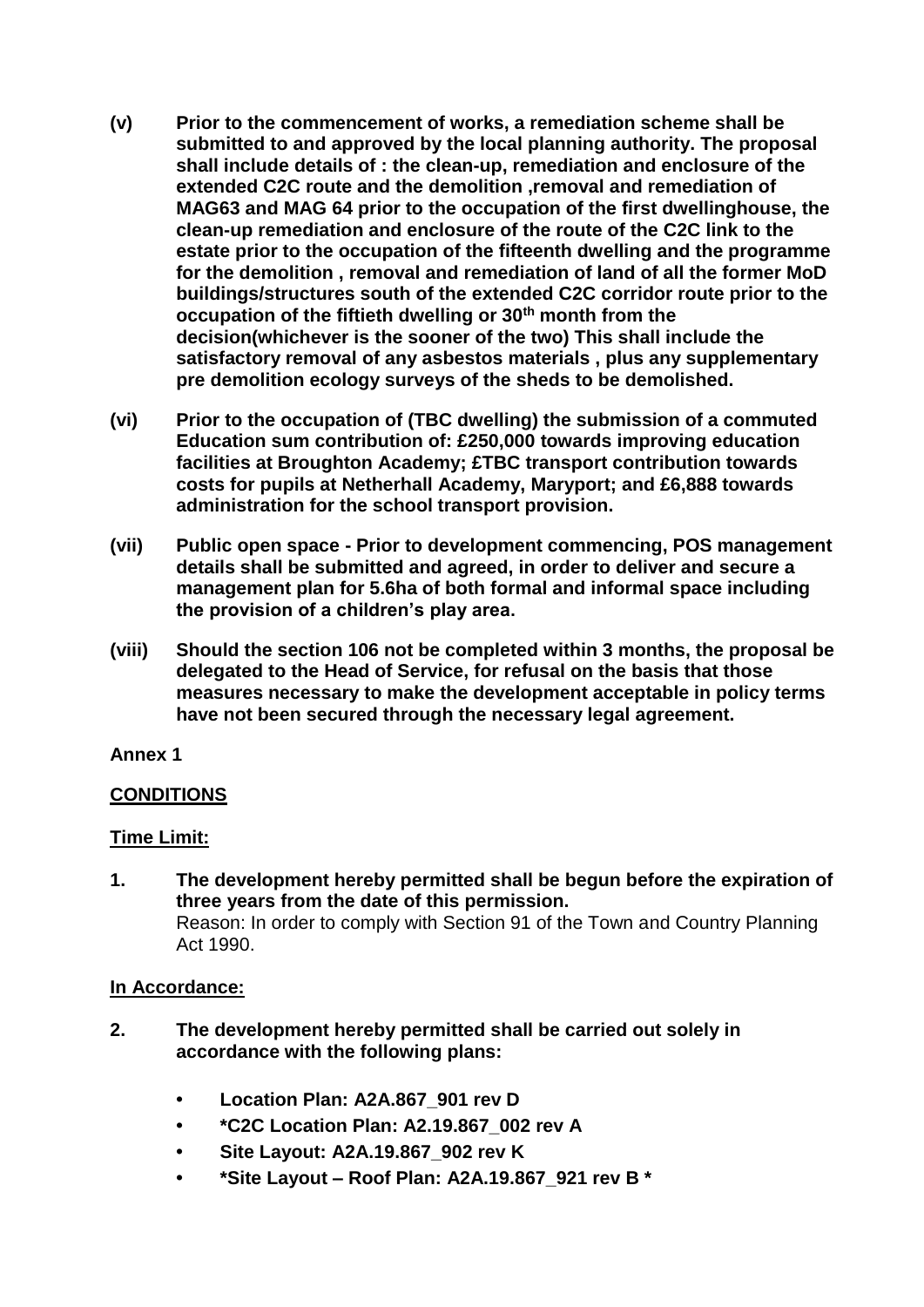- **Layout Plan: A2A.19.867\_903 rev E**
- **Construction Traffic Routing (22/11/21)**
- **C2C Cycle Route & Public Access, June 2021**
- **\*House Type A Plans: A2A.19.867\_300 rev B\***
- **\*House Type A Elevations: A2A.19.867\_301 rev B\***
- **\*House Type A Material Study: A2A.19.867\_1000 rev A**
- **\*House Type B Plans: A2A.19.867\_302 rev B**
- **• \*\*House Type B Elevations: A2A.19.867\_303 rev B\***
- **\*House Type B Material Study: A2A.19.867\_1001 rev A**
- **\*House Type C Plans: A2A.19.867\_304 rev A\***
- **\*House Type C Elevations: A2A.19.867\_305 rev A\***
- **\*House Type C Material Study: A2A.19.867\_1002 rev A**
- **\*House Type D Plans: A2A.19.867\_306 rev A\***
- **\*House Type D Elevations: A2A.19.867\_306 rev A\***
- **\*House Type D Material Study: A2A.19.867\_1003 rev A**
- **\*House Type E Plans: A2A.19.867\_308 rev A\***
- **\*House Type E Elevations: A2A.19.867\_309 rev A\***
- **\*House Type E Material Study: A2A.19.867\_1004 rev A**
- **\*Interface Distances: A2A\_19.867\_922 rev A**
- **Derwent Forest Strategic Masterplan Framework (November 2020), prepared by A2A;**
- **Statement of Community Involvement (Feb 2021), prepared by Tetra Tech;**
- **Road Safety Audit (26th March 2021), prepared by Tetra Tech;**
- **Archaeological Works Written Scheme of Investigation, prepared by NAA**
- **Design and Access Statement, prepared by A2A,**
- **Environmental Statement (Feb 2020), prepared by WYG;**
- **• Ecological Baseline Report Extended Phase 1 Habitat Survey (Nov 2019), prepared by ITP Energised;**
- **• Preliminary Roost Assessment and Barn Owl Survey (Dec 2019), prepared by ITP Energised;**
- **Great Crested Newt Presence/Absence Survey Report (Feb 2020), prepared by ITP Energised;**
- **• Badger Survey report (Dec 2019), prepared by ITP Energised;**
- **• Water Vole Survey Report (Nov, 2019), prepared by ITP Energised;**
- **Geo-Environmental Desk Top Study & Preliminary Coal Mining Risk Assessment (January 2020), prepared by WYG**
- **Geo-Environmental Memorandum (June 2020), prepared by WYG;**
- **Floor Risk and Drainage Assessment (January 2020), prepared by WYG**
- **Indicative Drainage Arrangement: A115081-SK003 P1;**
- **Financial Viability Assessment, prepared by Aspinall Verde\*;**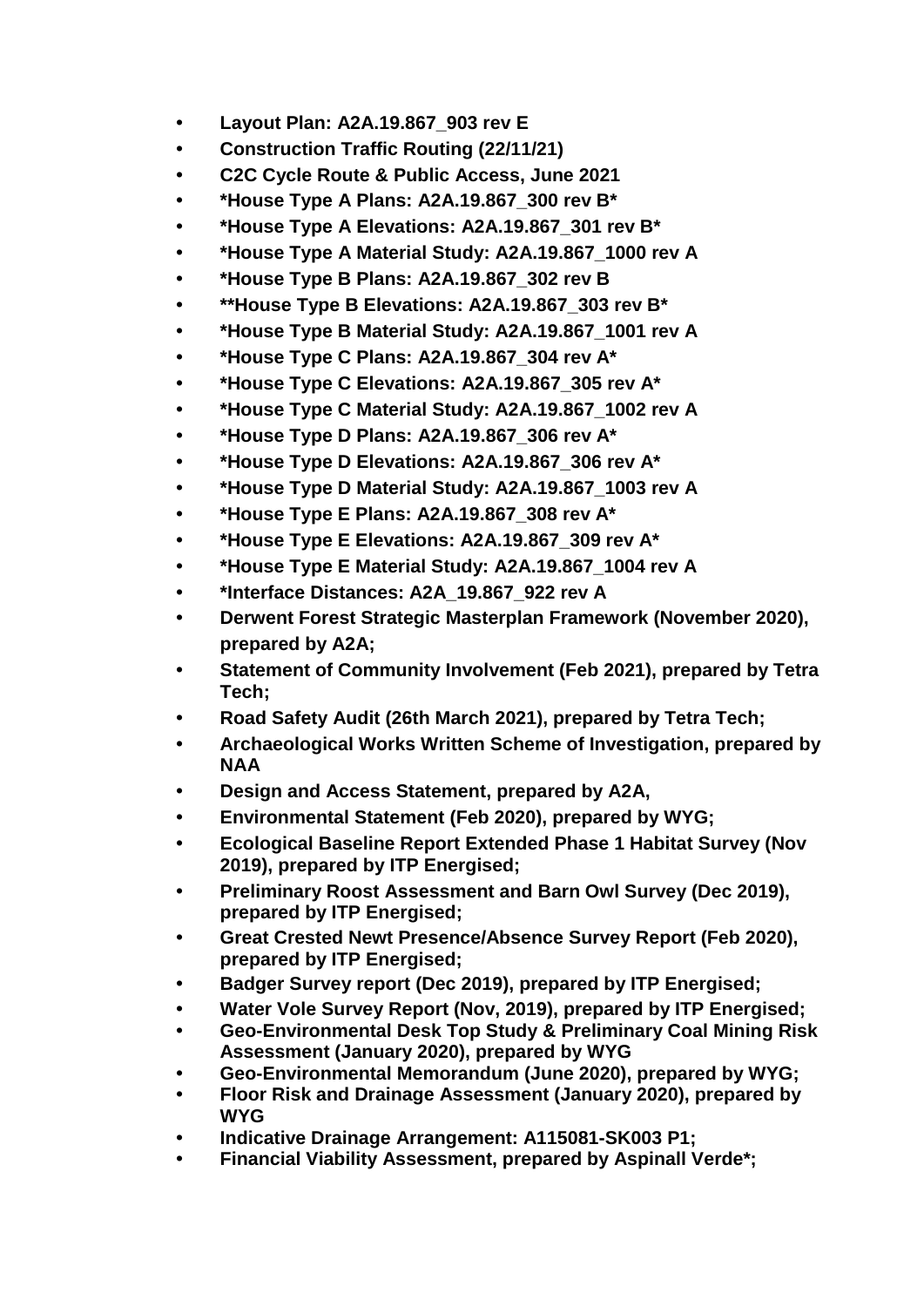- **C2C Cycle Route and Public Access document (June 2021), prepared by A2A;**
- **Derwent Forest Application Comments (June 2021), prepared by A2A Affordable Housing A2A 19.867 923 Rev A Interface Distances Rev B A2A.19.922 Rev B**

Reason: In order to ensure that the development is carried out in complete accordance with the approved plans and any material and non-material alterations to the scheme are properly considered.

#### **Pre-commencement conditions:**

- **3. No development shall commence within the site until the applicant has secured the implementation of a programme of archaeological work in accordance with a written scheme of investigation which has been submitted by the applicant and approved by the Local Planning Authority. This written scheme will include the following components:**
	- **i) A Level 1 Survey, as described by Historic England's document Understanding Historic Buildings A Guide to Good Recording Practice 2016, of the existing building affected by the proposed development;**
	- **ii) An archaeological evaluation;**
	- **iii) An archaeological recording programme the scope of which will be dependent upon the results of the evaluation;**
	- **iv) Where significant archaeological remains are revealed by the programme of archaeological work, there shall be carried out within one year of the completion of that programme on site, or within such timescale as otherwise agreed in writing by the LPA: a post excavation assessment and analysis, preparation of a site archive ready for deposition at a store approved by the LPA, completion of an archive report, and submission of the results for publication in a suitable journal.**

Reasons: To afford reasonable opportunity for an examination to be made to determine the existence of any remains of archaeological interest within the site and for the preservation, examination or recording of such remains).

**4. The carriageway, footways, footpaths, cycleways etc. shall be designed, constructed, drained and lit to a standard suitable for adoption and in this respect further details, including longitudinal/cross sections, (including speed control measures and footpath connections to the existing footpath network on the C2007 highway to Gt Broughton) shall be submitted to the Local Planning Authority for approval before work commences on site. No work shall be commenced until a full specification has been approved. These details shall be in accordance with the standards laid down in the current Cumbria Design Guide. Any works so approved shall be constructed before the development is complete.**

Reason: To ensure a minimum standard of construction in the interests of highway safety and minimise the impact on local wildlife in accordance with Policy S22 and S35 of the Allerdale local plan Part 1.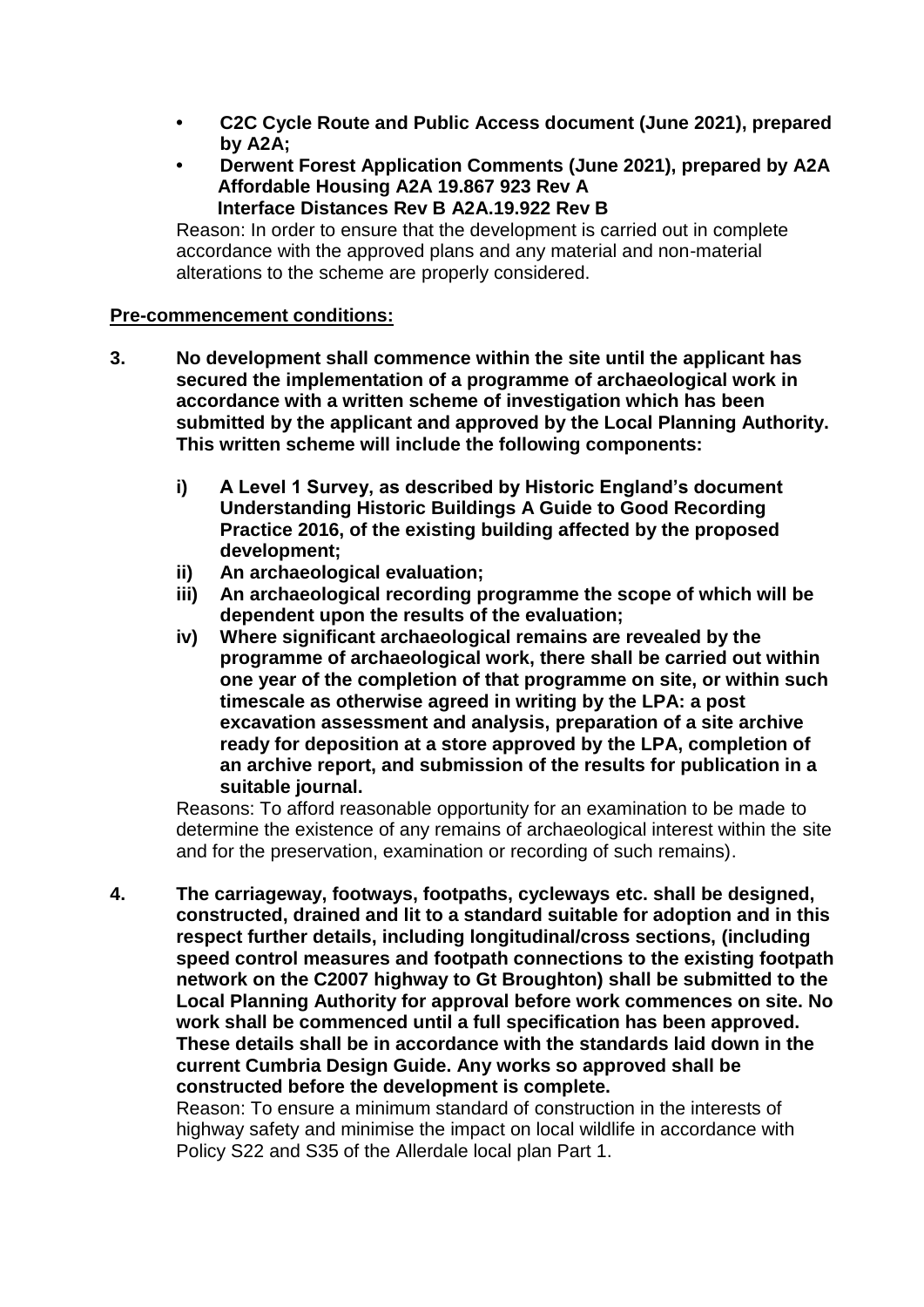**5. The development shall not commence until visibility splays providing clear visibility of 120 metres measured 2.4 metres down the centre of the access road and the nearside channel line of the carriageway edge have been provided at the junction of the access road with the county highway. Notwithstanding the provisions of the Town and Country Planning (General Permitted Development) (England) Order 2015 (or any Order revoking and re-enacting that Order) relating to permitted development, no structure, vehicle or object of any kind shall be erected, parked or placed and no trees, bushes or other plants shall be planted or be permitted to grown within the visibility splay which obstruct the visibility splays. The visibility splays shall be constructed before general development of the site commences so that construction traffic is safeguarded.**

Reason: In the interests of highway safety.

**6. Prior to the commencement of works, details showing the provision within the site for the parking, turning and loading and unloading of vehicles visiting the site, including the provision of parking spaces for visitors, shall be submitted to the Local Planning Authority for approval. The development shall not be brought into use until any such details have been approved and the parking, loading, unloading and manoeuvring facilities constructed. The approved parking, loading, unloading and manoeuvring areas shall be kept available for those purposes at all times and shall not be used for any other purpose.**

Reason: To ensure that vehicles can be properly and safely accommodated clear of the highway.

- **7. Details of new bus stops on the C2007 in the vicinity of the proposed site access shall be submitted to the Local Planning Authority prior to the development being commenced. Any approved works shall be implemented prior to the development being completed.** Reason: In the interests of highway safety and environmental management.
- **8. Development shall not commence until a Construction Traffic Management Plan has been submitted to and approved in writing by the local planning authority. The CTMP shall include details of:** 
	- **details of proposed crossings of the highway verge;**
	- **retained areas for vehicle parking, manoeuvring, loading and unloading for their specific purpose during the development;**
	- **cleaning of site entrances and the adjacent public highway;**
	- **details of proposed wheel washing facilities;**
	- **the sheeting of all HGVs taking spoil to/from the site to prevent spillage or deposit of any materials on the highway;**
	- **construction vehicle routing;(based on the traffic routing plan dated 22/11/21)**
	- **the management of junctions to and crossings of the public highway and other public rights of way/footway;**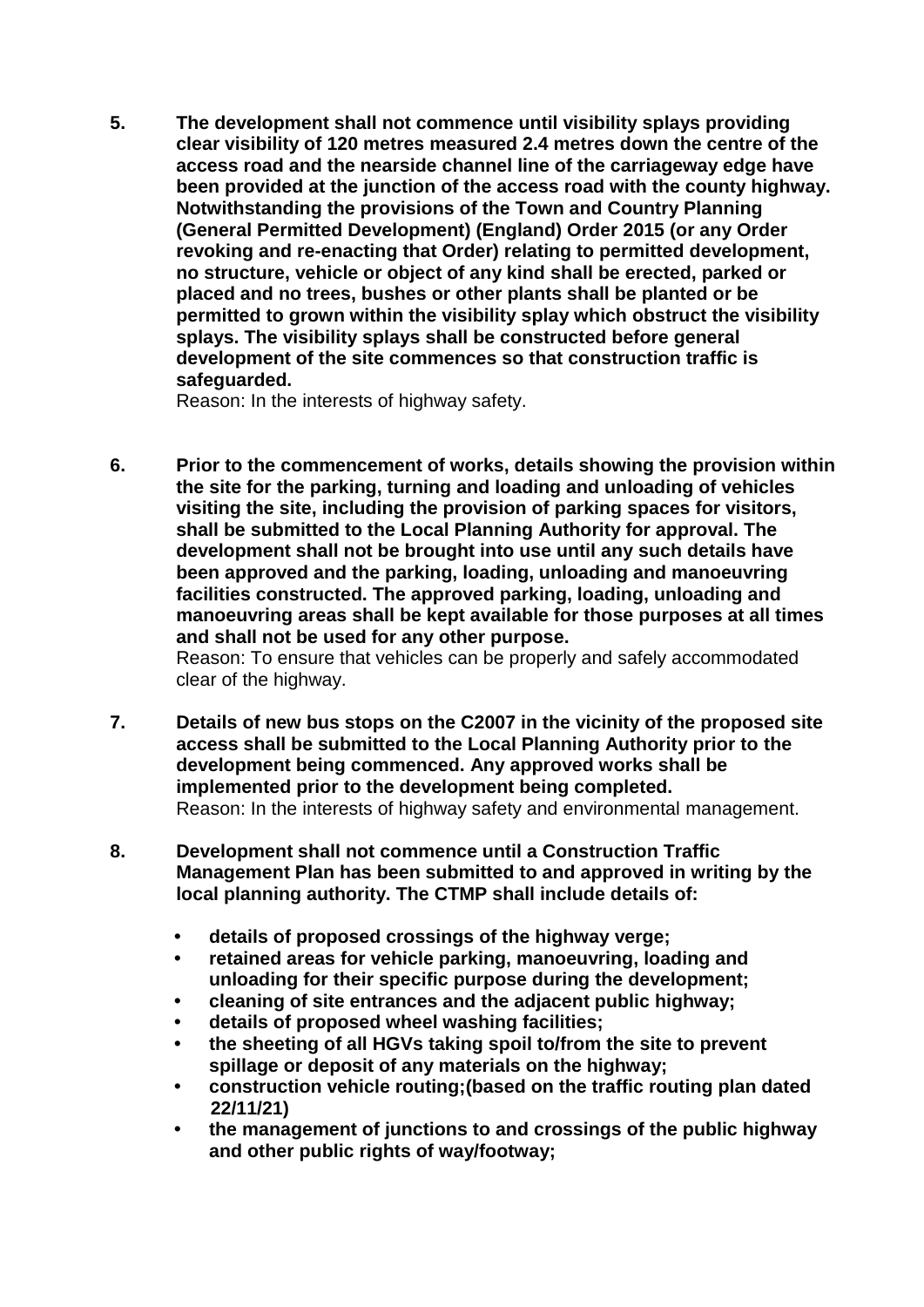**• Details of any proposed temporary access points (vehicular / pedestrian)**

 **• surface water management details during the construction phase**  Reason: To ensure the undertaking of the development does not adversely impact upon the fabric or operation of the local highway network and in the interests of highway and pedestrian safety.

- **9. Prior to the commencement of any development, a surface water drainage scheme, based on the hierarchy of drainage options in the National Planning Practice Guidance with evidence of an assessment of the site conditions (inclusive of how the scheme shall be managed after completion) shall be submitted to and approved in writing by the Local Planning Authority. The surface water drainage scheme must be in accordance with the Non-Statutory Technical Standards for Sustainable Drainage Systems (March 2015) or any subsequent replacement national standards and unless otherwise agreed in writing by the Local Planning Authority, no surface water shall discharge to the public sewerage system either directly or indirectly. The development shall be completed, maintained and managed in accordance with the approved details.** Reason: To promote sustainable development, secure proper drainage and to manage the risk of flooding and pollution. This condition is imposed in light of policies within the NPPF and NPPG.
- **10. No development shall take place until a Construction (and Demolition) Environmental Management plan (CEMP) has been submitted to and approved in writing by the Local Planning Authority. The statement shall include the following:**
	- **(a) Traffic Management Plan to include all traffic associated with the development, including site and staff traffic, off-site parking, turning and compound areas;**
	- **(b) Procedure to monitor and mitigate noise and vibration from the construction and demolition and to monitor any properties at risk of damage from vibration, as well as taking into account noise from vehicles, deliveries. All measurements should make reference to BS7445.**
	- **(c) Mitigation measures to reduce adverse impacts on residential properties from construction compounds including visual impact, noise, and light pollution.**
	- **(d) A written procedure for dealing with complaints regarding the construction or demolition;**
	- **(e) Measures to control the emissions of dust and dirt during construction and demolition (including any wheel washing facilities);**
	- **(f) Programme of work for Demolition and Construction phase;**
	- **(g) Hours of working and deliveries;**
	- **(h) Details of lighting to be used on site;**
	- **(i) Highway signage/ Haulage routes.(based on the traffic routing plan dated 22/11/21)**

**The approved statement shall be adhered to throughout the duration of the development.**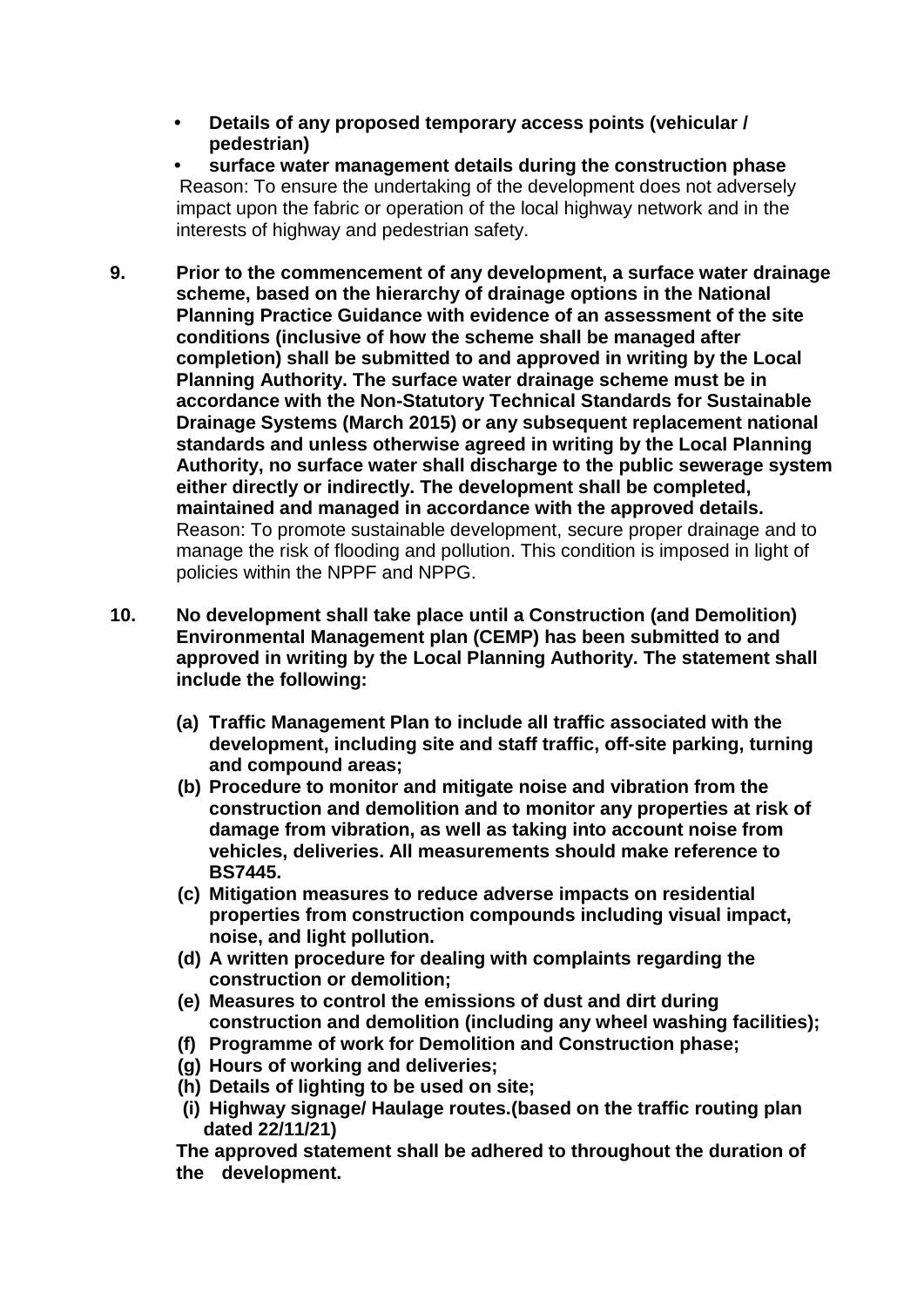Reason: In the interests of safeguarding the amenity of the occupiers of neighbouring properties during the construction works of the development hereby approved, in compliance with the National Planning Policy Framework and Policy S32 of the Allerdale Local Plan (Part 1), Adopted July 2014 and in the interests of highway safety.

### **11. No development shall commence until**

- **a) a scheme of intrusive investigations has been carried out on site to establish the risk posed by the development by the recorded mine entry shaft;**
- **b) any remediation works and/or mitigation measures to address land instability arising from the mine entry , as may be necessary , have been implemented on site in full order to ensure that the site is safe and stable for the development proposed.**

### **The intrusive site investigations and remedial works shall be carried out in accordance with authoritative UK guidance.**

Reason: To ensure the satisfactory remediation of the existing mine entry of the site in the interests of public safety and land stability

- **12. No development shall take place until a detailed remediation scheme has been submitted to and approved in writing by the Local Planning Authority. The scheme must include an appraisal of remediation options, identification of the preferred option(s), the proposed remediation objectives and remediation criteria, and a description and programme of the works to be undertaken including the verification plan.** Reason: To minimise any risk during or post construction works arising from any possible contamination from the development to the local environment (including local watercourses and aquifers in compliance with the National Planning Policy Framework and Policy S30 of the Allerdale Local Plan (Part 1), Adopted July 2014.
- **13. Should a remediation scheme be required under condition (12), the approved strategy shall be implemented and a verification report submitted to and approved in writing by the Local Planning Authority, prior to the development (or relevant phase of development) being brought into use.**

 Reason: To minimise any risk during or post construction works arising from any possible contamination from the development to the local environment in compliance with the National Planning Policy Framework and Policy S30 of the Allerdale Local Plan (Part 1), Adopted July 2014.

**14. No part of the development hereby permitted shall be commenced until a plan has been submitted to and approved by the Local Planning Authority to show all existing trees which are to be felled or retained, together with the positions and height of protective fences, the areas for the storage of materials and stationing of machines and huts, and the position and width of temporary site roads and accesses. The details so approved shall be**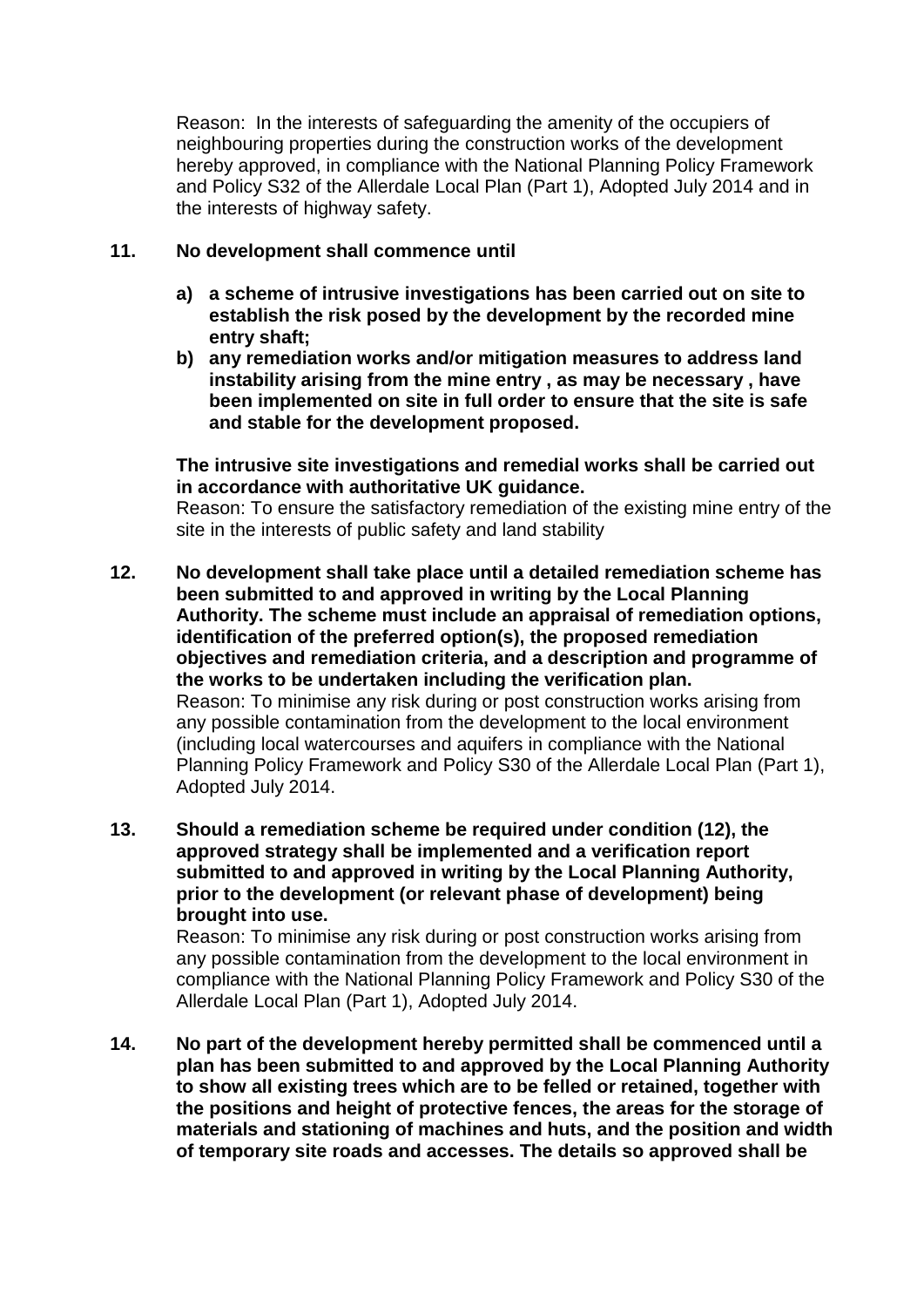### **implemented prior to the commencement of the development and maintained at all times during the construction period.**

Reason: In order to ensure that adequate protection is afforded to the existing trees on the site prior to any excavation/construction works on the site.

**15. Prior to the commencement of works a Biodiversity management plan (including Construction management plan) shall be submitted to and approved by the local planning authority. The plan shall include details on the measures to be implemented during and after the course of construction works at the site to safeguard the habitat of The Greater crested newt species at or near the site in accordance with the principles and recommendations of the Appendix 5.3 Greater crested Newt presence/absence survey Feb 2020 .The works shall be carried out solely in accordance with the approved details and thereafter managed at all times in accordance with the approved scheme.**

Reason: In the interests of safeguarding local wildlife and biodiversity in compliance with policy S35 of the Allerdale Local Plan (Part 1).

**16. Prior to the commencement of works, details to demonstrate that 5% of the overall scheme's dwellings will be designed and constructed to meet the standards set out in the optional Building requirement M4(3) (or any equivalent standard shall be submitted to and approved by the local planning authority). The works shall be implemented in accordance with the approved details.**

Reason: In order to comply with Policy SA5 of the Allerdale Local Plan Part 2.

### **Post-commencement/Pre use commencing conditions:**

- **17. The drainage for the development hereby approved, shall be carried out in accordance with principles set out in the submitted Indicative Drainage Layout, ref: A115081-21-C-SK003 Revision P1, dated Dec 2019 proposing surface water discharging into watercourse. No surface water will be permitted to drain directly or indirectly into the public sewer. Any variation to the discharge of foul shall be agreed in writing by the Local Planning Authority prior to the commencement of the development. The development shall be completed in accordance with the approved details.**  Reason: To ensure a satisfactory form of development and to prevent an undue increase in surface water run-off and to reduce the risk of flooding.
- **18. Prior to occupation of the development a sustainable drainage management and maintenance plan for the lifetime of the development shall be submitted to the local planning authority and agreed in writing. The sustainable drainage management and maintenance plan shall include as a minimum:**
	- **a. Arrangements for adoption by an appropriate public body or statutory undertaker, or, management and maintenance by a resident's management company; and**
	- **b. Arrangements for inspection and ongoing maintenance of all elements of the sustainable drainage system to secure the operation of the surface water drainage scheme throughout its lifetime. The**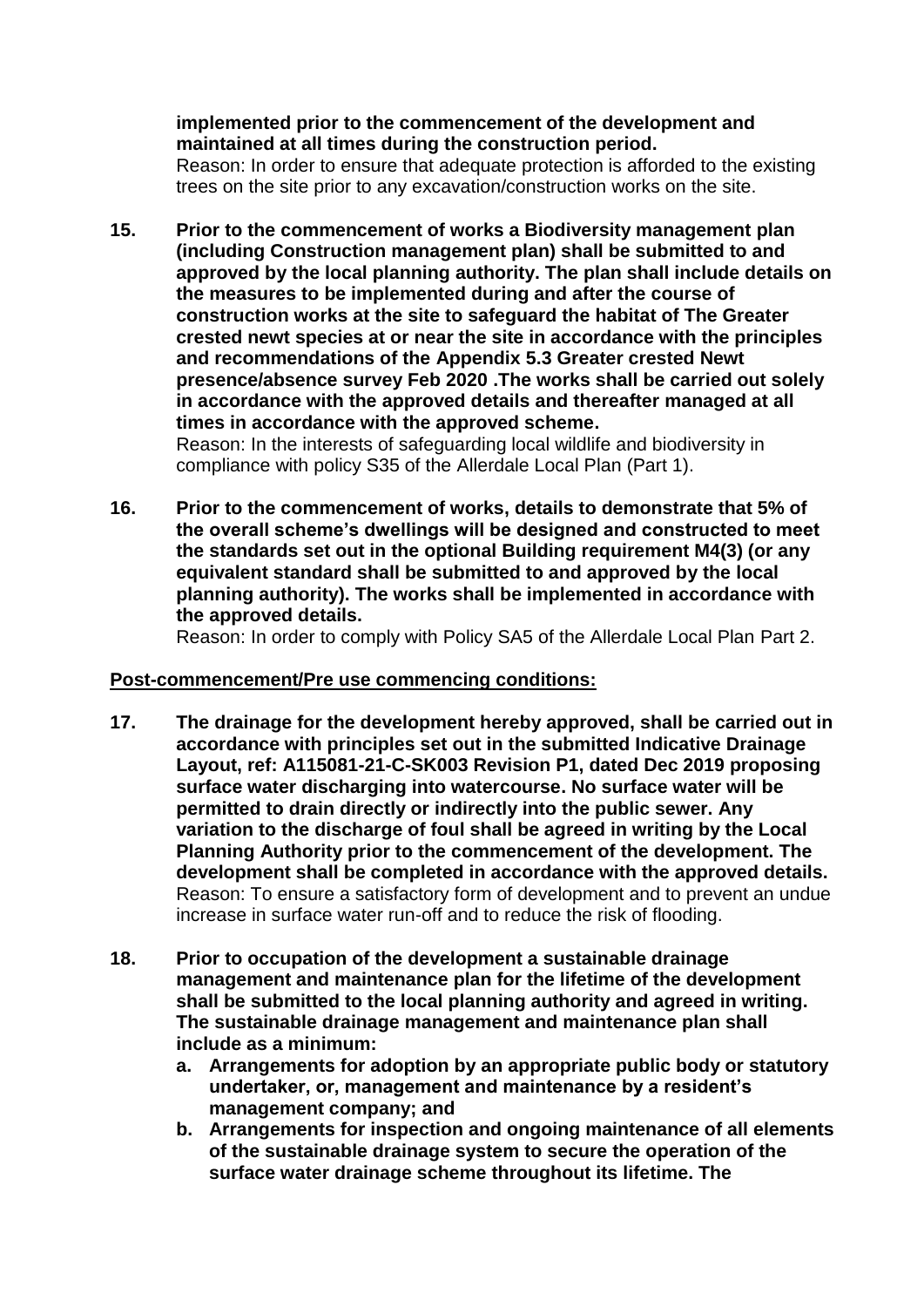#### **development shall subsequently be completed, maintained and managed in accordance with the approved plan.**

Reason: To ensure that management arrangements are in place for the sustainable drainage system in order to manage the risk of flooding and pollution during the lifetime of the development.

- **19. No part of the development hereby permitted shall be constructed above ground floor level until details of all external and roofing materials have been submitted to and approved by the Local Planning Authority. Only the materials so approved shall be used in the development as approved.** Reason: To ensure a satisfactory standard of development for the external appearance of the approved scheme which is compatible with the character of the surrounding area, in compliance with the National Planning Policy Framework and Policy DM14 of the Allerdale Local Plan (Part 1), Adopted July 2014.
- **20. Details of the siting, height and type of all means of enclosure/screen walls/fences/other means of enclosure shall be submitted to and approved by the Local Planning Authority prior to the occupation of any dwelling(s). Any such walls/fences etc. shall be constructed prior to the approved building being brought into use/occupied. All means of enclosure so constructed shall be retained and no part thereof shall be removed without the prior consent of the Local Planning Authority.** Reason: To ensure a satisfactory standard of development which is compatible with the character of the surrounding area and safeguard the amenity of neighbouring properties.
- **21. No part of the development hereby permitted shall be built above ground floor level until there has been submitted to and approved by the Local Planning Authority a scheme of hard and soft landscaping which shall include indications of all existing trees and shrubs on the site, and details of any to be retained, together with measures for the protection in the course of development. All planting, seeding or turfing comprised within the scheme shall be carried out in the first planting season following completion of the development and any trees or plants which within a period of 5 years from the completion of the development die, are removed or become seriously damaged or diseased shall be replaced in the next planting season with other similar size and species, unless otherwise agreed in writing by the Local Planning Authority.**  Reason: In order to enhance the appearance of the development and minimise the impact of the development in the locality.
- **22. A landscaping management plan including long term design objectives, management responsibilities and maintenance schedules for all landscape areas, other than small privately owned domestic gardens, shall be submitted to and approved by the Local Planning Authority prior to the occupation of any dwellinghouse or any piece of the development, whichever is the sooner, for its permitted use. The development shall**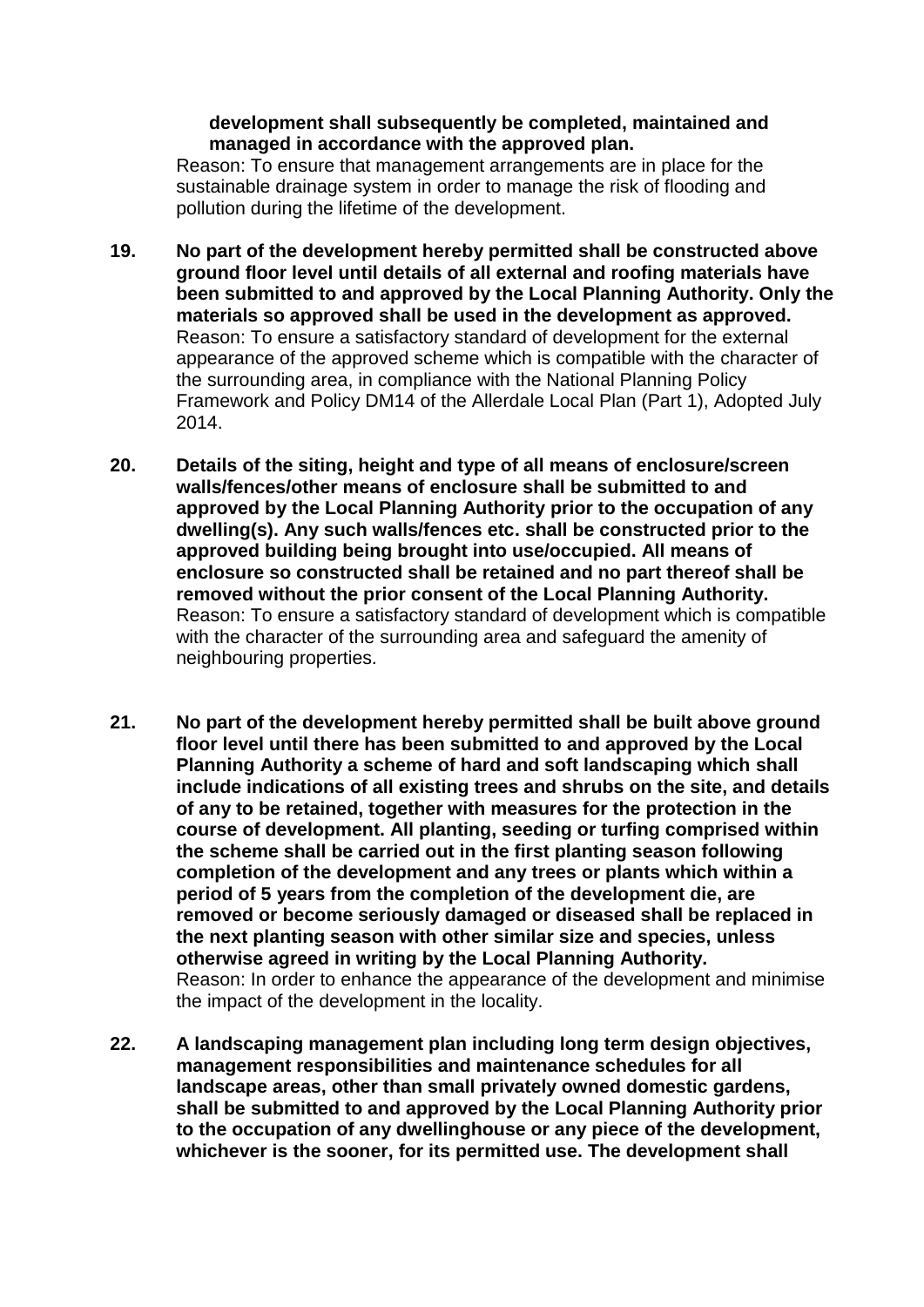#### **thereafter be maintained at all times in accordance with the approved management plan.**

Reason: To ensure the long term maintenance and management of public open space within the residential estate.

**23. The demolition works of existing building (MAG64) within the application site shall be implemented solely in accordance with the recommendations mitigation measures (including further presence surveys) outlined in Annex A of the Appendix 5.2 preliminary Roost Assessment and Barn owl survey.**

Reason: To safeguard the habitat of bats in compliance with the National Planning Policy Framework, Policy S35 of the Allerdale Local Plan (Part 1), Adopted July 2014.

**24. Prior to the occupation of the development, or it being taken into beneficial use, a signed statement or declaration prepared by a suitably competent person confirming that the site is, or has been made safe and is stable for the approved development shall be submitted to the Local Planning Authority for approval in writing. This document shall confirm the methods and findings of the intrusive site investigations and the completion of any remedial works and /or mitigation necessary to address the risks posed.**

Reason: To ensure the satisfactory remediation of the existing min entry of the site in the interests of public safety and land stability.

- **27. In the event that contamination is found at any time when carrying out the approved development that was not previously identified it must be reported immediately to the Local Planning Authority. Development on the part of the site affected must be halted and a risk assessment carried out and submitted to and approved in writing by the Local Planning Authority. Where unacceptable risks are found remediation and verification schemes shall be submitted to and approved in writing by the Local Planning Authority. These shall be implemented prior to the development (or relevant phase of development) being brought into use. All works shall be undertaken in accordance with current UK guidance, particularly CLR11.** Reason: To minimise any risk arising from any possible contamination from the development to the local environment in compliance with the National Planning Policy Framework and Policy S30 of the Allerdale Local Plan (Part 1), Adopted July 2014.
- **28. Notwithstanding the submitted details, all first floor side elevation windows shall be installed with obscure glazing for House types A, B, C and E prior to the occupation of each respective dwellinghouse, and retained at all times for the lifetime of the development unless agreed in writing with the local planning authority.**

Reason: To safeguard the amenity of neighbouring properties in compliance with Policy S32 of the Allerdale Local Plan (Part 1).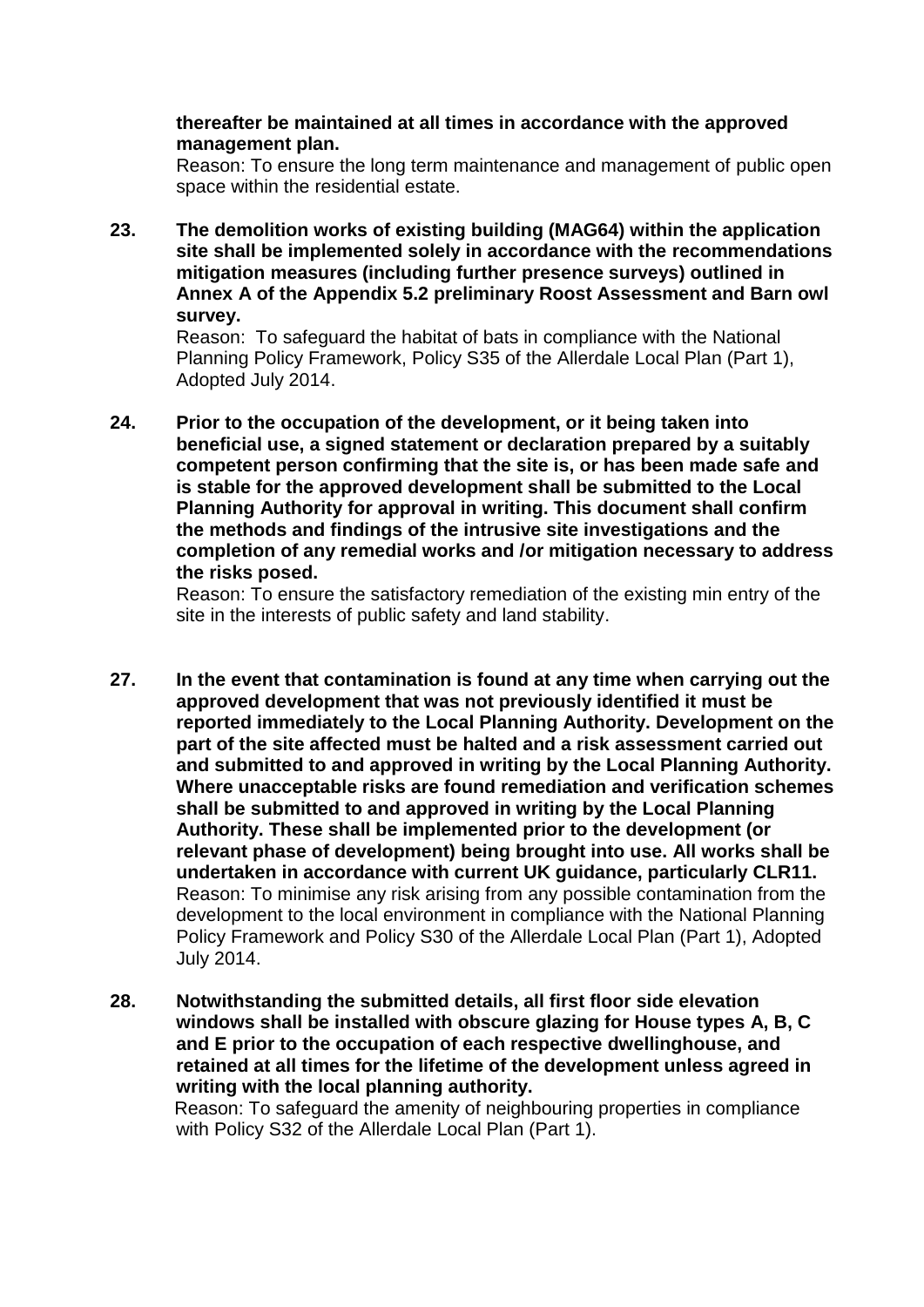- **29. Prior to the first occupation of each dwelling, details for that dwelling shall be submitted to and approved in writing by the local planning authority of either:**
	- **a) Evidence that the applicant will provide onsite access to broadband infrastructure providers during the construction process to allow the providers to install the necessary broadband infrastructure; or**
	- **b) Evidence, following contact with broadband infrastructure providers, that it is not practicably or viably possible to install broadband infrastructure to achieve superfast (as defined by Government standards) fibre broadband connectivity.**

 Reason: To seek to secure sustainable superfast (as defined by Government standards) fibre broadband connectivity in accordance with Policy SA33 of the Allerdale Local Plan Part 2.

# **Advisory Note**

.

### **ENW response**